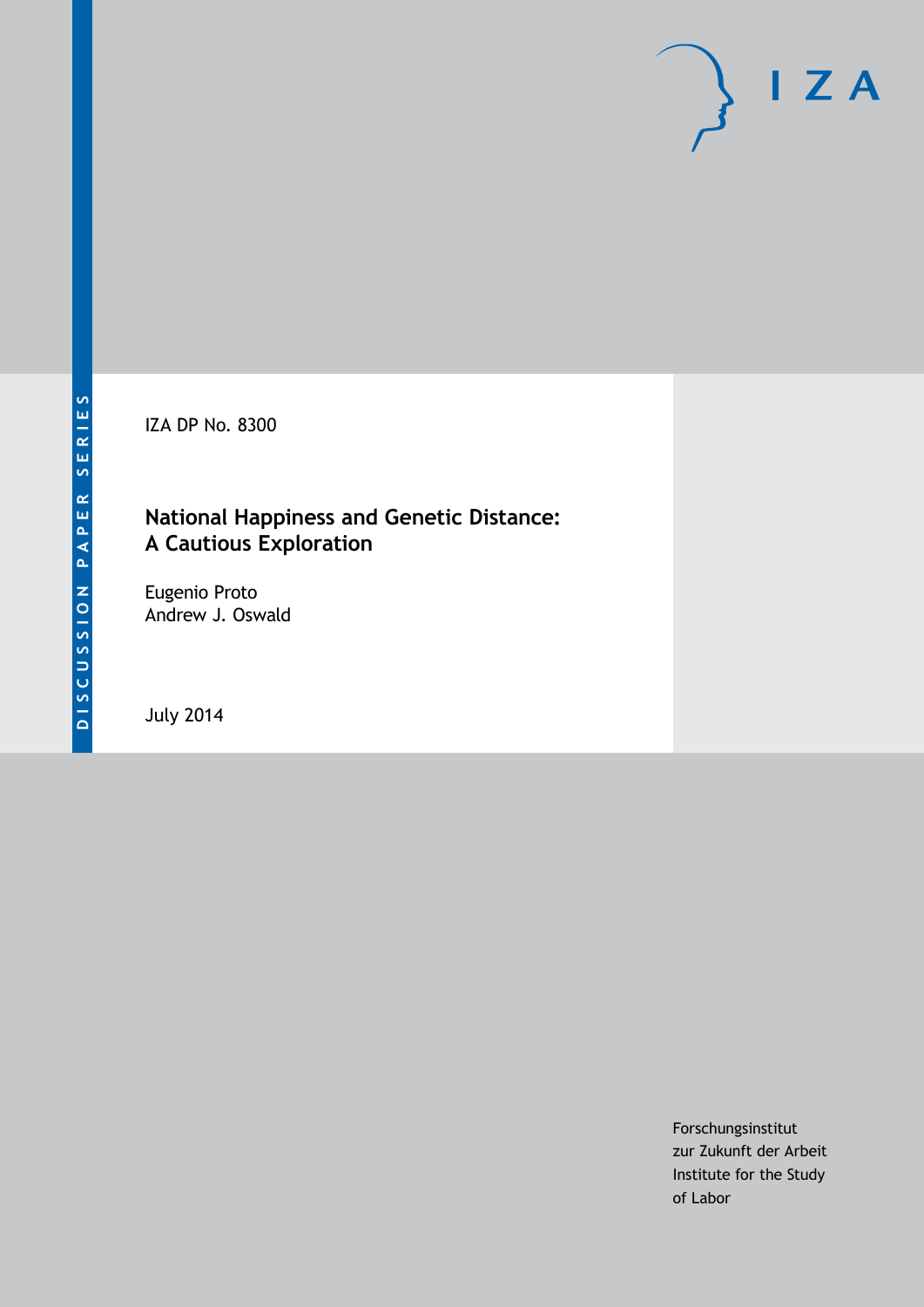# **National Happiness and Genetic Distance: A Cautious Exploration**

# **Eugenio Proto**

*CAGE, University of Warwick*

# **Andrew J. Oswald**

*CAGE, University of Warwick and IZA*

# Discussion Paper No. 8300 July 2014

IZA

P.O. Box 7240 53072 Bonn Germany

Phone: +49-228-3894-0 Fax: +49-228-3894-180 E-mail: [iza@iza.org](mailto:iza@iza.org)

Any opinions expressed here are those of the author(s) and not those of IZA. Research published in this series may include views on policy, but the institute itself takes no institutional policy positions. The IZA research network is committed to the IZA Guiding Principles of Research Integrity.

The Institute for the Study of Labor (IZA) in Bonn is a local and virtual international research center and a place of communication between science, politics and business. IZA is an independent nonprofit organization supported by Deutsche Post Foundation. The center is associated with the University of Bonn and offers a stimulating research environment through its international network, workshops and conferences, data service, project support, research visits and doctoral program. IZA engages in (i) original and internationally competitive research in all fields of labor economics, (ii) development of policy concepts, and (iii) dissemination of research results and concepts to the interested public.

<span id="page-1-0"></span>IZA Discussion Papers often represent preliminary work and are circulated to encourage discussion. Citation of such a paper should account for its provisional character. A revised version may be available directly from the author.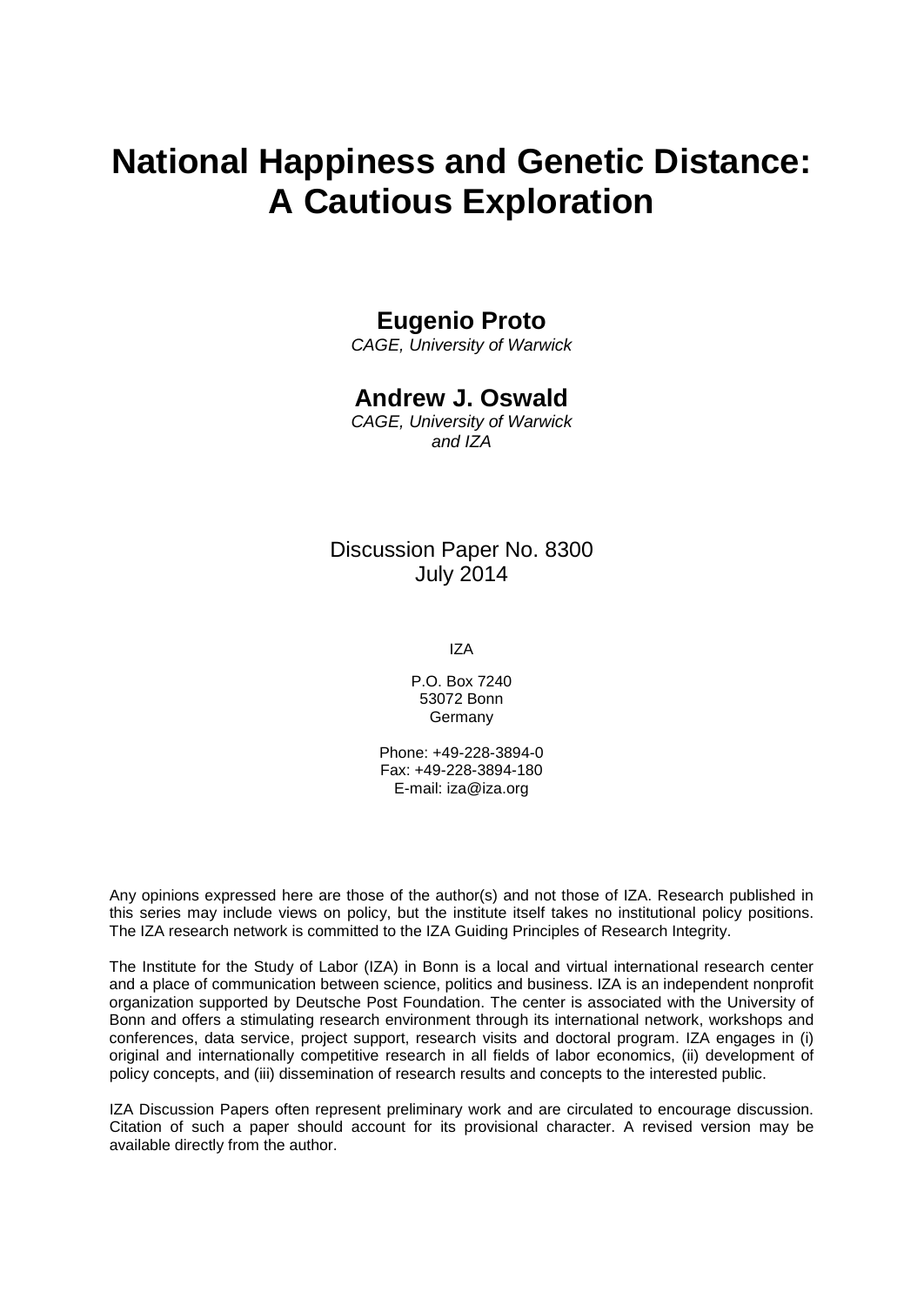IZA Discussion Paper No. 8300 July 2014

# **ABSTRACT**

# **National Happiness and Genetic Distance: A Cautious Exploration[\\*](#page-1-0)**

This paper examines a famous puzzle in social science. Why do some nations report such high happiness? Denmark, for instance, regularly tops the league table of rich nations' wellbeing; Great Britain and the US enter further down; France and Italy do relatively poorly. Yet the explanation for this ranking – one that holds even after adjustment for GDP and socioeconomic and cultural variables – remains unknown. We explore a new avenue. Using data on 131 countries, we document a range of evidence consistent with the hypothesis that certain nations may have a genetic advantage in well-being.

JEL Classification: I30, I31

Keywords: well-being, international, happiness, genes, GDP

Corresponding author:

Eugenio Proto Department of Economics University of Warwick Coventry CV4 7AL United Kingdom E-mail: [e.proto@warwick.ac.uk](mailto:e.proto@warwick.ac.uk)

The first draft of this paper was written in 2012. The current title is a slightly modified version of the original title.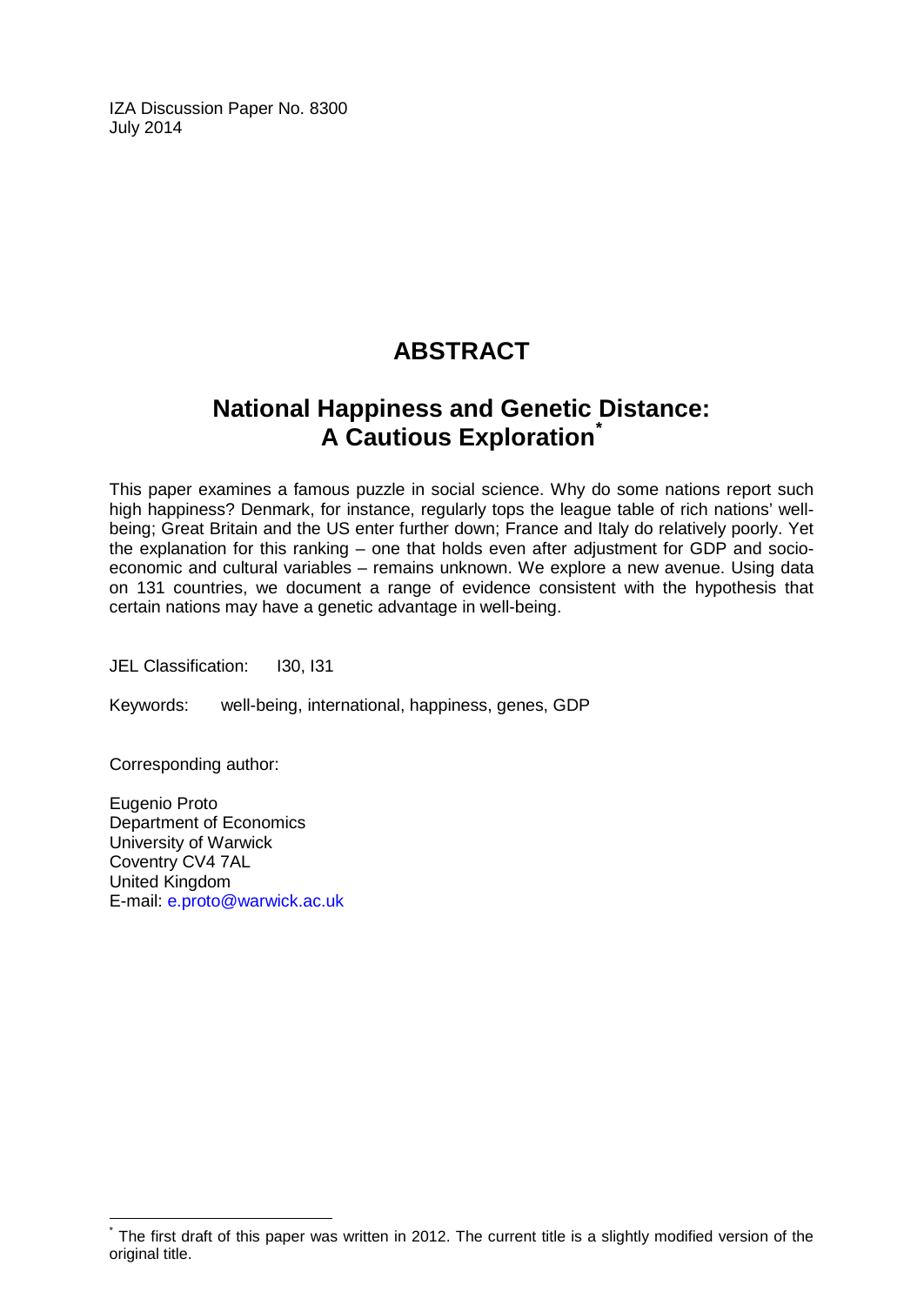#### 1. Introduction

This paper is a study of 'happiness' levels across the world. Research into the determinants of human well-being -- by economists and many kinds of behavioral and health scientists -- has become prominent<sup>1</sup> and is beginning to shape policy-making in the public sphere (Stiglitz et al. [2](#page-3-0)009)<sup>2</sup>. There also exists a literature on what might be called the within-nation geography of happiness (Aslam and Corrado 2012, Oswald and Wu 2011). However, a famous lacuna exists in the existing literature. The long-observed international pattern of well-being remains unexplained.

Since the work of Edward Diener in the early 1990s (such as Diener et al. 1995), it has been known, and constantly found in replication studies<sup>[3](#page-3-1)</sup>, that nations like Denmark and the Netherlands regularly head the league table of international lifesatisfaction. Yet certain other countries, including high-GDP European countries such as France and Italy, come surprisingly low down in an international ranking. The reasons for this are not properly understood (although Senik 2011 provides a novel analysis of the French case, and Helliwell and Wang 2013 examine many possible variables). It is not because of elementary forms of measurement error: an equivalent cross-country pattern has been found in reported hypertension and psychiatric health (Blanchflower and Oswald 2008, Ploubidis and Grundy 2009). Moreover, although the existence of a stable international pattern in well-being would be expected if countries' wealth and institutions matter and are also slow-changing, the intellectual difficulty is that it has proved impossible in that way to account for the empirical cross-national variation. The research paradox therefore continues.

<span id="page-3-2"></span><sup>&</sup>lt;sup>1</sup> Such as Diener et al. (1995), Easterlin (2003, 2013a,b), Graham (2010), Helliwell (2003), and Alesina et al. (2004).<br><sup>2</sup> Oswald and Wu (2010) uncover a close correspondence between subjective and objective well-being.<br><sup>3</sup> See, for example, Helliwell and Wang (2013). Graham (2010) and Blanchflower and Oswald (2011)

<span id="page-3-1"></span><span id="page-3-0"></span>summarize the literature and give results on modern data. See also the ranking in Hudson (2006).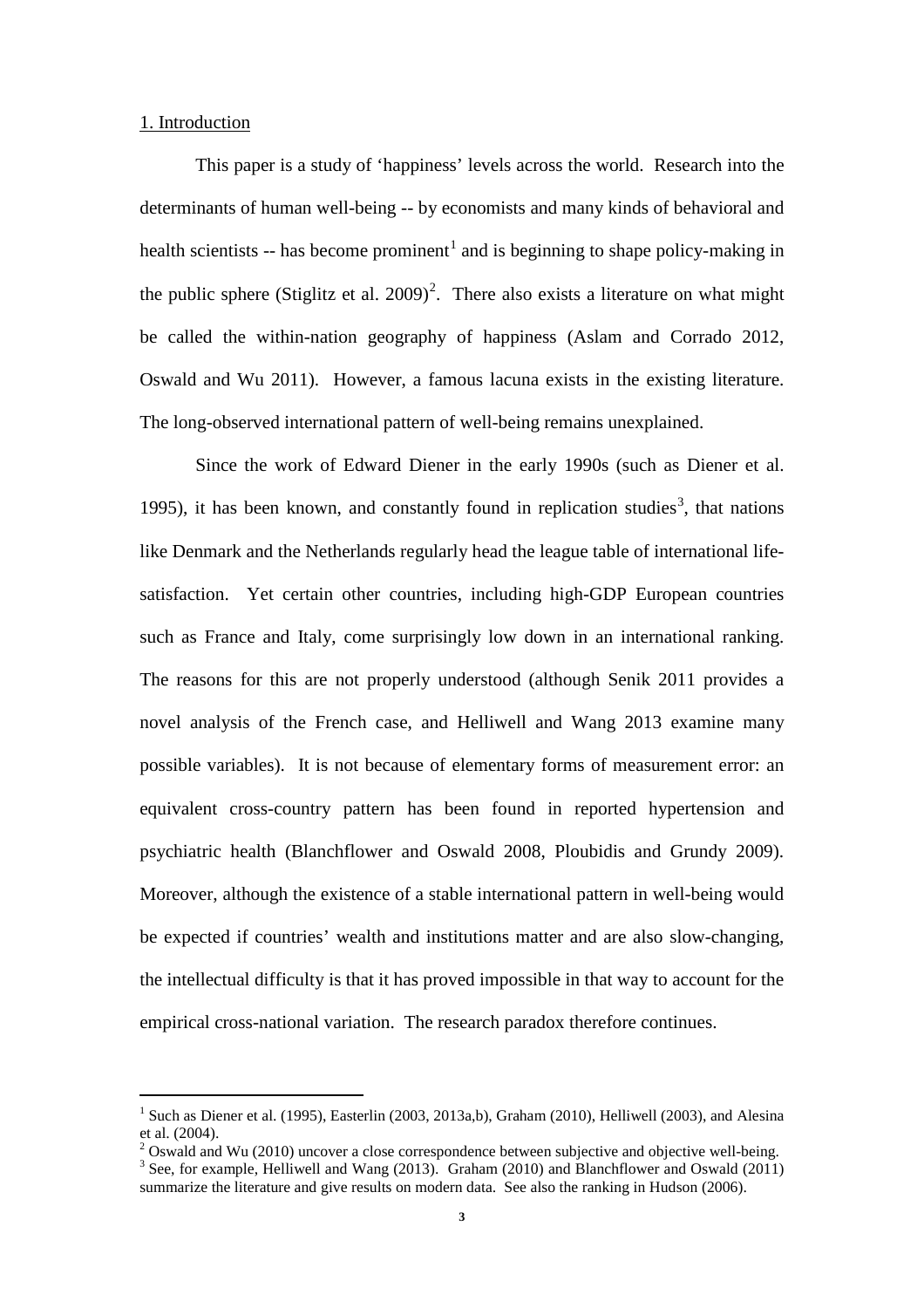Some influences are known. There is evidence that part of the long-observed ranking can be attributed to GDP levels, the quality of government, and certain welfare-state characteristics (such as in Di Tella et al. 2003, Graham 2010, and Helliwell and Wang 2013). Nevertheless, even after adjusting for a range of such factors, the underlying league-table pattern, with Denmark at or near the top in the world happiness ranking, remains stubbornly in the data. Here we have been influenced by the earlier work -- listed in the references -- of John Hudson, John Helliwell and Shun Wang, and Jan Ott. There is also important new evidence that, as a statistical matter, Denmark's secret may be related to an avoidance of extreme unhappiness in its citizens (Biswas-Diener et al. 2010). However, the substantive reason for this, if it is to be part of a complete explanation, is itself unknown; so that in turn only pushes the level of explanation one layer further back.

In this paper we consider an avenue that we originally found implausible. To our surprise, we uncover empirical evidence consistent with a (partial) genetic explanation. The key variable in the first form of evidence used in the paper is a measure of *genetic distance between countries' populations*. We show that this variable is strongly correlated with international well-being differences, and that the correlation seems not to because of potential omitted variables for factors such as prosperity, culture, religion, or geographical position in the world. By using regression equations, we aim to control for the potential confounding  $4$  that geneticists sometimes refer to as the 'chopsticks problem' or 'social stratification'. We should like to acknowledge that after the first draft of our paper was finished we discovered

<span id="page-4-0"></span><sup>4</sup> Loosely, the chopsticks problem is that it would be possible spuriously to identify a gene that appeared to cause the use of chopsticks (whereas the deeper explanation was that cultural factors caused the chopsticks use and those were merely correlated with genetics). For this reason, papers by economists on genetic data, such as Ashraf and Galor (2013), sometimes provoke fierce responses from geneticists. However, both economists and geneticists are well aware of the problem of confounding, and both disciplines attempt to guard against it, if in their different ways and using different jargon.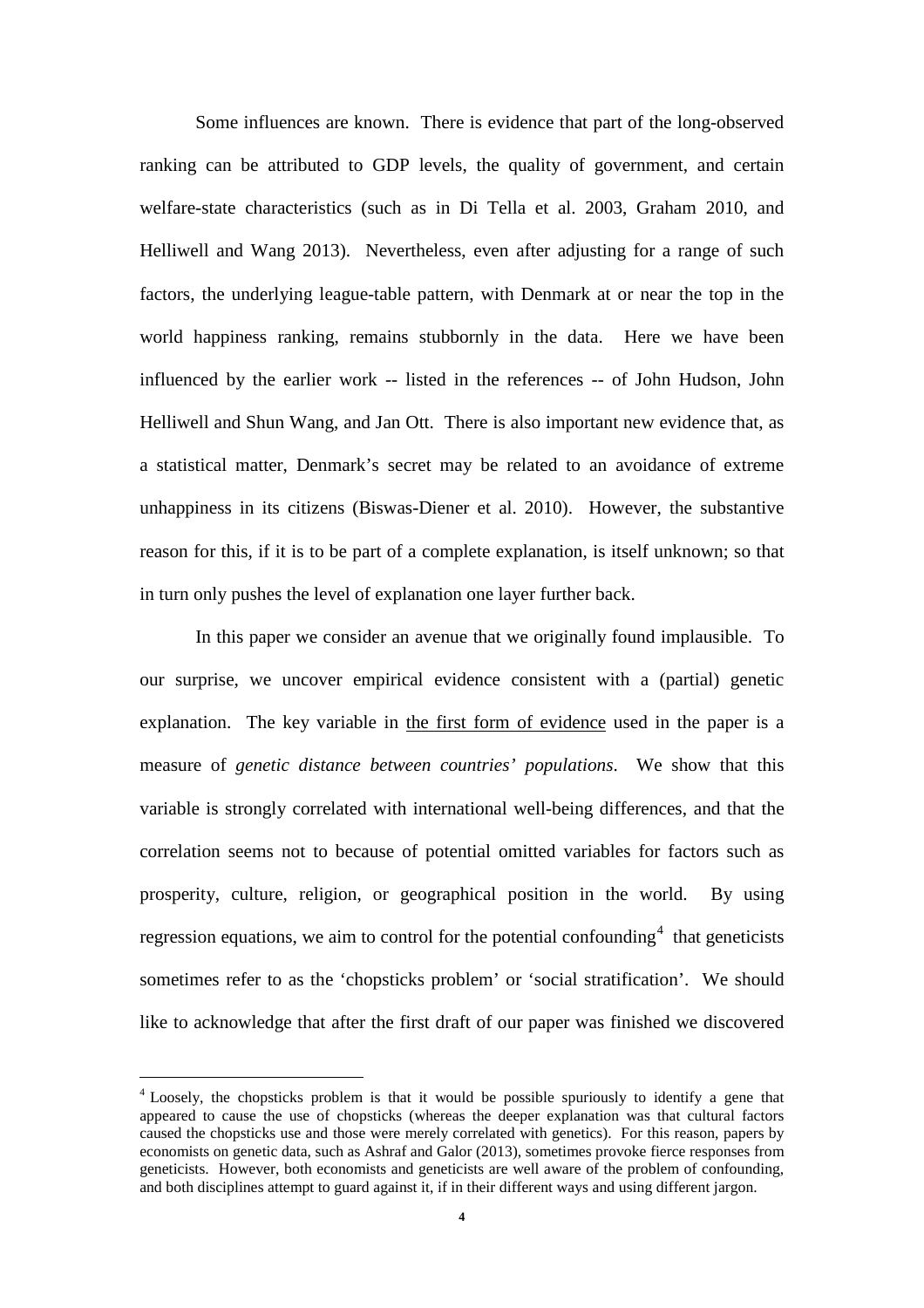that closely related work, though not on exactly the same data, had been presented by Christie Scollon and colleagues in a conference poster session in 2012 (reported in Scollon et al. 2012).

In a second form of evidence in this paper, our work also links to a modern - not uncontroversial -- literature on depression and happiness levels in individuals that documents statistical evidence for an association between mental well-being and (a mutation of) the length variation in the serotonin-transporter-gene-linked polymorphic region (5-HTTLPR). The protein-encoded serotonin transporter gene influences the reuptake of serotonin, which is believed to be implicated in human mood. To our knowledge, we are the first to consider this avenue as a possible way to explain the well-being patterns at a national level. Because depression and mental disorder in people has multiplied 'externality' effects on the happiness of others, through families and friendship networks, it is to be expected that the effect of a genotype that influences individual well-being could have larger effects in community-level data than individual data.

We consider a third kind of evidence. We study US immigrants' happiness levels as a function of well-being levels in their families' original home nations.

This paper builds heavily upon earlier scholars' ideas. We have been especially influenced by the important research of Spolaore and Wacziarg (2009) and De Neve (2011, 2012). We employ data used by the former, elaborated from the original genetic distance data of Cavalli-Sforza, Menozzi, and Piazza (1994), where the focus is the set of 42 world populations for which they report bilateral distances computed from 120 alleles. These populations are aggregated from subpopulations characterized by high genetic similarity. More broadly, our well-being research follows in a tradition exemplified by scholars such as Easterlin (2003), Di Tella et al.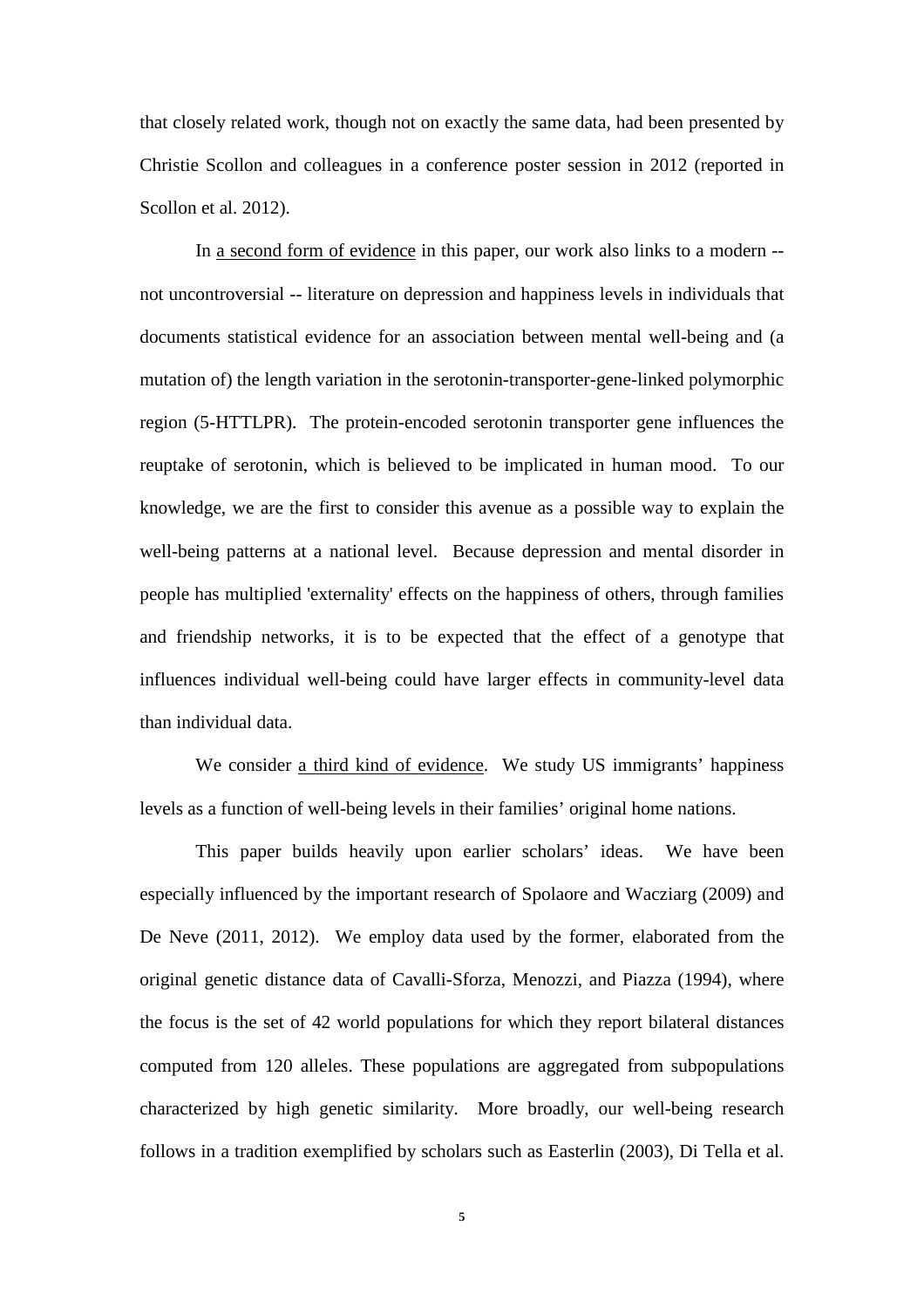(2003), Helliwell (2003), and Wolfers and Stevenson (2008). Our work also relates to a stream of genetic research (Benjamin et al. 2012, Canli et al. 2005, Caspi et al. 2003, Chen et al. 2013, Chiao and Blizinsky 2010, Clarke et al. 2010, De Neve 2011, De Neve et al. 2012, Fox et al. 2009, Gigantesco et al. 2011, Kuhnen et al. 2013, Lesch et al. 1996, Risch et al. 2009, Sen et al. 2004, Stubbe et al. 2005, Szily et al. 2008, Weiss et al. 2002, 2008).

For the later analysis, we need two steps. The first is to calculate genetic differences across nations. The second is to calculate whether those differences might have any statistical explanatory power in a regression framework in which crosscountry well-being is the dependent variable.

Conceptually, the nature of a genetically homogeneous population Y can be thought of as a vector of allele characteristics, y. We wish to be able to measure the distance between this population and another population, X, with allele characteristics x. Genetic distance, g, has to be captured in our empirical analysis by a scalar. Hence in the case of two populations, X and Y, we need to define some form of mapping:

#### $M(g, y, x) = 0$

where g is a scalar for genetic distance, y is a vector of genetic characteristics of country Y, and x is a vector of genetic characteristics of country X. Genetic distance can be thought of as the genetic divergence between different species and their populations. Because there is no unique mathematical way to calculate the distance between two vectors, we follow an approach from within the existing literature. We adopt 'Nei's genetic distance' metric, which can be viewed as the appropriate distance measure when genetic variants come about by genetic drift and mutations. Reassuringly, it is known that the Nei measure is correlated with other distance measures (Nei 1972, Spolaore and Wacziarg 2009). The genetic distance between two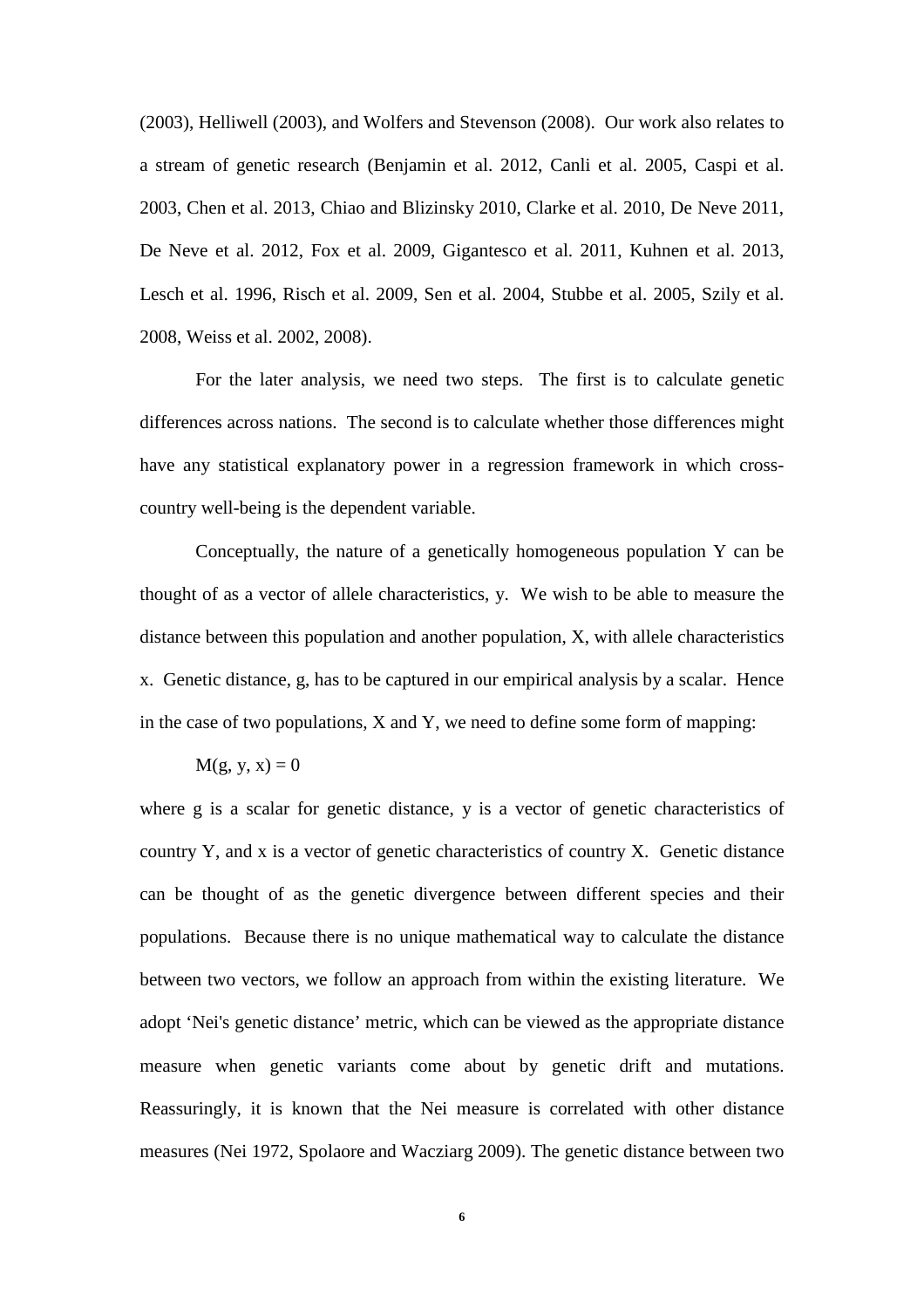countries is a weighted transformation of the distance between homogenous populations; this is done by taking into account the percentage of individuals belonging to the different populations in the two countries, as in Spolaore and Wacziarg (2009).

As one further check on our conclusions we use a form of epidemiological approach (Fernández 2008). This relies on an examination of whether the level of subjective well-being of the descendants of immigrants to a country -- in our case the US -- is correlated with the level of subjective well-being of the original country. A correlation between the two would be consistent with the hypothesis that differences in subjective well-being are heritable. Parents transmit their genetic as well as their cultural (broadly-speaking) traits to their offspring. Since in this paper we hope to isolate the effect of the genes, in these later calculations we control for religion, income, work status, age, and gender.

This paper is organized as follows. In the next three sections we analyze the relationships between well-being and genetic distance, well-being and the 5-HTTLPR polymorphism, and the happiness of US immigrants with their home countries' subjective well-being. Section 5 concludes. The appendix describes the data.

#### 2. Is There Evidence of a Link Between Genes and Well-being? A First Test

This study draws upon a number of international random-sample surveys and uses those to examine the relationship between well-being differences and genetic distance. The data sources include the Gallup World Poll, the World Values Surveys, the Eurobarometer Surveys, and the European Quality of Life Surveys. Although these data sets together provide information on hundreds of thousands of randomly selected individuals, we are inevitably restricted, in a cross-country analysis, in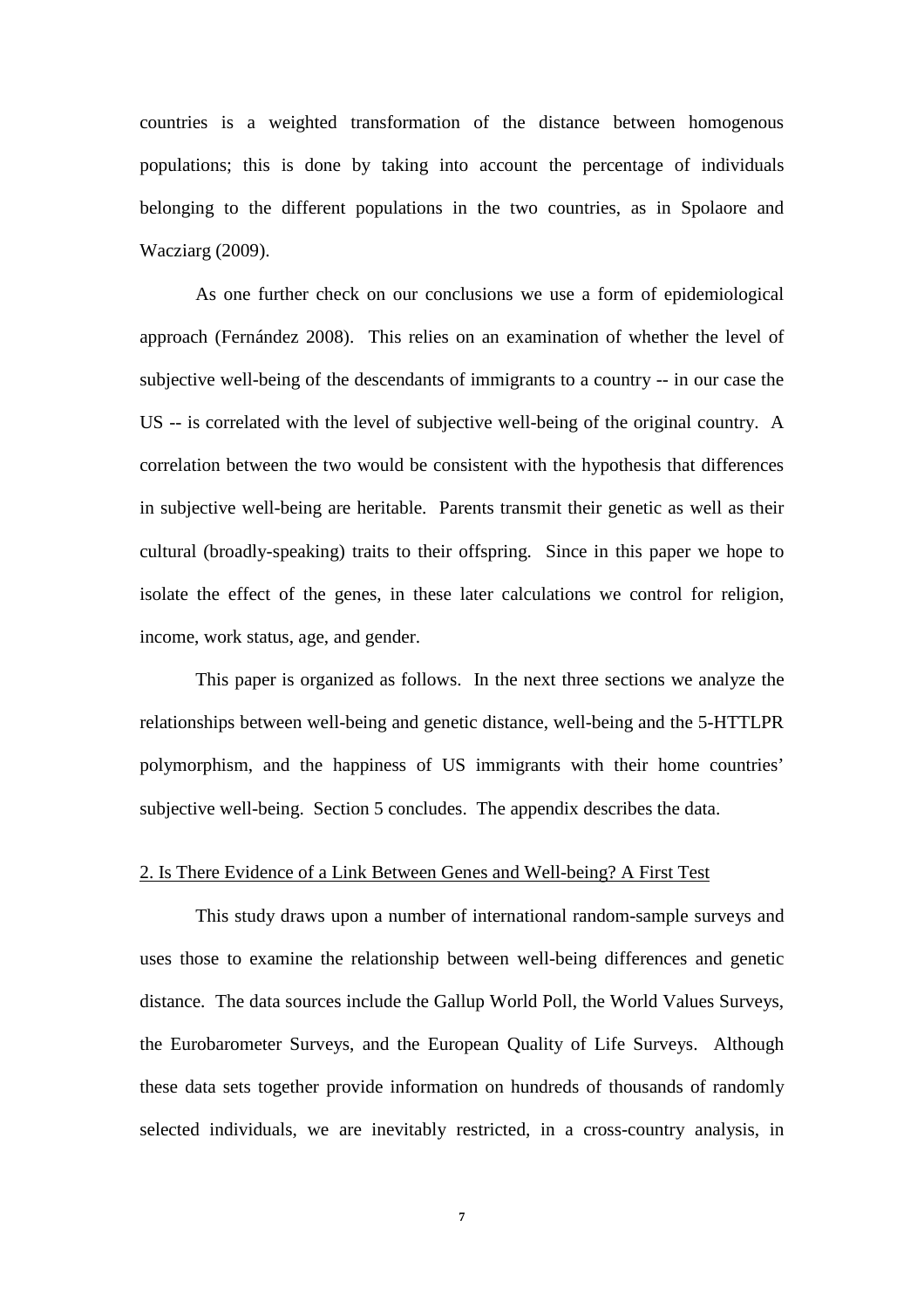effective statistical power. The sample size for countries in this paper never exceeds 143 nations.

A flavour of our first evidence is conveyed by Figure I. Here we plot crossnational data on genetic distance and well-being. The source is data from the Gallup World Poll. On the y-axis of Figure I is a variable for (low) psychological well-being in a country. It is 'Struggling', as defined by Gallup rather than by us, which is a cross-national variable for the percentage of individuals in the country who report that their present life situation is between 5 and 7 on a ten-point scale and who report the perceived quality of their future life as between a 5 and an 8. On the x-axis, we plot Nei's genetic distance measure, which is defined here as distance from Denmark, DK. There is a statistically significant positive correlation. In Figure I, the greater is a nation's genetic distance from Denmark, the lower is the reported well-being of that nation (that is, the greater their population's level of struggling).

Notable countries in the data set include the high well-being nations of Netherlands and Sweden; they are depicted as dots in the south-west corner of the graph. These nations, perhaps unsurprisingly given their geographical proximity, have the closest genetic similarity to Denmark. Particularly unhappy countries in Figure I include nations such as Ghana and Madagascar; these have the least genetic similarity to Denmark. Figure II extends the analysis to other well-being measures. 'Thriving' is defined as present life situation of 7 or better and expectations of the next five years as 8 and above; 'Suffering' is defined as present situation and the next five years below 5; high life satisfaction is defined as life satisfaction exceeding 7 on a ten-point scale. In Figure II, in each quadrant, there is an association between greater well-being and having a genetic stock closer in nature to that of Denmark. In both Figures I and II, it is possible to reject the null of zero on each of the five best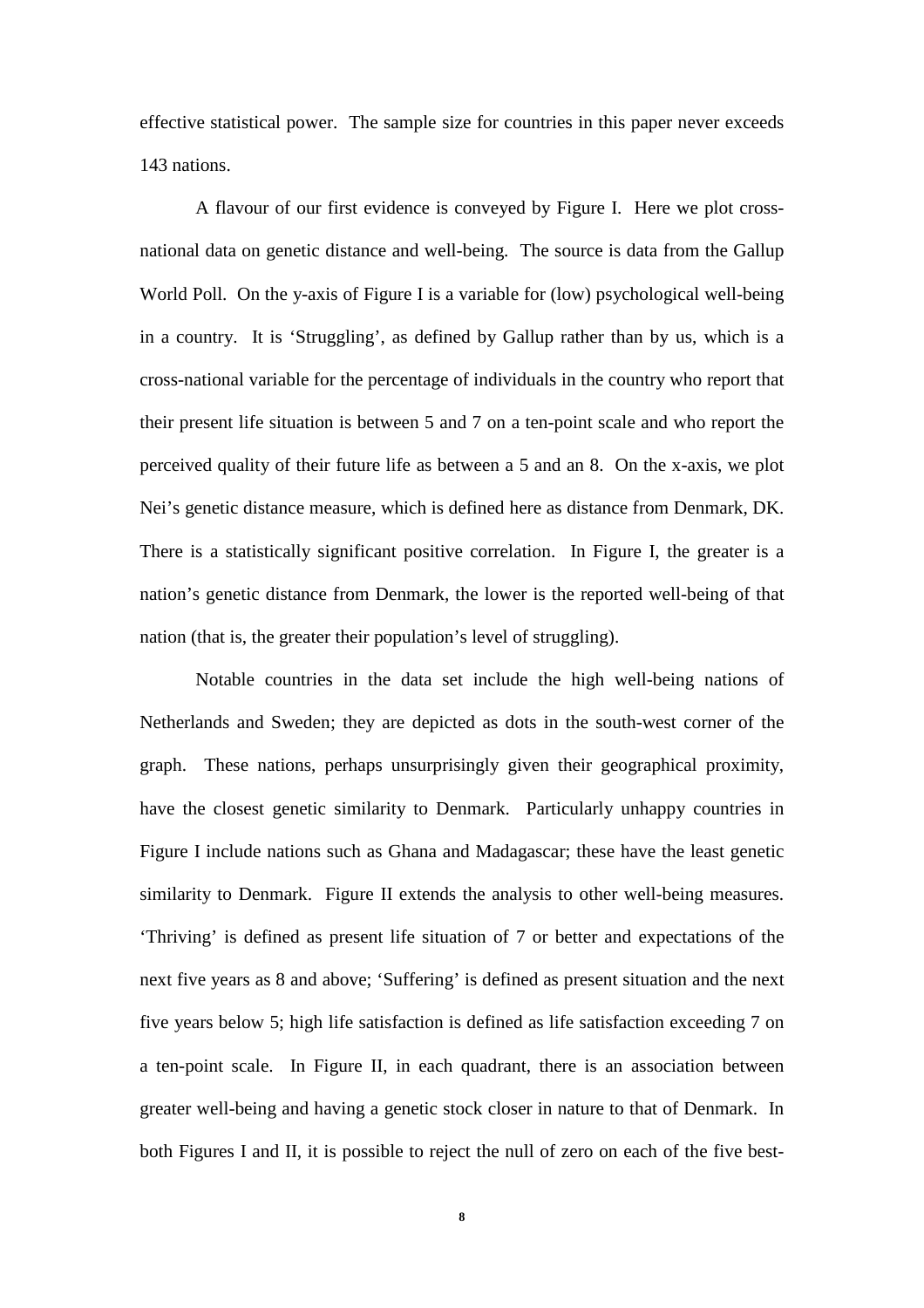fitting lines at the 99.9% confidence level. For transparency, Figure III plots the raw data for each continent.

As implied in the introduction, there is a likely conceptual difficulty with these elementary plots. By their nature, Figures I and II do not control for a number of confounding variables. To economists and economic geographers, the most obvious of these are the prosperity of the countries and the geographical position of the nations. Hence Table I switches to regression equations. In this way, it is possible to examine the robustness of the elementary bivariate correlation between nations' wellbeing and genes. The five columns of Table I report regression equations in which the sample size is now 131 and the dependent variable is Struggling. Column 1 replicates the pattern of Figure I. Column 2 of Table I then introduces one extra control variable, namely, the PPP-adjusted Gross Domestic Product of each country. The GDP variable is expressed per head of population and, to match the nature of the genetic distance variable, is entered as the absolute difference from Denmark's GDP. As in much previous well-being research, GDP enters strongly positively in column 2 of Table I. The poorer the country (as captured by the distance from Danish Gross Domestic Product), the greater the degree of psychological struggling. In this case the coefficient on GDP is 5.63 with a small standard error of 1.05. As would be expected, when moving from column 1 of Table I to its column 2, the coefficient on Nei Genetic Distance falls. However, the Nei coefficient remains substantial and well-defined statistically. Later columns of Table I add further controls to account for other possible confounders. In column 3, the larger is the geographical distance from Denmark, the greater is the level of Struggling. Its coefficient in the equation is -4.14 with a standard error of 1.72. However, the Nei coefficient on Struggling continues to be positive, at 5.46 with a standard error of 1.58. It is also positive when a set of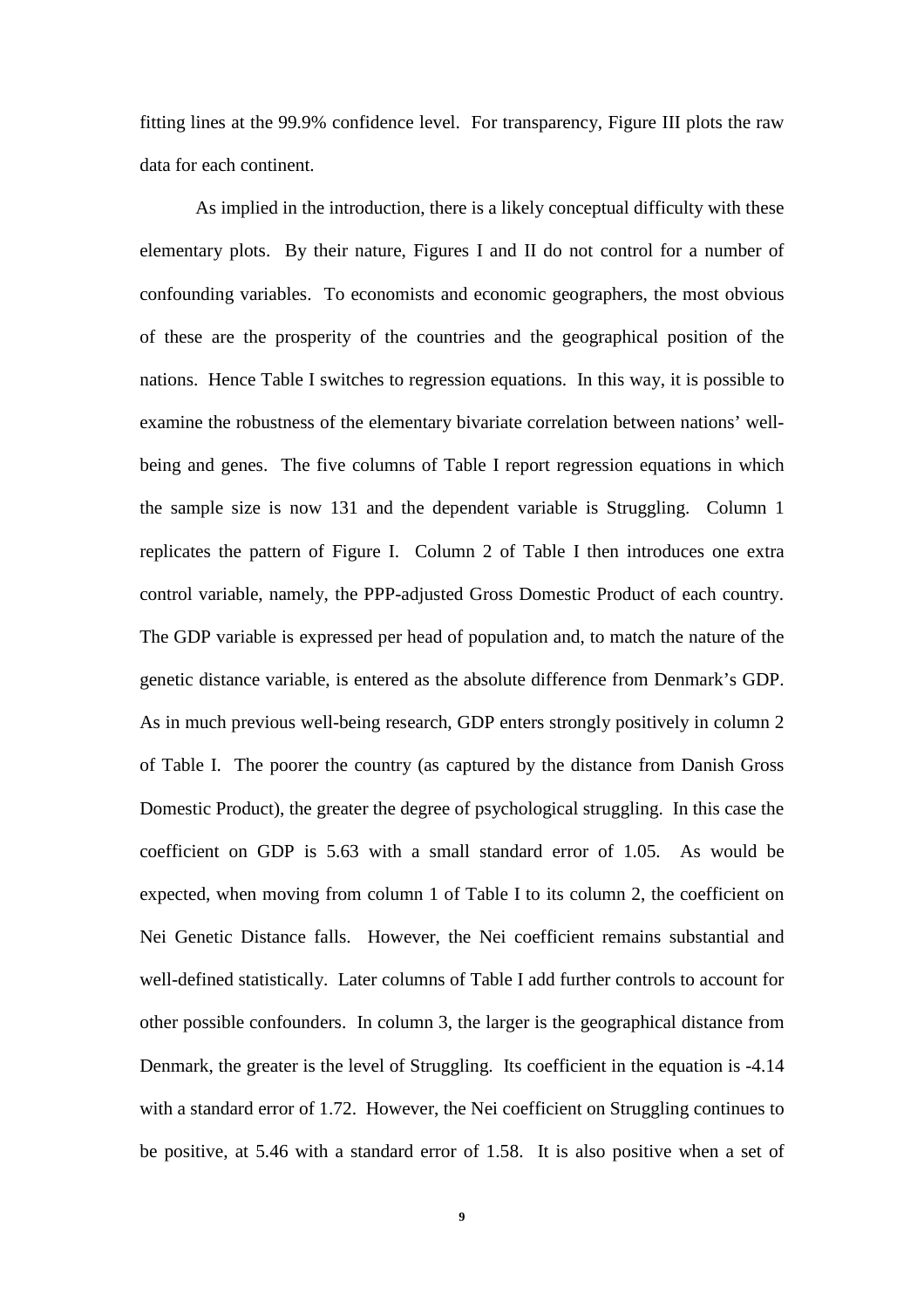further dummy variables are included for the different continents. However, the level of statistical significance falls slightly below the 5% cut-off, in column 4 of Table I, once the specification includes all of Nei distance, GDP, geographical distance, and continent dummies. In column 5 of Table I, the Nei genetic distance measure returns to statistical significance, and has a coefficient of 3.61 and a standard error of 1.27.

Table II switches to a different well-being variable, namely, that of Thriving. Consistent with the prior patterns, the correlation between Thriving and genetic distance is negative. It is possible to reject the null of zero at the 99% confidence level for each of the five specifications, including the most demanding (arguably too demanding given the number of data points) one in column 4, within Table II. Furthermore, Table III, for the same group of 131 countries, replicates the equivalent finding when using a Suffering dependent variable. Tables I, II and III thus suggest the same conclusion as the early elementary bivariate graphs.

Tables IV and V switch to traditional life-satisfaction variables. These necessarily have smaller samples. Here the source is not Gallup but instead is information from the World Values Surveys. In the fullest specification, that of column 4 in each table, the same result on countries is found again. Table IV takes as its dependent variable a high level of life satisfaction (numbers over 7 out of 10) whereas Table V's dependent variable is mean life satisfaction. For both tables, the larger the divergence of the genetic stock from that of Denmark, the lower is the country's life satisfaction. Column 5 in each of Tables IV and V sees a drop in the significance of the Nei Genetic Distance coefficient. That might at a glance be thought a weakness in the argument. However, the data favour the column 4 specifications, which have greater explanatory power. In the fullest specification of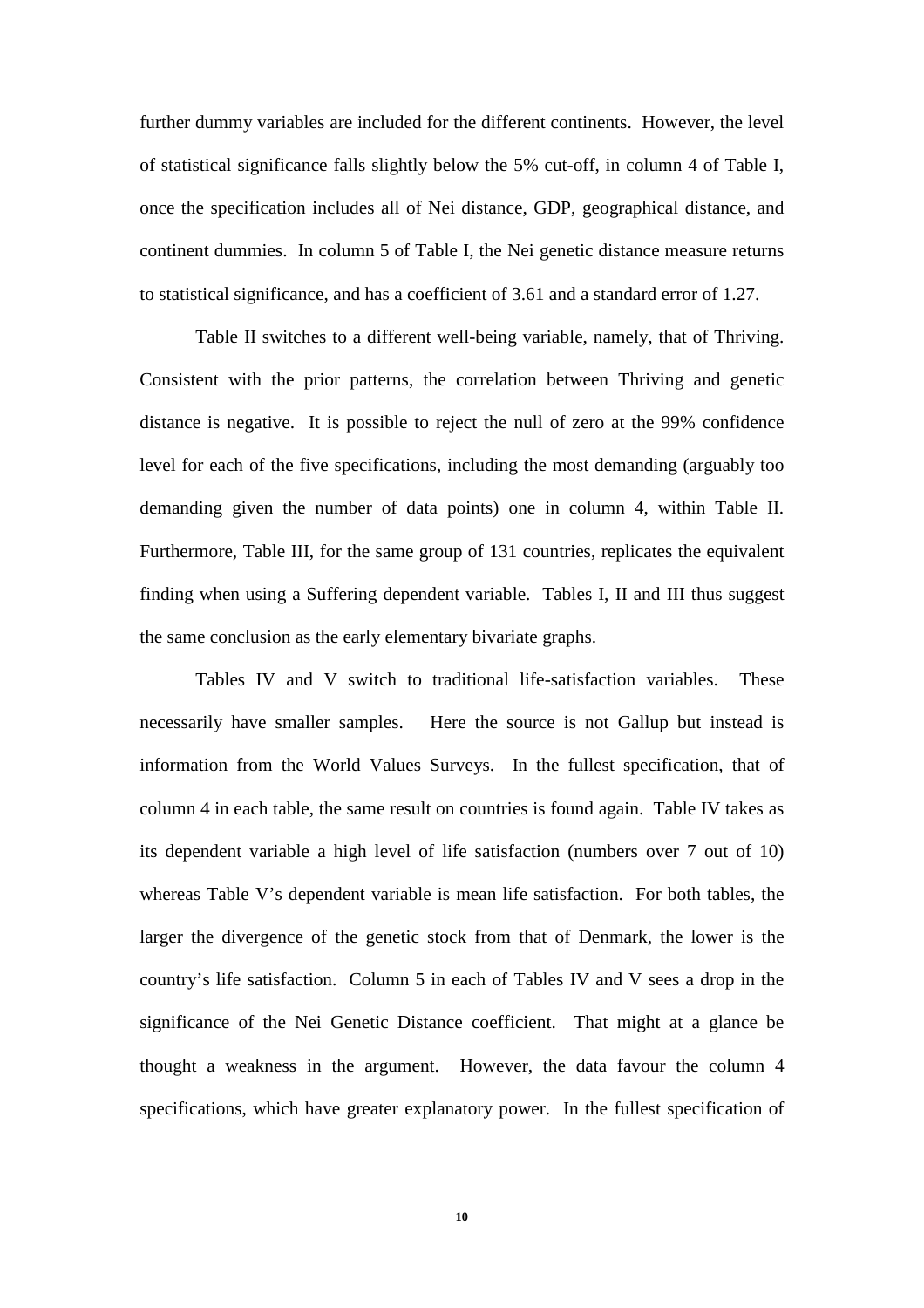Table IV, for instance, the coefficient on Nei distance is -5.20 with a standard error of 2.26.

Are these effect-sizes substantively significant? It is natural to consider what a coefficient of more than 5 on the Nei coefficient, in this best-fitting specification, implies. The standard deviation of Log Nei Distance is slightly greater than 1, and the standard deviation of High Life Satisfaction is approximately 12. Hence one standard deviation in genetic distance is associated with more than one third of a standard deviation in national well-being.

Countries differ in many ways more subtle than differences in GDP. That leads to other likely sources of confounding. To allow a broader measure of societal prosperity to be included as a control variable, Table VI examines what happens if GDP is replaced by the Human Development Index (HDI) as defined by the United Nations. The level of HDI for a country is an average of its GDP, its educational level, and its average length of life. This could be seen as a fairly severe test for our data to pass. The reason is that HDI could itself be viewed as a measure of human well-being, so some of the variation in the dependent variable itself in a well-being regression equation is being picked up, it might be argued, by having HDI as a control within a subjective well-being equation. Nevertheless, in columns 2 to 5 of Table VI there continues to be evidence of a link between genetic makeup and the happiness of the country. The genetic-distance variable enters in Table VI with a coefficient between 7.11 and, with a longer set of controls, 2.96.

A possible concern is that the high life-satisfaction level observed in Nordic countries is due predominantly to the generosity  $5$  of their welfare states. The HDI

<span id="page-11-0"></span><sup>&</sup>lt;sup>5</sup> This was our own presumption before we obtained any genetic data. Di Tella et al (2003) documents evidence that unemployment-benefit generosity affects national well-being. Related arguments about the welfare state were proposed by Richard Easterlin in a 2013 public lecture at Oxford University.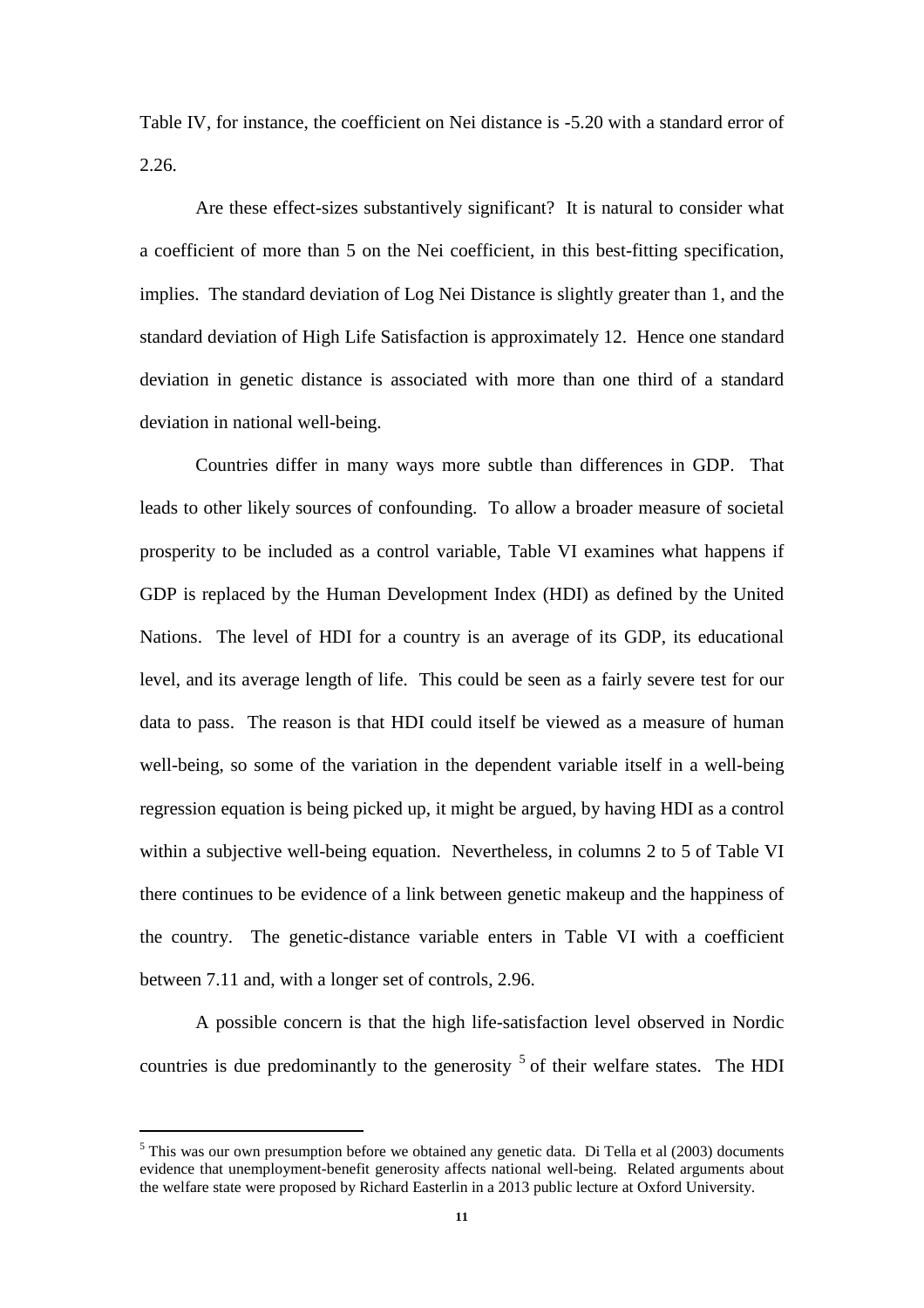variable implicitly includes education and health levels, so in part provide a control for this as well. Nevertheless, in column 3 of Table VI we do an explicit check. We introduce transfers in terms of social benefits (always in logarithmic distance from Denmark) in order to provide a fuller control for the effects of the welfare state. The social-benefits variable is derived from World Bank data. The correlation with the Nei variable, however, is unaffected by the inclusion of the social-benefits variable. In columns 4 and 5 of Table VI, continent dummies are introduced; the well-being link with the Nei variable again remains. An appendix presents similar tables for other measures.

As explained in the introduction, confounders due to cultural values are also possible. To attempt to check whether genetic distance might be standing in erroneously for such influences, Tables VII to IX reveal, for a set of thriving, struggling and suffering equations, that the Nei variable continues to be statistically significant after controlling for four cultural variables -- religious adherence, colonial origins, language distance, and Hofstede's (2001) cultural-dimensions variable. For example, considering column 4 of Table VII, the coefficient on Nei is -7.25 with a standard error of 2.61.

In these tables, there is some evidence that the coefficient on Nei actually increases. In general, however, the coefficients are largely unchanged by adding Hofstede's cultural variables. This suggests that, even if, as seems likely, our cultural variables are imperfect, the relationship between genetic diversity and subjective wellbeing is not solely explained by cultural distance.

Caution remains advisable. Table VII enters a larger number of independent variables than -- for reasons of statistical power -- is ideal with small sample sizes.

**12**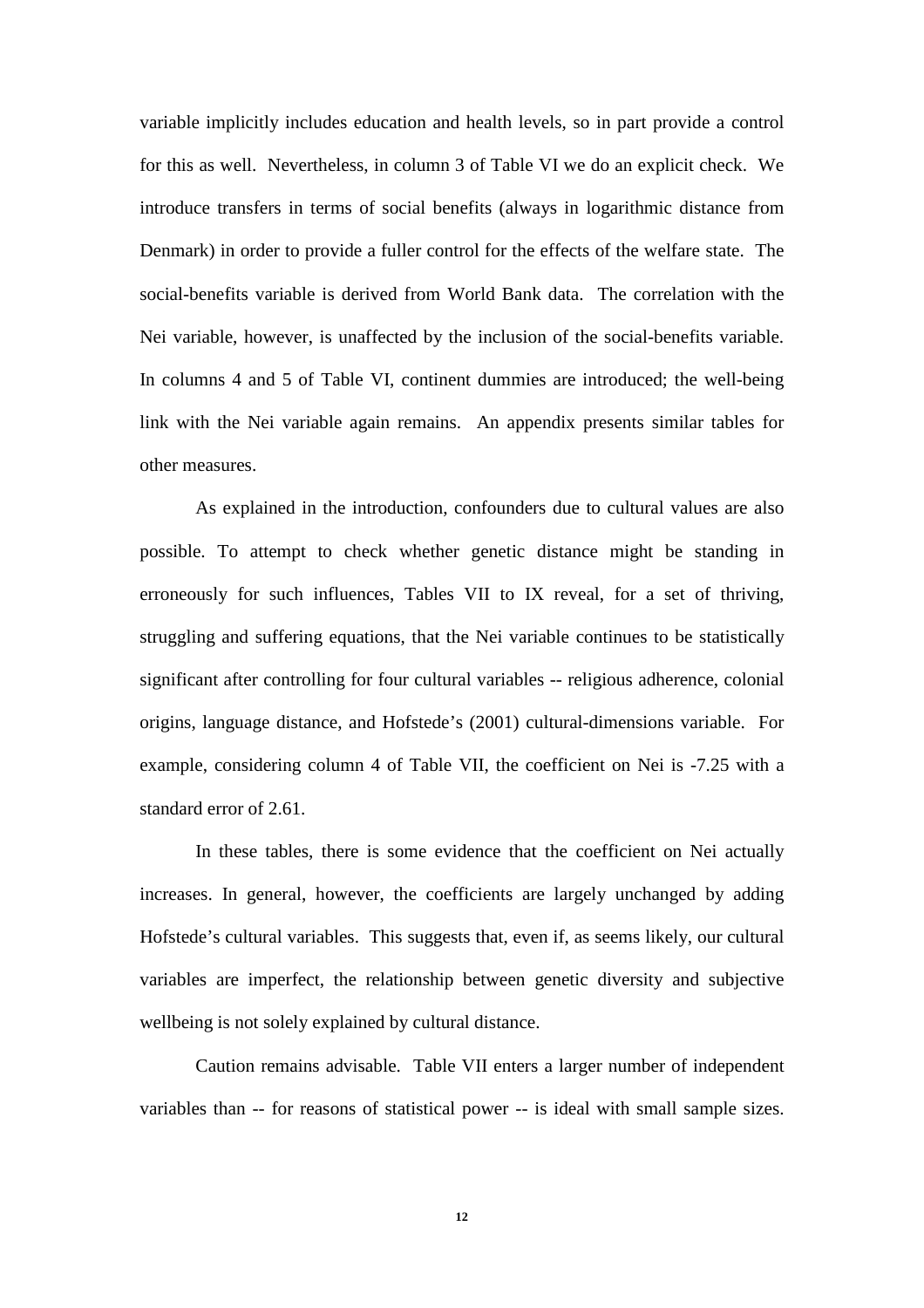Such difficulties are inherent in cross-country research, of course, but they are real ones.

A final possibility is that Nordic countries have 'better institutions' in some truly wide-ranging sense. We probe that possibility. Recently, Helliwell and Wang (2013) calculated the residual life satisfaction (measured with the Gallup Cantrill Ladder) after controlling for the quality of countries' institutions and culture, with variables measuring: perception of corruption, healthy life expectancy, GDP per capita, freedom to make a choice, social support and generosity (in terms of culture for charitable donations). In Table X, therefore, we use this unexplained satisfaction as a dependent variable and show that this well-being residual correlates with our index of genetic distance from Denmark, after controlling for geographic variables. Table X then does similar exercises, in columns 2 and 3, for unexplained crosscountry variation in well-being using also data from Jan Ott and John Hudson. Here the original papers are Hudson (2006) and Ott (2011).

In principle, such checks are taxing ones for our hypothesis. Nevertheless, in each of the three columns of Table X, evidence for a correlation with Nei-distance remains visible.

#### 3. A Second Test: Well-being and the 5-HTT Polymorphism

Because they leave the detailed type of any genetic effect unexplained, the previous results suffer from a potential weakness. They are in the nature of black-box findings.

In this second section of the paper, to try to guard against such a criticism, we build on another literature that has already identified evidence of a specific genetic influence on mental well-being. A large literature, triggered in part by the hugely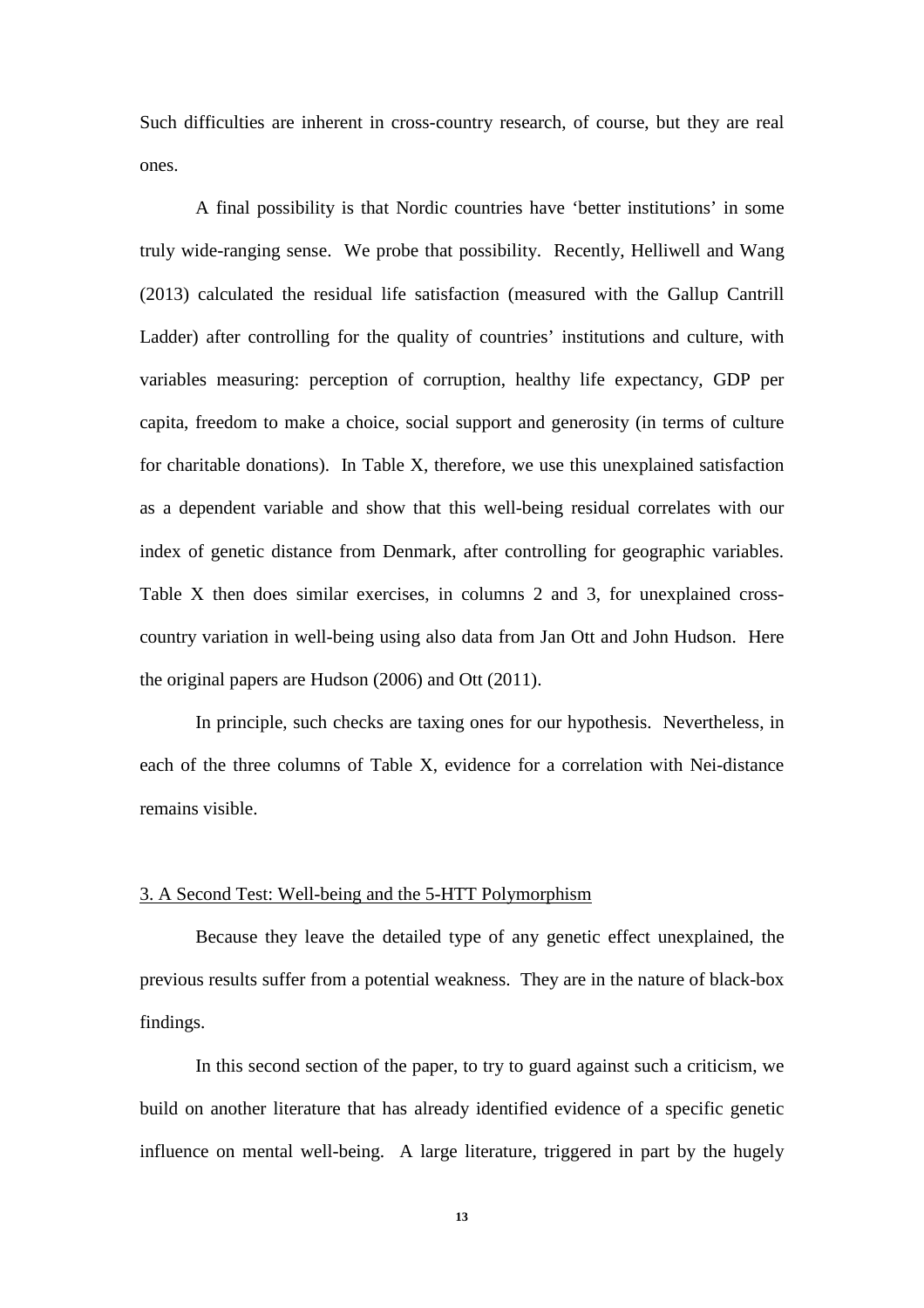cited paper of Caspi et al. (2003), has studied a particular polymorphism, 5-HTTLPR, at the individual rather than national level. This prior research, by Caspi et al (2003) and many others, suggests that the short and long variants of 5-HTTLPR are correlated with different probabilities of clinical depression. In particular, the short allele has been associated with higher scores on neuroticism and harm avoidance, stronger attentional bias towards negative stimuli, and lower life satisfaction. Consistent with that, our evidence in this section suggests there is a statistical association between lower happiness of nations and the proportion of their population who have the short allele version of the 5-HTTLPR polymorphism, which we will refer to for brevity as (S)5-HTT. Intriguingly, *among the developed nations in our data, it is Denmark and the Netherlands that appear to have the lowest percentage of people with (S)5-HTT*. Our results should be treated as exploratory, because when dealing with the countries for which we have 5-HTT data there is a shortage of statistical power.

Across 30 nations on which we have information in Figure IV, the mean of (S) 5-HTT is 49.63, with a standard deviation of 13.09. The short allele is thus found in approximately half the population. For those West European nations on which we have data, the scatter plot in Figure IV depicts the cross-sectional correlation between life-satisfaction and the percentage of citizens in that nation with the (S)5-HTT polymorphism. A negative relationship exists. Denmark has the highest recorded level of satisfaction with life and it also has the lowest % of citizens with (S)5-HTT. Italy has the lowest recorded level of satisfaction with life and the highest % of (S)5- HTT. In Figure IV, the first set of well-being data are drawn from the Eurobarometer Surveys. Figure IV also gives an equivalent cross-sectional correlation between mean happiness and the percentage of citizens in that nation with the (S)5-HTT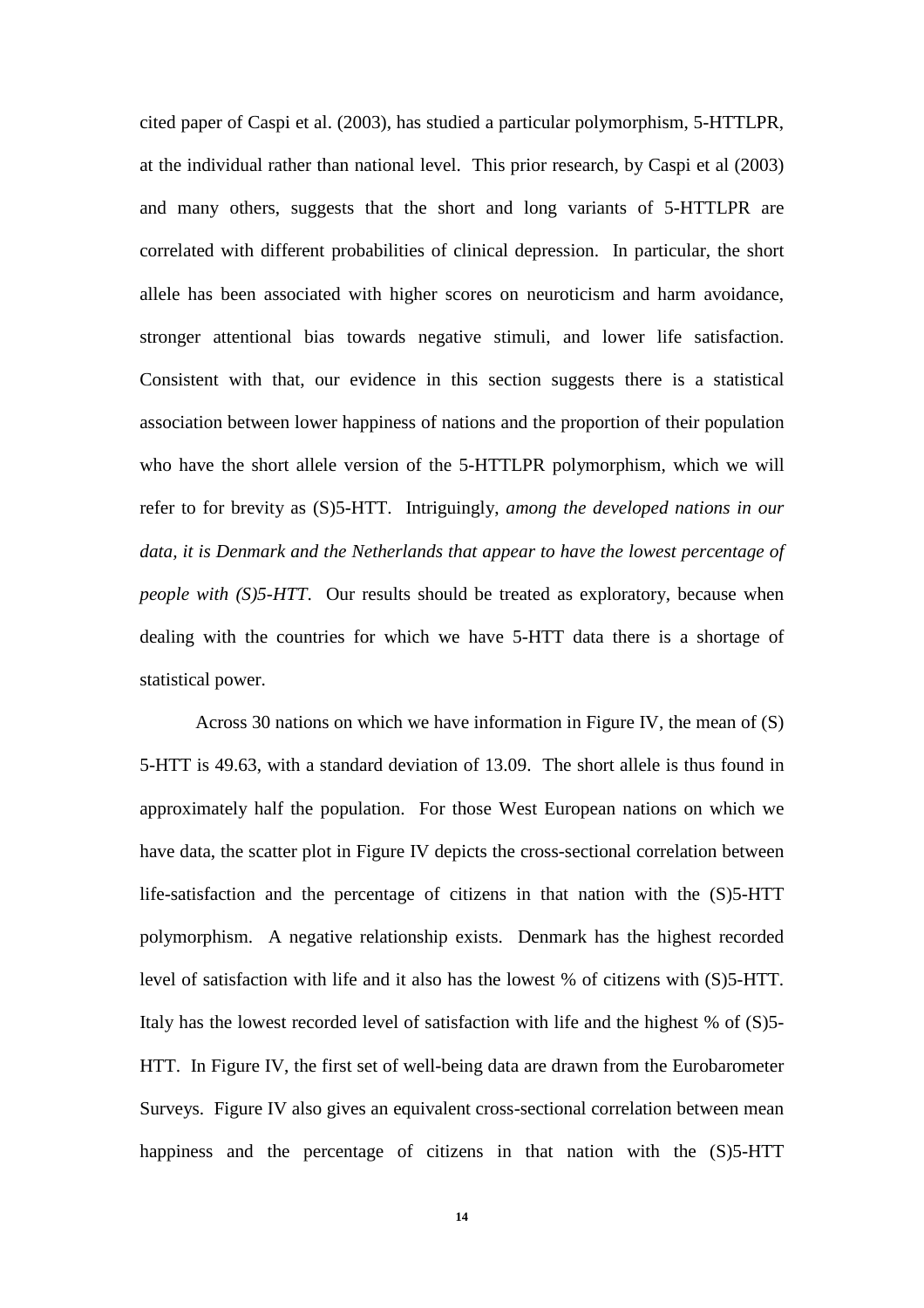polymorphism. Here the data are drawn from the European Quality of Life Surveys. Figure V uses data on life satisfaction taken from the World Values Survey. This plot expands the previous list of countries to the so-called Western Offshoots and includes New Zealand, the USA, and Australia; for historical reasons these nations are genetically, economically, and politically similar to the Western European countries. The correlation remains negative and significant. Figure AI in the appendix switches to an alternative well-being measure on the y-axis. It uses a 'ladder of life' wellbeing question due to Cantril (1965); the exact wording is explained below. Here the statistical result is the same as in the earlier figures. A similar graph can be produced using a so-called Daily Experience index developed by Gallup.

Because our variable (S)5-HTT measures the proportion of individuals with the S allele of 5-HTT, it is perhaps natural to correlate this with a measure of wellbeing that relates to proportions of individuals rather than to averages (like the mean of life satisfaction, happiness or the Cantril ladder-based index). Figure AII in the Appendix thus refines the Cantril measure to the struggling variable used earlier. This is the proportion of people who are classified by Gallup as having low wellbeing scores, as assessed by the ladder, both currently and prospectively (for more details see the appendix), in this figure we include all countries a measure of the (S)5- HTT share is available. Consistent with the earlier figures, there is a strong correlation between the percentage of people struggling psychologically in a nation and the percentage of the nation's population who have the short allele of 5-HTT. An equivalent figure can be produced if we consider as an alternative a thriving variable based on the same principles as struggling.

In order to check the consistency of these data with those from the World Values Survey, Figure AIII of the Appendix shows the relationship between (S)5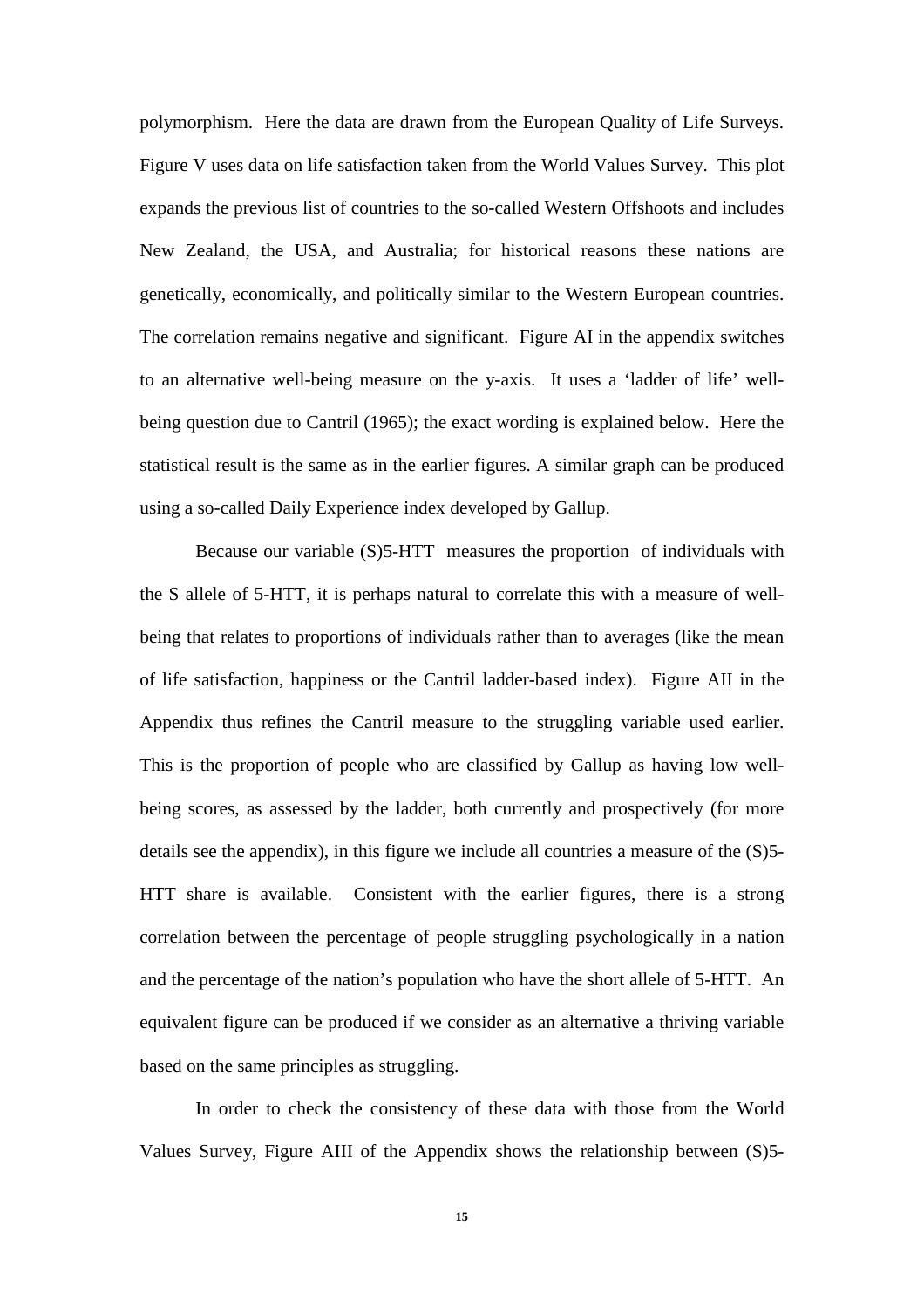HTT and an index 'Very Satisfied' which is a measure of the proportion of individuals reporting life satisfaction larger than 8. A similar pattern emerges if we take instead the proportion of individuals reporting life satisfaction larger than 7 (although the p-value on the gradient is then right at the border of the 0.05 cut-off).

Table XI presents simple regression equations for this reduced sample. Here the dependent variable is the percentage of citizens who are defined by Gallup as 'struggling', and the main explanatory variable is the share of the (S)5-HTT polymorphism, which here, to be consistent with the above analysis, is expressed in terms of log of the absolute distance from the values in Denmark. There are only 28 observations, one for each country, so it is necessary to be sparing with the number of independent variables included in these regressions. In column 1, we extend the previous bivariate correlation of the figures by including a variable for Nei genetic distance. It enters with a coefficient of 1.69, with a large standard error of 2.35. Interestingly, in column 1 of Table XI it is the 5-HTT distance variable that is now significant, so this 'horse-race' test, admittedly of a simple kind, implies it is a more important explanatory factor than Nei distance per se. Column 2 of Table XII continues to suggest that. In column 3, the 5-HTT variable survives the inclusion of GDP and geographical distance.

Broadly similar findings are reported in Table XII, where we used thriving as a dependent variable. It should be said that, with 4 variables and 28 observations, the regression equations in the last two tables are potentially over-fitted. Hence they should be viewed only as checks.

# 4. A Third Test: Using Data on US Immigrant Descendants in an Examination of the Possible Genetics of Subjective Well-being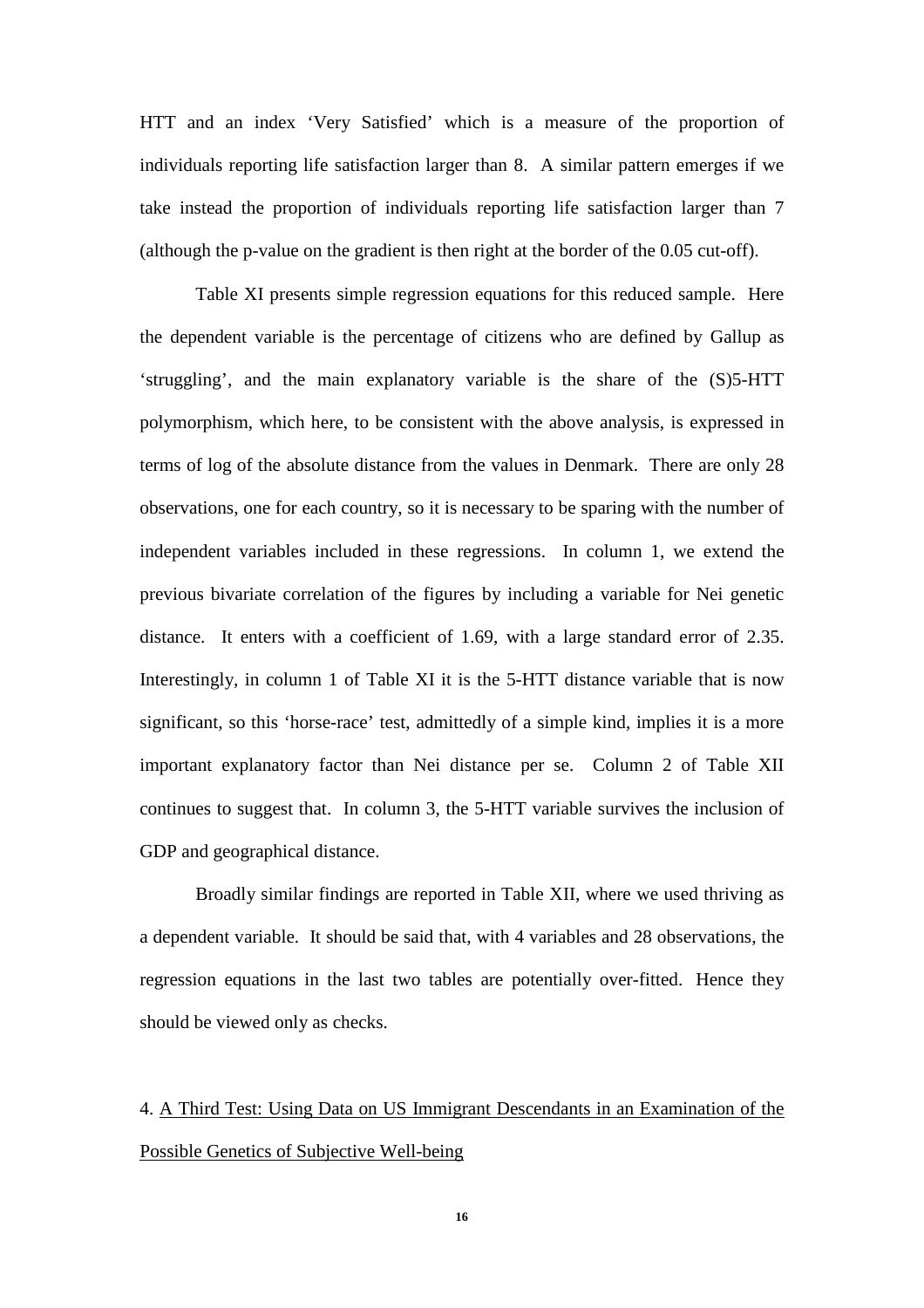We provide one extra, and purposely different, form of evidence. One of the unusual advantages of a genetic influence is that in principle it should be visible even if historical measures are used. That is for the straightforward reason that genetic factors necessarily change only gradually: genetic patterns inherently stem from a previous era.

In Table XIII, we exploit that idea. This table uses data on 29 nations, which is the largest sample available to us for the exercise. The independent variable here is the coefficient obtained from an ordered probit regression, where (current) happiness of individuals who are born in the US is regressed against their family country-oforigin dummies. We also control for the age (and its square), gender, income, education and religion; these corrections are to provide some control for cultural values.<sup>[6](#page-11-0)</sup> The dependent variables -- there are four in Table XIII -- are the same wellbeing measures used in the paper's earlier tables. In other words, for the Americans who report that they have family origins from Italy, say, *we create an independent variable derived from the happiness level of current Italian-Americans. We use that independent variable to explain the current happiness level of Italy.* Here the aim is to see whether the current well-being of nations is correlated with the reported wellbeing of Americans who have ancestors from that nation. The purpose is not, of course, to argue that happy Italian-Americans directly cause the happiness of today's Italy. Rather, what this evidence reveals, consistent with the existence of an underlying genetic component in international well-being patterns, is that there is an unexplained positive correlation between the happiness today of Country X and the observed happiness of Americans *whose ancestors came from Country X*. In the first

<span id="page-17-0"></span>

<sup>&</sup>lt;sup>6</sup> This procedure is commonly used in the literature to analyze the effect of culture on economic variables like GDP or labour supply (Guiliano 2007; Fernandez 2007; Fernandez and Fogli 2009; Algan and Cahuc 2010)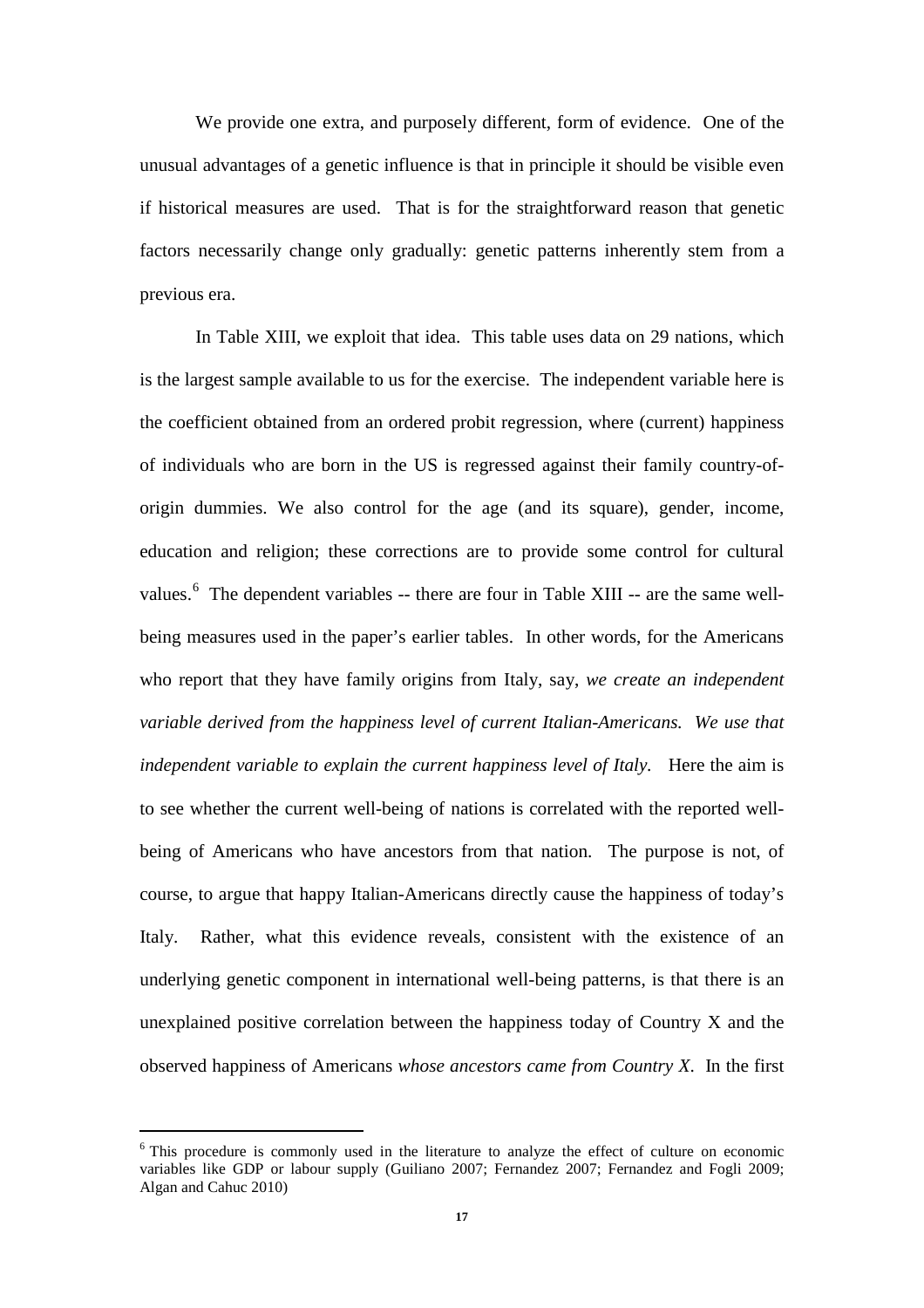column of Table XIII, for example, the coefficient is -46.5 with a standard error of 16.8. This is consistent with some form of genetic explanation.

#### 4. Conclusions

This study has used three kinds of evidence to try to offer a solution to one of the famous puzzles of modern social science. For decades, a much-replicated international pattern of happiness and well-being has remained largely unexplained. This paper has demonstrated that the cross-country happiness pattern is correlated with genetic differences. The implied effect-size is not small. The right-hand columns of Table II, for example, reveal that a one standard deviation in genetic distance is associated with more than one third of a standard deviation in country well-being. Contrary to our own presumptions when we began the project, it seems there are reasons to believe that genetic patterns may help researchers to understand international well-being levels. If true -- and other research on the topic is now needed -- this suggests that, as implied by the iconoclastic ideas of Spolaore and Wacziarg (2009), economists and other social scientists may need to pay greater heed to the role of genetic variation across national populations.

We find that the closer a nation is to the genetic makeup of Denmark then the happier is that country. As a raw uncorrected social-science correlation, such a result would not be a persuasive one. However, what is more interesting is that the correlation survives adjustment in the regression equations for many confounding variables. It is robust, for instance, to the inclusion of controls for

- (i) the GDP of the country,
- (ii) the level of the Human Development Index of the country,
- (iii) the geographical distance of the country from Denmark,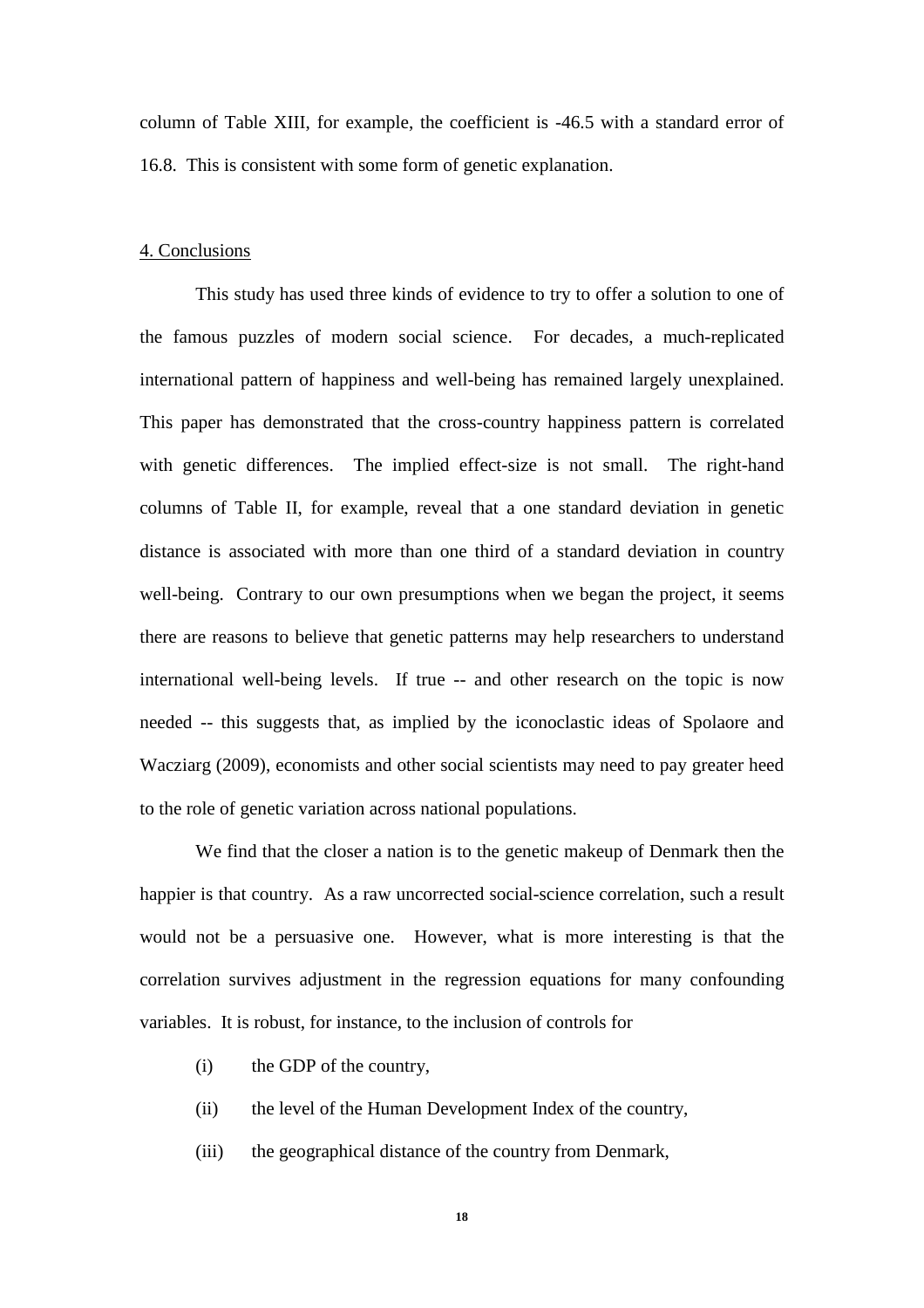- (iv) a range of cultural and religious variables,
- (v) separate dummy variables for each continent,
- (vi) indices of nations' institutions and the generosity of their welfare states
- (vii) calculated residuals from the independent country-ranking research of John Hudson, John Helliwell and Shun Wang, and Jan Ott.

Hence the relationship between well-being and genetic distance is not due merely to inherent differences between continents, nor to the obvious fact that, for example, African nations are poor and have different genetic characteristics than rich European countries, nor to some elementary omission of welfare-state variables.

Our results nonetheless should be treated cautiously. It is valuable to recall the general strictures of Benjamin et al. (2012), and in particular three concerns: statistical power; the multiple comparisons problem; the comparatively small differences in genetic makeup and (S)5-HTT in industrialized countries. First, and most seriously, the largest data set at our disposal has 143 cross-national observations. As is true in all social science on the study of different countries, more statistical power would be desirable. An important avenue for future research will be to check that the results can be replicated in other ways -- perhaps across regions within nations. Second, it is known in the field of genetics that the search for patterns can routinely lead to the discovery of illusory Type-I-error associations. The first section of the paper, however, examines many possible confounders. To try further to guard against the problem, (i) we followed the lead, in the second part of the paper, of an established literature that previously found at the level of the individual there is evidence to implicate (S)5-HTT polymorphisms in the causes of happiness and depression, and (ii) we documented evidence that that variable goes some way to explaining the statistical significance of the genetic distance variable used in the first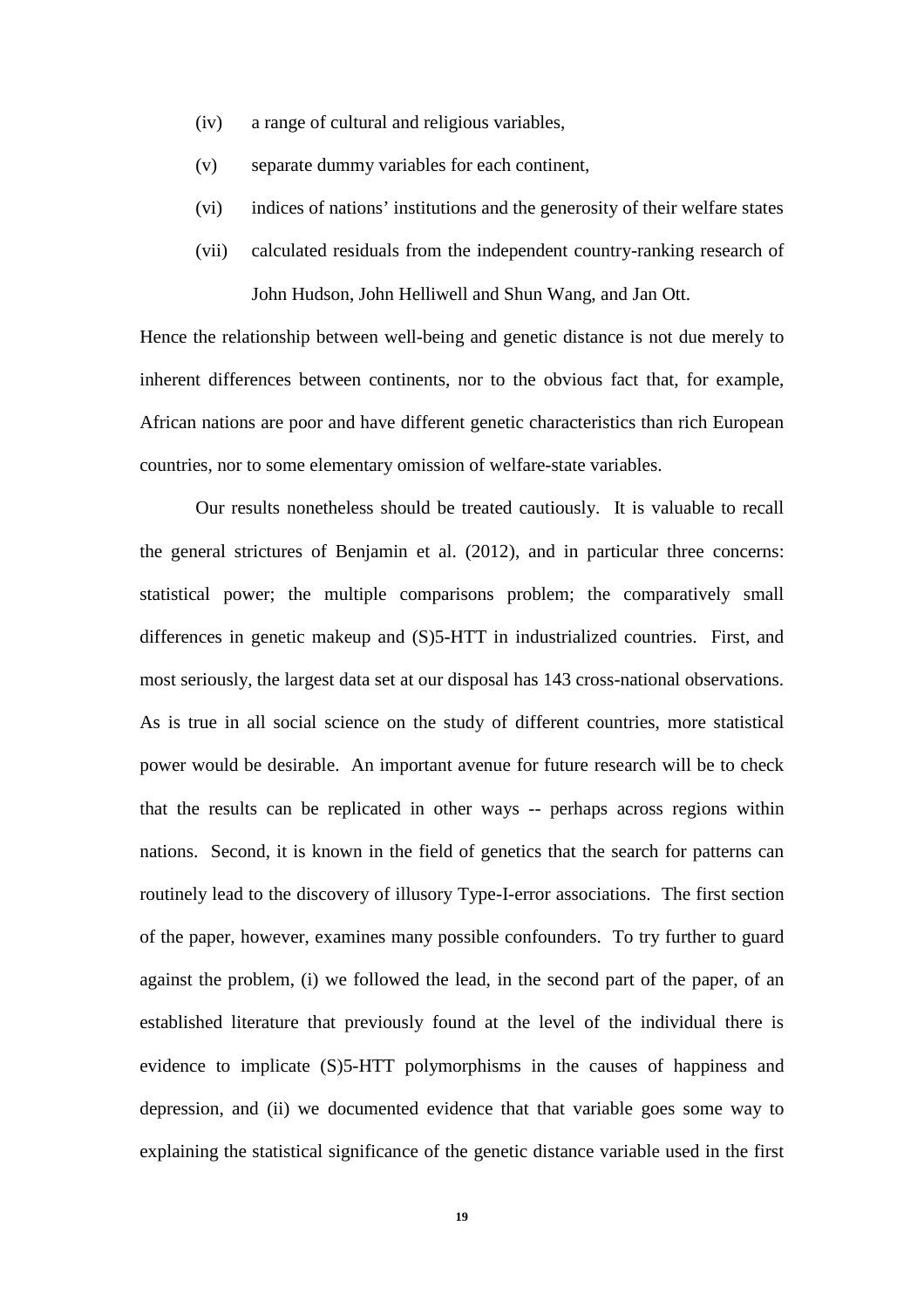part of the paper. Third, the findings in the second section of the paper imply that noticeable well-being differences across countries can be linked to fairly small differences in the proportion of their populations with the short allele version of 5- HTT. At a glance, that appears paradoxical. One explanation may lie in a form of happiness multiplier within a society. If the happiness of an individual is magnified by social contact with other happy people -- as has been demonstrated by researchers James Fowler and Nicholas Christakis (2008) and is intuitively clear from observation of emotional externalities upon members within a family where someone has clinical depression -- then it is straightforward to write down models in which small differences in starting happiness can have larger, multiplied effects throughout a society. A mathematical framework of a related kind has been developed for socialscience settings (Clark and Oswald 1998). The broad idea of matrix multipliers in social science is an old one and goes back, in a different substantive setting, to the work on input-output theory by the late Wassily Leontief (1936). Here, let h be a vector of happiness levels in the population (where the length of the vector is the number of individuals), A be a matrix of coefficients of happiness interdependence, and e be a vector of genetic endowments of happiness. Then the happiness vector in a society is a fixed-point solution given by equation:

 $h = Ah + e$  $= (I - A)^{-1} e$ 

Happiness vector = multiplier matrix  $*$  genetic happiness-endowment vector where I is the identity matrix. In this framework, a greater genetic endowment of happiness would have magnified effects in society, and these would work through a multiplier matrix given by the inverse of  $(I - A)$ .

It is likely that much remains to be understood, at the important border between social and natural science, about the determinants of nations' well-being.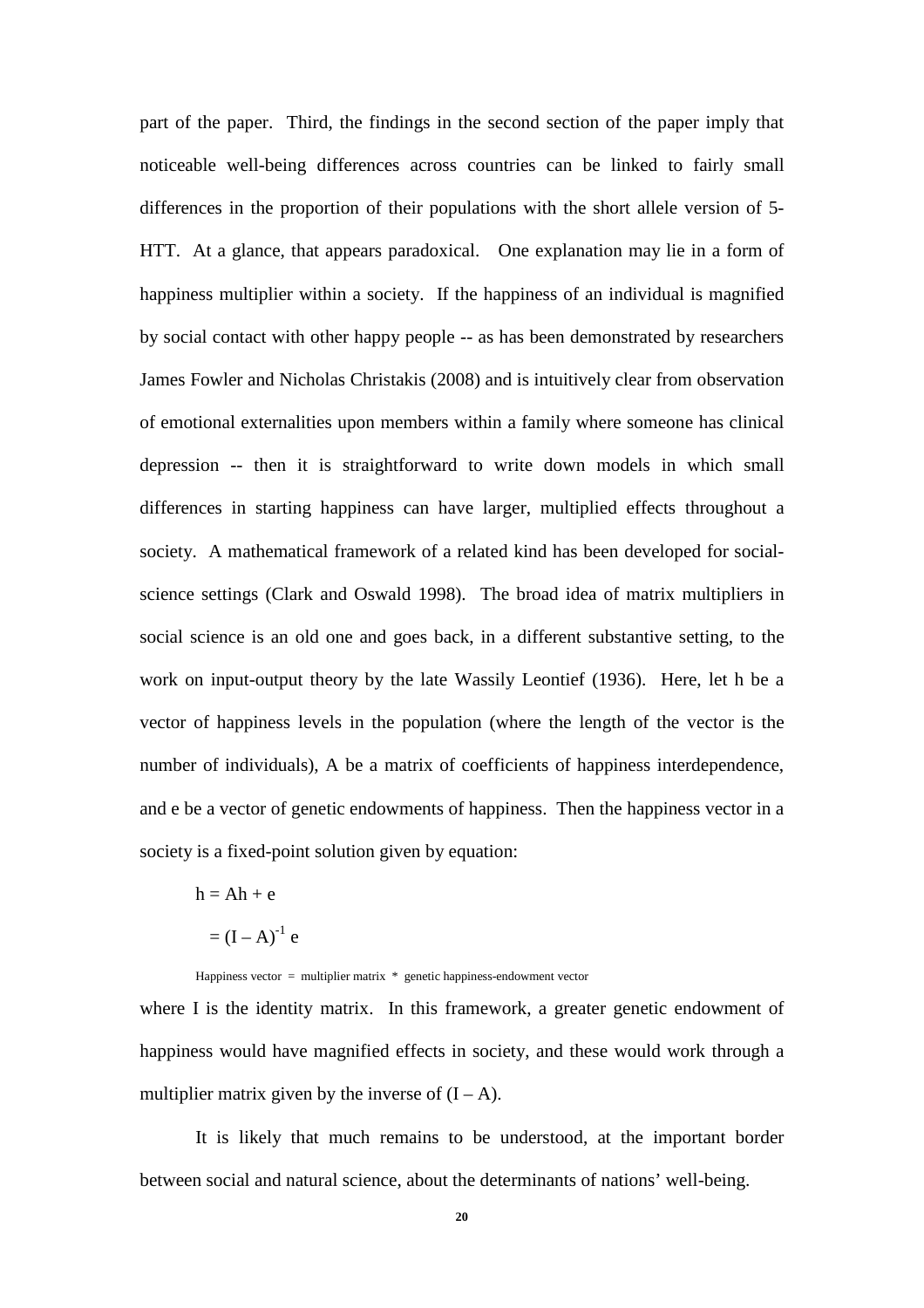#### **Acknowledgements**

This manuscript, which has been in construction for some years, has greatly benefited from discussions with James Fearon, Claire Haworth, Marcus Munafo, Jan-Emmanuel De Neve, Aldo Rustichini, Claudia Senik, Enrico Spolaore, and Alex Weiss. We also thank the UK Economic and Social Research Council for its funding of the CAGE Centre at Warwick University.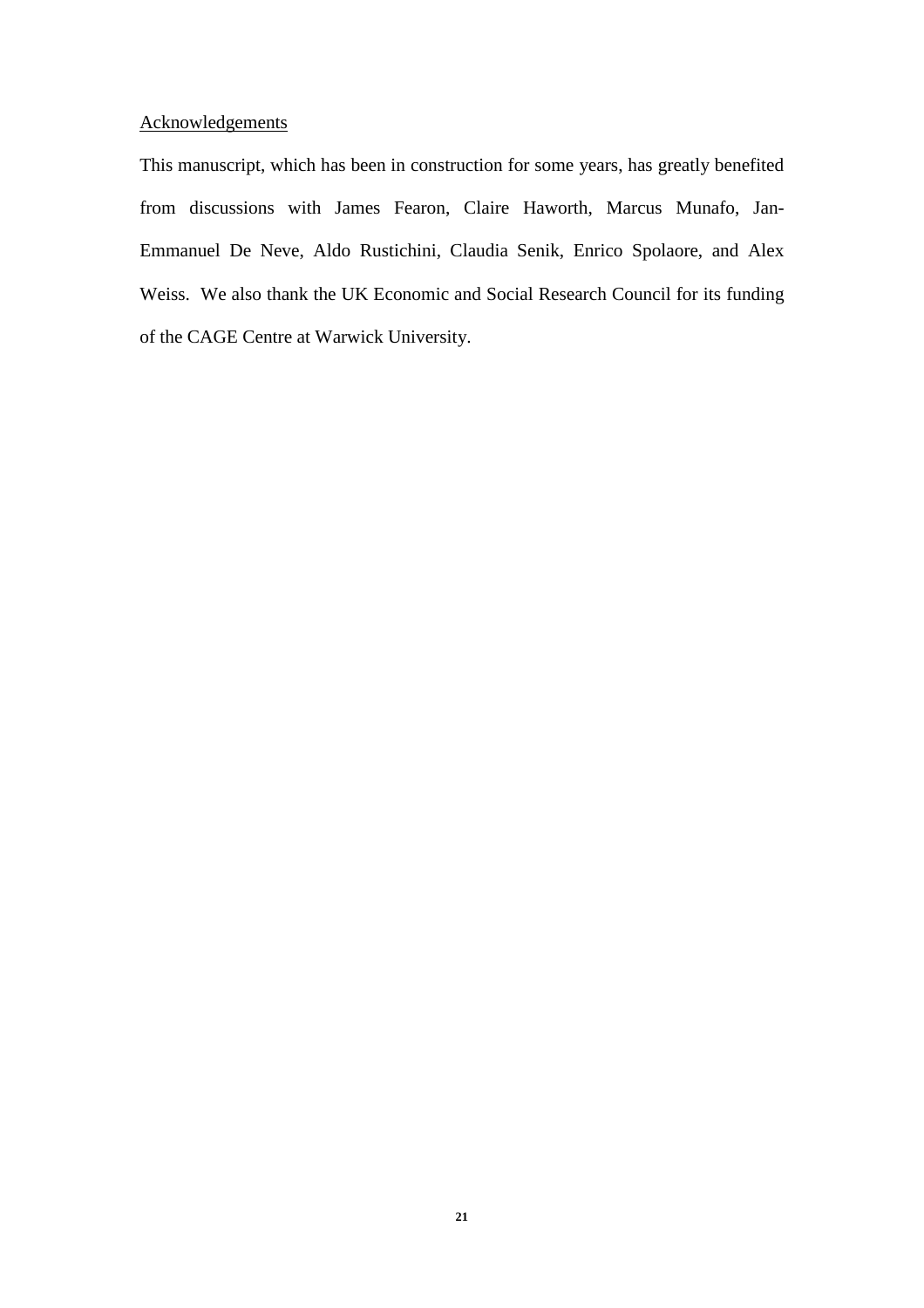#### References

Alesina A, Di Tella R, MacCulloch R (2004) Inequality and happiness: Are Europeans and Americans different? *Journal of Public Economics* 88: 2009-2042.

Algan Y, and Cahuc P (2010) Inherited trust and growth. *American Economic Review* 100(5): 2060-92.

Ashraf Q, Galor O (2013) The 'Out of Africa' hypothesis, human genetic diversity, and comparative economic development. *American Economic Review* 103: 1-46.

Aslam A, Corrado L (2012) The geography of well-being. *Journal of Economic Geography* 12: 627-649.

Barro, R. (2003) Religion adherence data. Harvard University, Economics Department.

Benjamin DJ, Cesarini D, Chabris CF, *et al.* (2012) The promises and pitfalls of genoeconomics. *Annual Review of Economics* 4:627-662.

Biswas-Diener R, Vitterso J, Diener E (2010) The Danish effect: Beginning to explain high well-being in Denmark. *Social Indicators Research* 97:229-246.

Blanchflower DG, Oswald AJ (2008) Hypertension and happiness across nations *Journal of Health Economics* 27:218-233.

Blanchflower DG, Oswald AJ (2011) International happiness: A new view on the measure of performance. *Academy of Management Perspectives* 25:6-22.

Canli T, Omura K, Haas BW, *et al.* (2005) Beyond affect: A role for genetic variation in the serotonin transporter in neural activation during a cognitive attention task. *Proc Natl Acad Sci U S A* 102:12224-12229.

Cantril H (1965) *The Pattern of Human Concerns*. New Brunswick, NJ: Rutgers University Press.

Caspi A, Sugden K, Moffit TE, *et al.* (2003) Influence of life stress on depression: Moderation by a polymorphism in the 5-HTT gene. *Science* 301: 386-389.

Cavalli-Sforza L, Menozzi P, Piazza A. (1994) *The History and Geography of Human Genes.* NJ: Princeton University Press.

Chen H, Pine DS, Ernst M, *et al.* (2013) The MAOA gene predicts happiness in women. *Progress in Neuro-Psychopharmacology & Biological Psychiatry* 40: 122- 125.

Chiao JY, Blizinsky KD (2010) Culture-gene coevolution of individualismcollectivism and the serotonin transporter gene. *Proceedings of the Royal Society. Biological Sciences* 277: 529-537.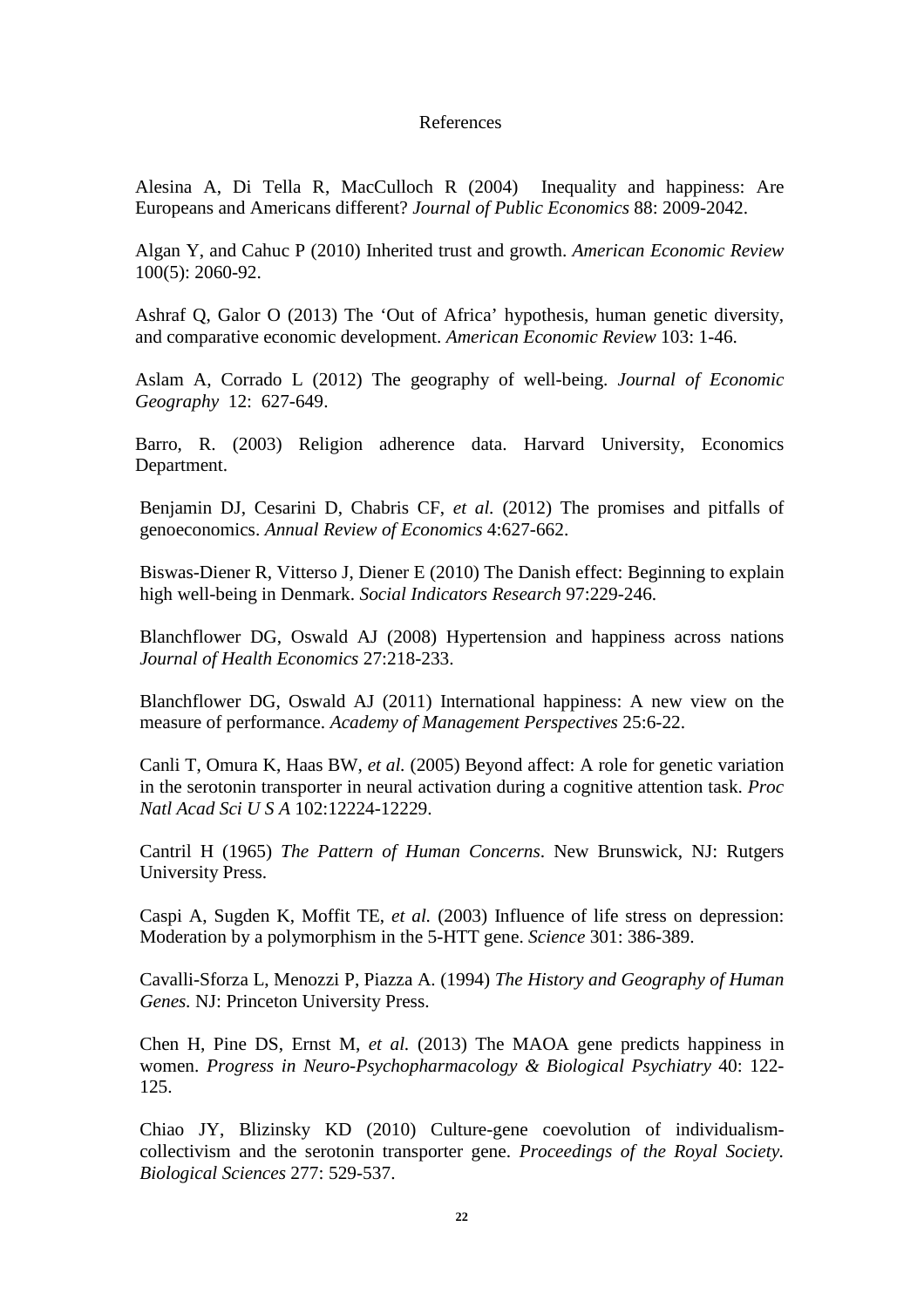Clark AE, Oswald AJ (1998) Comparison-concave utility and following behavior in social and economic settings. *Journal of Public Economics* 70:133-155.

Clarke H, Flint J, Attwood AS, *et al.* (2010) Association of the 5-HTTLPR genotype and unipolar depression: A meta-analysis. *Psychological Medicine* 40: 1767-1778.

De Neve, J-E (2011) Functional polymorphism (5-HTTLPR) in the serotonin transporter gene is associated with subjective well-being: Evidence from a US nationally representative sample. *Journal of Human Genetics* 56: 456-459.

De Neve J-E, Christakis NA, Fowler JH, Frey BS (2012) Genes, economics, and happiness. *Journal of Neuroscience, Psychology, and Economics* 5:193-211.

Diener E, Suh EM, Smith H *et al.* (1995) National differences in reported subjective well-being: Why do they occur? *Social Indicators Research* 34:7-32.

Di Tella R, MacCulloch RJ, Oswald AJ (2003) The macroeconomics of happiness. *Review of Economics and Statistics* 85: 809-827.

Easterlin RA (2003) Explaining happiness. *Proceedings of the National Academy of Sciences of the USA* 100(19): 11176-11183.

Easterlin RA (2013a) Happiness, growth, and public policy. *Economic Inquiry* 51:1- 15.

Easterlin RA (2013b) Lecture at Oxford University, October 2013.

Fearon J (2003) Ethnic and cultural diversity by country. *Journal of Economic Growth* 8: 195–222

Fernández R (2007) Women, work and culture *Journal of the European Economic Association* 5(2-3): 305-332.

Fernández R (2008) Culture and economics, in the *New Palgrave Dictionary of Economics, 2nd edition*, edited by Steven N. Durlauf and Lawrence E. Blume, Palgrave Macmillan (Basingstoke and New York).

Fernandez R, Fogli A (2009) Culture: An empirical investigation of beliefs, work, and fertility. *American Economic Journal: Macroeconomics* 1: 146-177.

Fowler JH, Christakis NA (2008) Dynamic spread of happiness in a large social network: Longitudinal analysis over 20 years in the Framingham Heart Study. *British Medical Journal* 337:Article a2338.

Fox E, Ridgewell A, Ashwin C (2009) Looking on the bright side: Biased attention and the human serotonin transporter gene. *Proceedings of the Royal Society B* 276: 1747–1751.

Gallup (2009). *World Poll Methodology*. Technical Report. Washington, DC.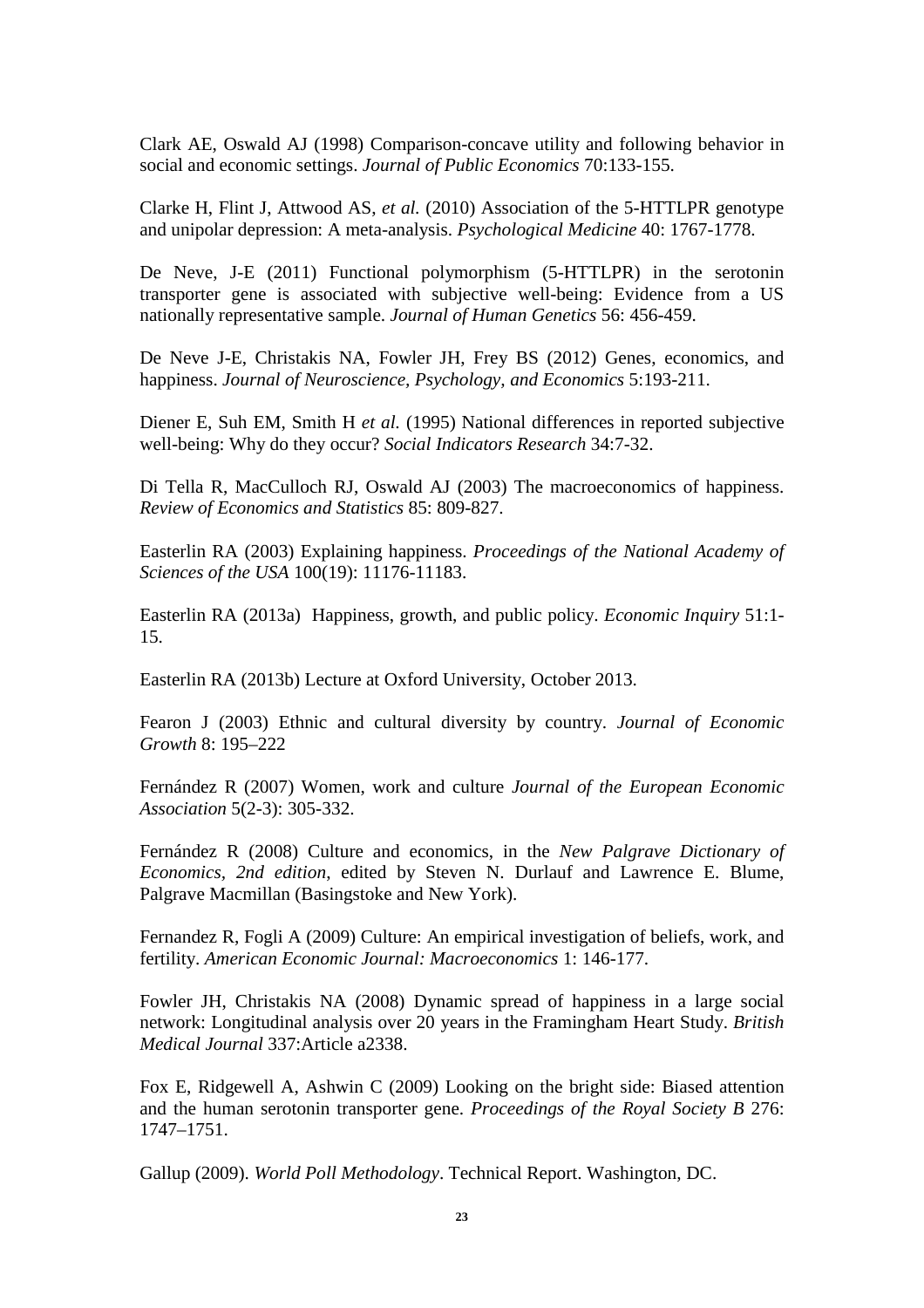Gigantesco A, Stazi MA, Alessandri G, *et al.* (2011) Psychological well-being (PWB): A natural life outlook? An Italian twin study on heritability of PWB in young adults. *Psychological Medicine* 41: 2637-2649.

Graham C (2010) *Happiness Around the World: The Paradox of Happy Peasants and Miserable Millionaires.* Oxford University Press.

Guiliano P (2007) Living arrangements in Western Europe: Does cultural origin matter? *Journal of the European Economic Association*, 5(5): 927-952.

Helliwell J (2003) How's life? Combining individual and national variables to explain subjective well-being. *Economic Modelling* 20:331-360.

Helliwell J, Wang S (2013) World happiness: trends, explanations and distribution, in *World Happiness Report* 2013, United Nations, chapter 2.

Hofstede G (2001) *Culture's Consequences: Comparing Values, Behaviors, and Organizations Across Nations.* Thousand Oaks: CA 2<sup>nd</sup> edition. Sage.

Hudson J (2006) Institutional trust and subjective well-being across the EU. *Kyklos* 59: 43-62.

Kuhnen CM, Samanez-Larkin GR, Knutson B (2013) Serotonergic genotypes, neuroticism, and financial choices. *PLoS ONE* 8(1): e54632.

Leontief WW (1936) Quantitative input and output relations in the economic system of the United States. *Review of Economics and Statistics* 18:105-125.

Lesch KP, Bengel D, Heils A, Sabol SZ, Greenberg BD, *et al.* (1996) Association of anxiety-related traits with a polymorphism in the serotonin transporter gene regulatory region. *Science* 274: 1527–1531.

Nei M (1972) Genetic distance between populations. *American Naturalist*. 106: 283.

Oswald AJ, Wu S (2010) Objective confirmation of subjective measures of human well-being: Evidence from the USA. *Science* 327:576-579.

Oswald AJ, Wu S. (2011) Well-being across America. *Review of Economics and Statistics* 93: 1118-1134.

Ott JC (2011) Government and happiness in 130 nations: Good governance fosters higher level and more equality of happiness. *Social Indicators Research* 102:3-22.

Ploubidis GB, Grundy E (2009) Later-life mental health in Europe: A country-level comparison. *Journals of Gerontology Series B – Psychological Sciences and Social Sciences* 64:666-676.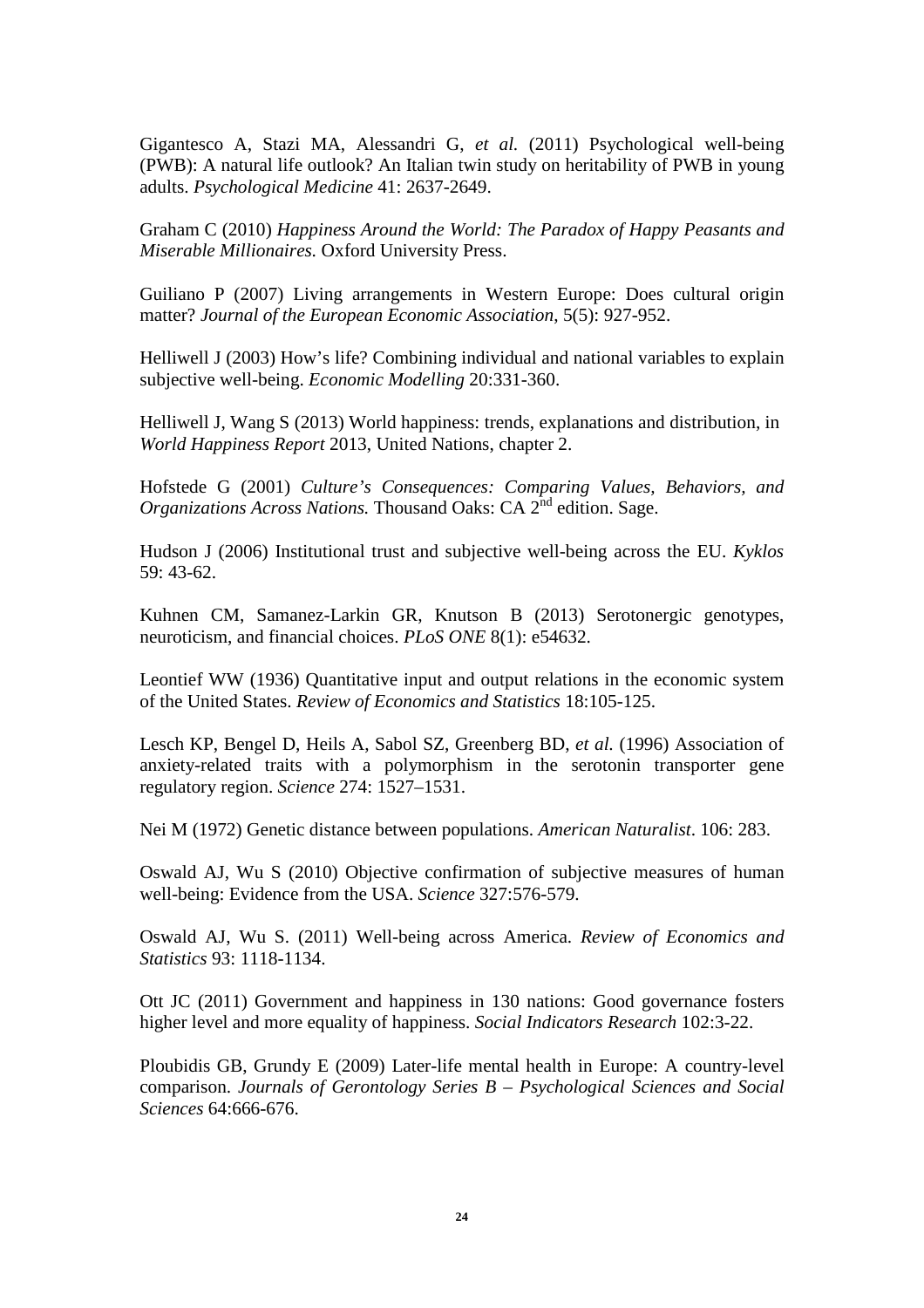Risch N, Herrell R, Lehner T, *et al.* (2009) Interaction between the serotonin transporter gene (5-HTTLPR), stressful life events, and risk of depression: A meta analysis. *JAMA - Journal of the American Medical Association* 301: 2462-2471.

Scollon CN, Koh S, Wirtz D (2012). The influence of serotonin<br>transporter gene polymorphism (5HTTLPR) and culture on subjective transporter gene polymorphism (5HTTLPR) and culture on subjective well-being. Poster presented at the Annual Meeting for the Society of Personality and Social Psychology. San Diego, CA

Sen S, Burmeister M, Ghosh D (2004) Meta-analysis of the association between a serotonin trans-porter promoter polymorphism (5-HTTLPR) and anxiety-related personality traits. *American Journal of Medical Genetics (Neuropsychiatric Genetics)*  127B: 85–89.

Senik C (2011) Why are the French so unhappy? The cultural dimension of happiness. PSE working paper, Paris.

Spolaore E, Wacziarg R (2009) The diffusion of development. *Quarterly Journal of Economics* 124: 469-529.

Stevenson B, Wolfers J (2008) Economic growth and subjective well-being: Reassessing the Easterlin Paradox. *Brookings Papers on Economic Activity* Spring, 1: 1-102.

Stigliz J, Sen AK, Fitoussi J-P (2009) Commission on the measurent of economic performance and social progress. A report to Nicholas Sarkozy. Paris. Downloadable at [www.stiglitz-sen-fitoussi.fr](http://www.stiglitz-sen-fitoussi.fr/)

Stubbe JH, Posthuma D, Boomsma DI, *et al.* (2005) Heritability of life satisfaction in adults: A twin-family study. *Psychological Medicine* 35: 1581-1588.

Szily E, Bowen J, Unoka Z, *et al.* (2008) Emotion appraisal is modulated by the genetic polymorphism of the serotonin transporter. *Journal of Neural Transmission* 115: 819-822.

Weiss A, King JE, Enns RM (2002) Subjective well-being is heritable and genetically correlated with dominance in chimpanzees (Pan troglodytes). *Journal of Personality and Social Psychology* 83: 1141-1149.

Weiss A, Bates TC, Luciano M (2008) Happiness is a personal (ity) thing  $-$  The genetics of personality and well-being in a representative sample. *Psychological Science* 19: 205-210.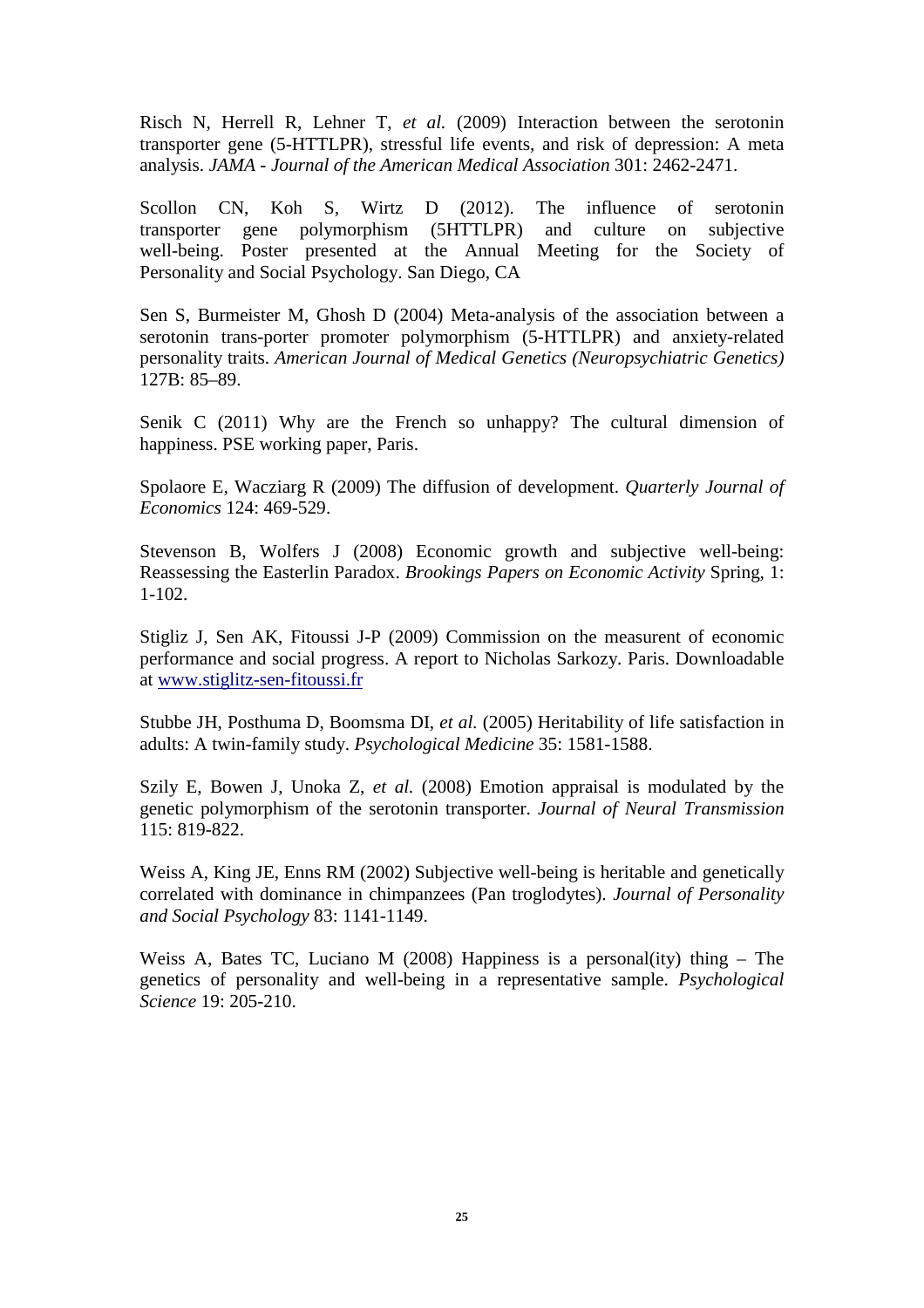#### **Data Appendix**

Table AIII summarizes the main variables.

For the second section of the analysis, we examined associations between nations' well-being and the prevalence of the short (S) allele of the 5-HTTLPR. Because a cross-national study has relatively few degrees of freedom, we focused on the single hypothesis of a linear relationship between well-being and the proportion of individuals in the population with the short allele 5-HTT. Throughout, significance tests were two-tailed and alpha was set at 0.05.

Our data draw upon painstaking data collection by Joan Chiao and Katherine Blizinsky on allelic frequency of 5-HTTLPR among 50135 individuals living in 29 nations + Taiwan (Argentina, Australia, Austria, Brazil, Denmark, Estonia, Finland, France, Germany, Hungary, India, Israel, Italy, Japan, Korea, Mexico, the Netherlands, New Zealand, Poland, People's Republic of China, Russia, South Africa, Slovenia, Singapore, Spain, Sweden, Taiwan, Turkey, UK and USA). Their data set was compiled from 124 peer-reviewed publications.

We combined this genetic information with well-being data taken from various social-science sources. In most cases, we used the original surveys ourselves to calculate the well-being scores. Some of our well-being measures, however, were developed by Gallup, based on the Cantril Self-Anchoring Striving Scale. The Cantril Self-Anchoring Scale consists of the following: *Please imagine a ladder with steps numbered from zero at the bottom to 10 at the top. The top of the ladder represents the best possible life for you and the bottom of the ladder represents the worst possible life for you. On which step of the ladder would you say you personally feel you stand at this time? (ladder-present) On which step do you think you will stand*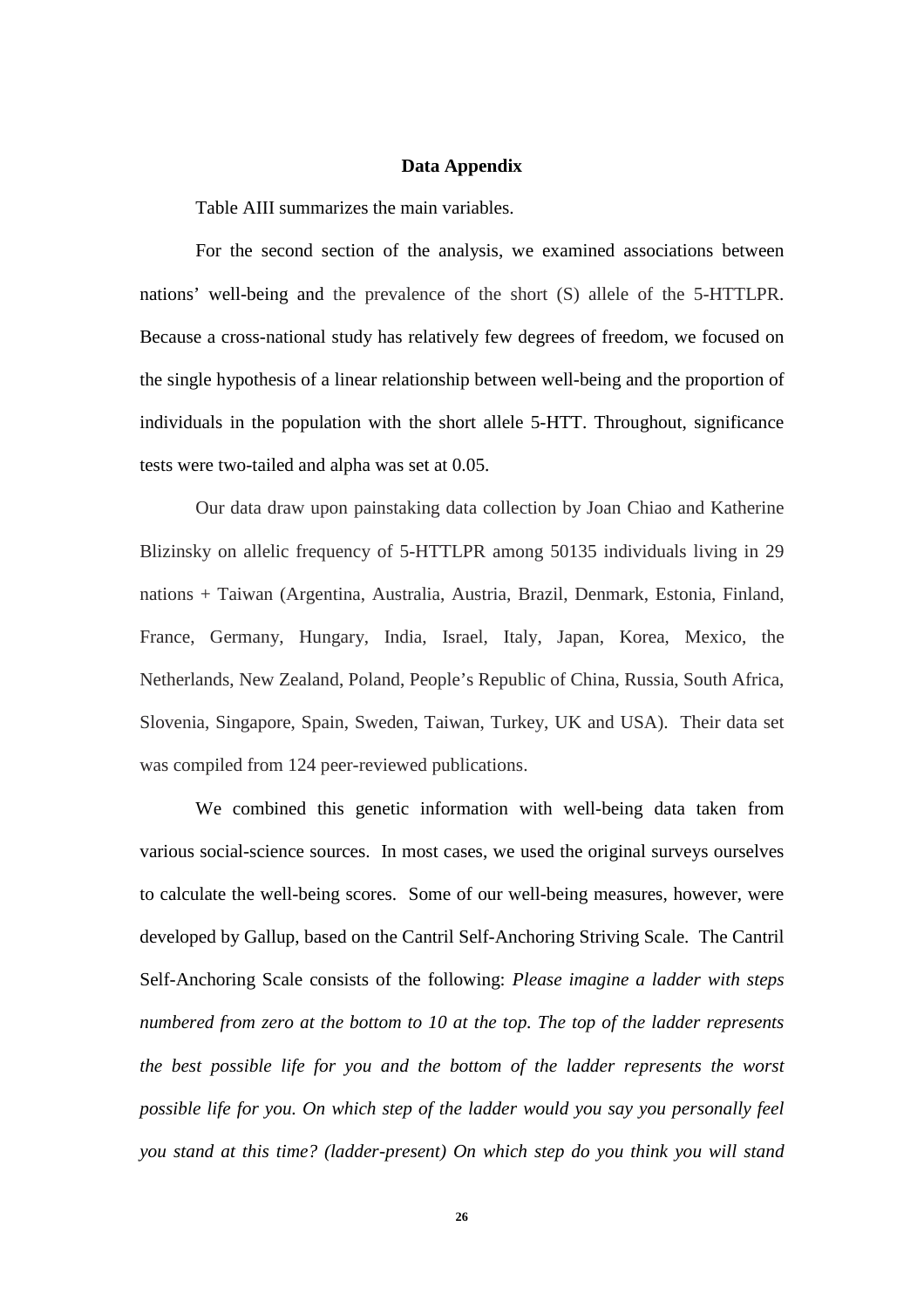*about five years from now? (ladder-future)*. Based on statistical studies of the ladderpresent and ladder-future scales, Gallup formed an index called Thriving -- well-being that is strong, consistent, and progressing. These respondents have positive views of their present life situation  $(7+)$  and have positive views of the next five years  $(8+)$ . Another index is Struggling -- well-being that is moderate or inconsistent. These respondents have moderate views of their present life situation OR moderate OR negative views of their future; they are either struggling in the present or expect to struggle in the future. The exact cut-offs are that Gallup classifies people in this way if they report current life to be between a 5 and a 7 and their future life between a 5 and an 8. Finally, Suffering includes the individuals who rate both their current and their future satisfaction levels equal to or less than 4.

We complement Gallup data by using life satisfaction data from the World Values Survey (WVS) for both the analysis of 30 countries and the smaller sample of European nations. In the WVS the variable used to assess personal satisfaction is the answer to the question: "*All things considered, how satisfied are you with your life as a whole these days?*" which is coded on a scale from 1 (dissatisfied) to 10 (satisfied). We consider the data from the two last waves: 1999-2004 and 2005-2008; and we use the proportion of individuals declaring level of life satisfaction equal to 9, 10 and 8,9,10.

Finally, we also use data on life satisfaction in 2010 from the Eurobarometer Surveys (The Eurobarometer asks: *'On the whole how satisfied are you: very satisfied(=4); fairly satisfied (=3); not very satisfied (=2) or not at all satisfied (=1) with the life you lead?'*) and data on self-reported happiness from the European Quality of Life Survey, 2007 (*Taking all things together on a scale of 1 to 10, how happy would you say you are? Here 1 means you are very unhappy and 10 means you*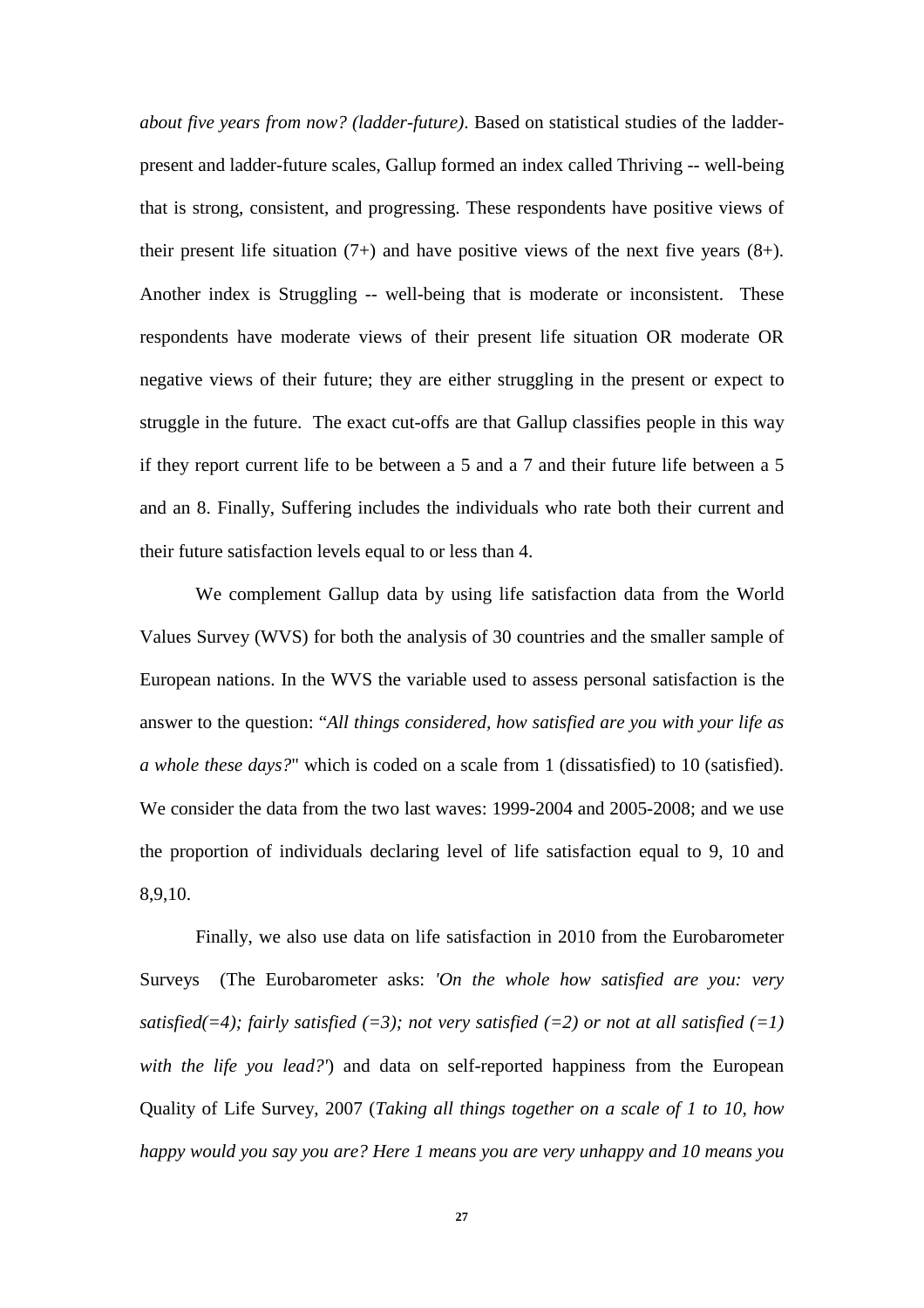*are very happy*), taken from the coefficients in earlier work on European well-being patterns by Blanchflower and Oswald (2008, Table 4).

Another index of well-being we considered is the residual of the Gallup Cantrill ladder after controlling for healthy life expectancy, perception of corruption, GDP per capita, freedom to make a choice, social support, and generosity -- as developed in Helliwell and Wang (2013).

The country per-capita GDP data are taken from the World Bank World Development Indicators data set and relate to year 2005; they are PPP adjusted and are expressed in constant US Dollars. The social-benefit variable, expressed as a percentage of GDP, relates to year 2008 and is from the World Bank World Development Indicators data set. The United Nation HDI (Human Development Index) relates to 2005.

The cultural variables we considered include the well-known Hofstede cultural-dimensions variable at the country level.<sup>[7](#page-17-0)</sup> The religion adherence data are from Barro (2003). The index of linguistic distance from Danish follows Fearon (2003) [8](#page-29-0) and the data on colonial origins are from the CEPII dataset [\(http://www.cepii.fr/CEPII/en/bdd\\_modele/bdd.asp\)](http://www.cepii.fr/CEPII/en/bdd_modele/bdd.asp) and are expressed as dummy variables indicating, in the case of each country, the long-term colonizer.

For Table XIII, the happiness of individuals born in the United States is available from the General Social Survey database (GSS). This data source covers the period 1972-2012 and provides information on the birth place and the country of

 $7$  They were developed by Hofstede from surveys of IBM employees in approximately 60 countries. <sup>8</sup> Fearon (2003) used data from Ethnologue to create linguistic trees, thereby classifying languages into common families and displaying graphically the degree of relatedness of world languages. The linguistic tree in this data set contains up to 15 nested classifications. If two languages share many common nodes in the tree, these languages are more likely to trace their roots to a more recent common ancestor language. The number of common nodes in the linguistic tree, then, is a measure of linguistic similarity.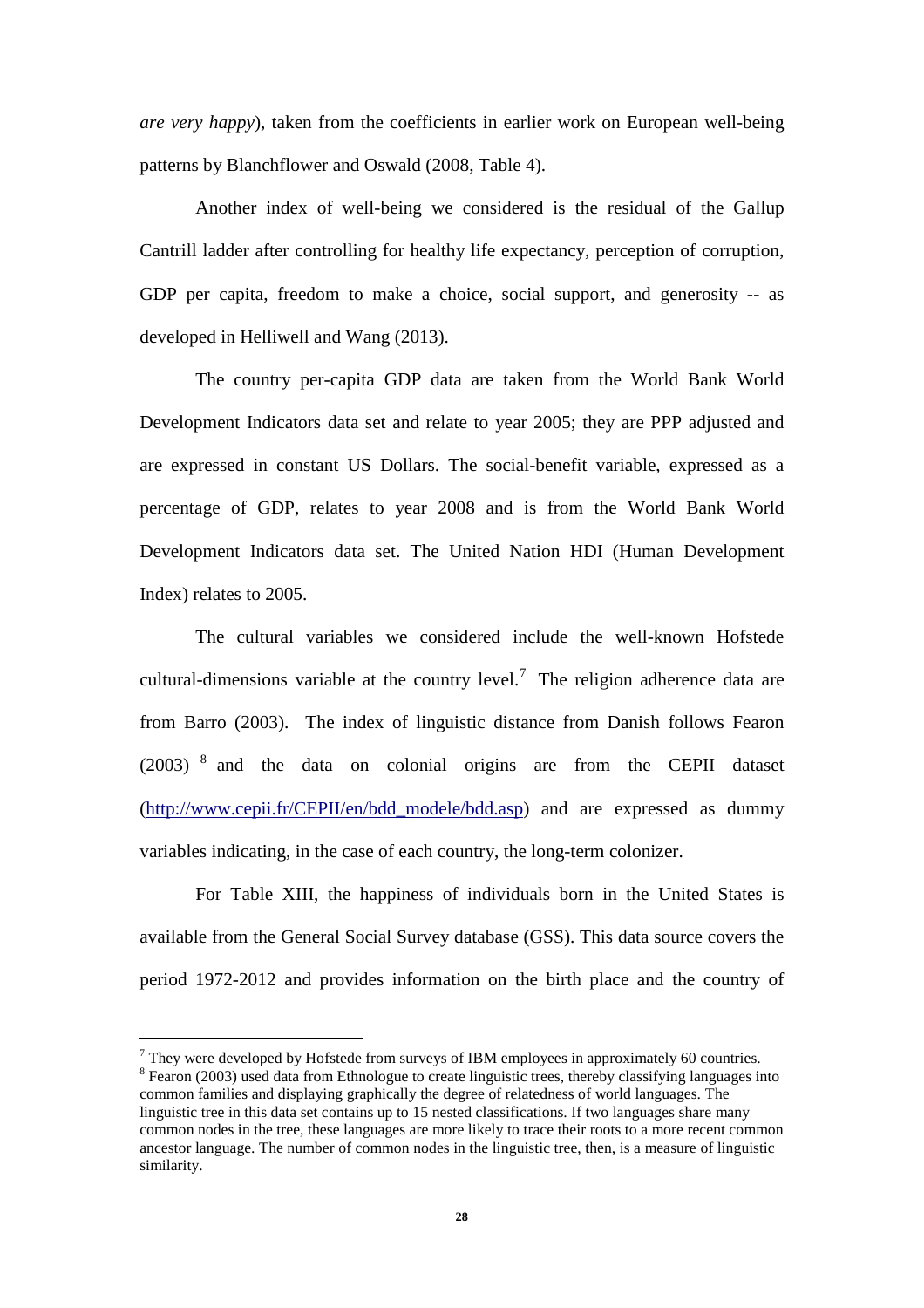<span id="page-29-0"></span>origin of the respondent's forebears since 1977. The GSS variable for the country of origin reads as follows: "From what countries or part of the world did your ancestors come?" We use answers to that question as a marker of (a degree of) genetic influence from that country.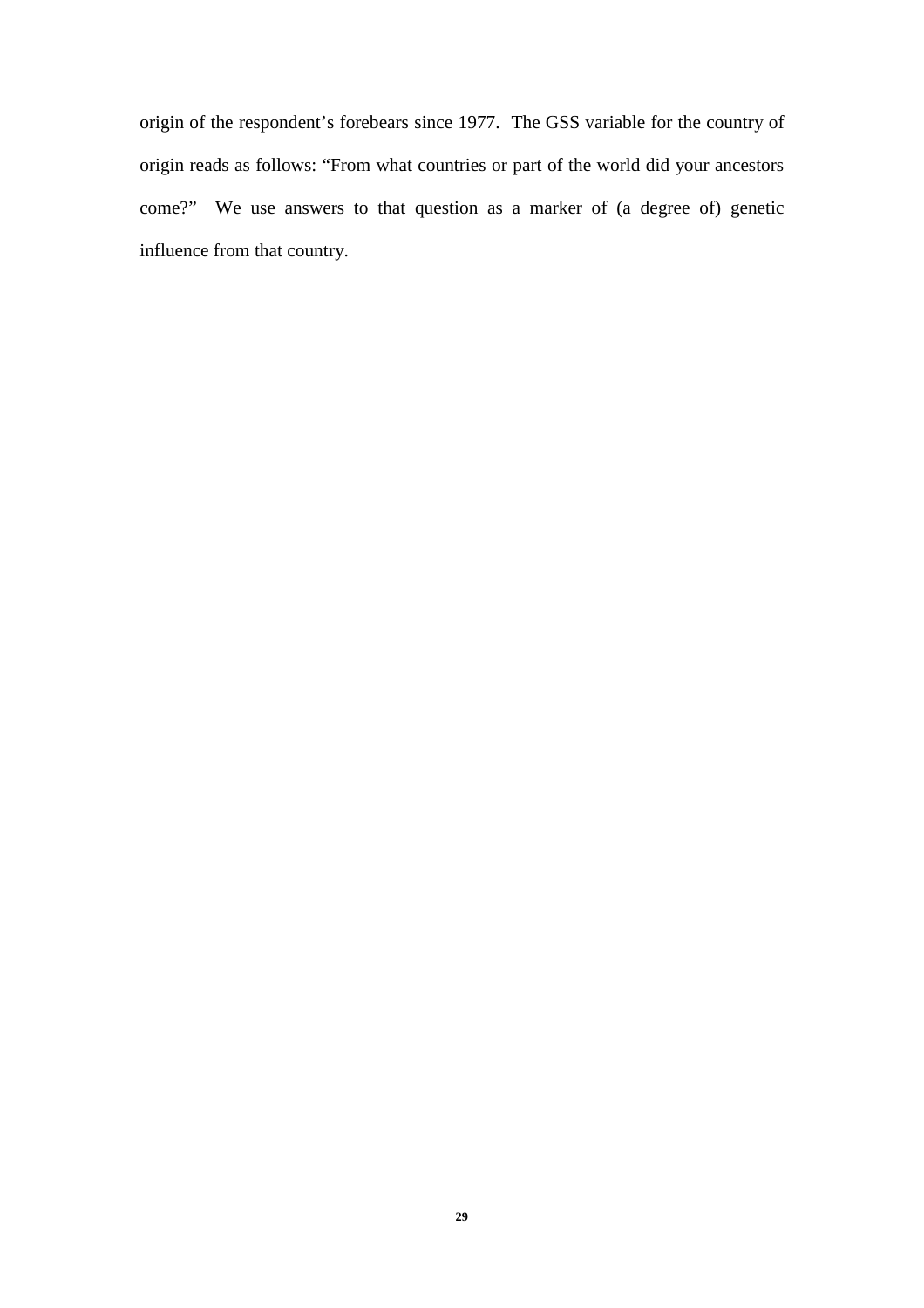### **FIGURES**

#### **Figure I**

#### **A Multi-Country Scatter Plot of the Relationship Between Psychological 'Struggling' and Genetic Distance from Denmark**



Here, and in later figures and tables, the genetic distance variable is calculated with respect to Denmark (denoted DK) as the base.

The genetic distance measure here uses the definition due to Masatoshi Nei.

Nei M. Interspecific gene differences and evolutionary time estimated from electrophoretic data on protein identity. *Amer. Naturalist* **105**:385-98, 1971.

*Nei's distance measure D* **= -ln** *I* **where**  $I = \sum x_i y_i / (\sum x_i^2 \sum y_i^2)^{0.5}$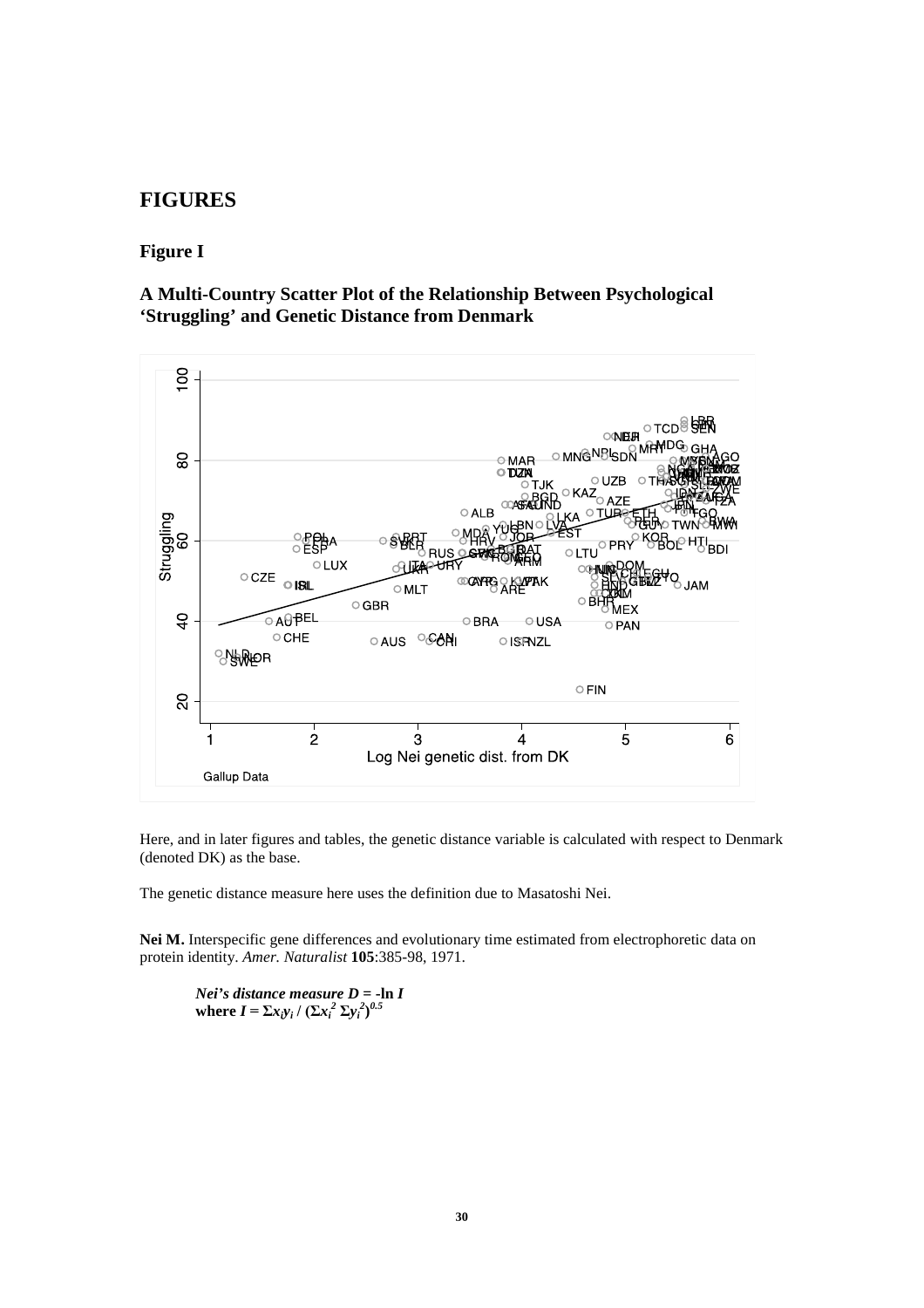## **Figure II**

### **Multi-country Scatter Plots of the Relationship Between a Variety of Well-being Variables and the Genetic Distance from Denmark**

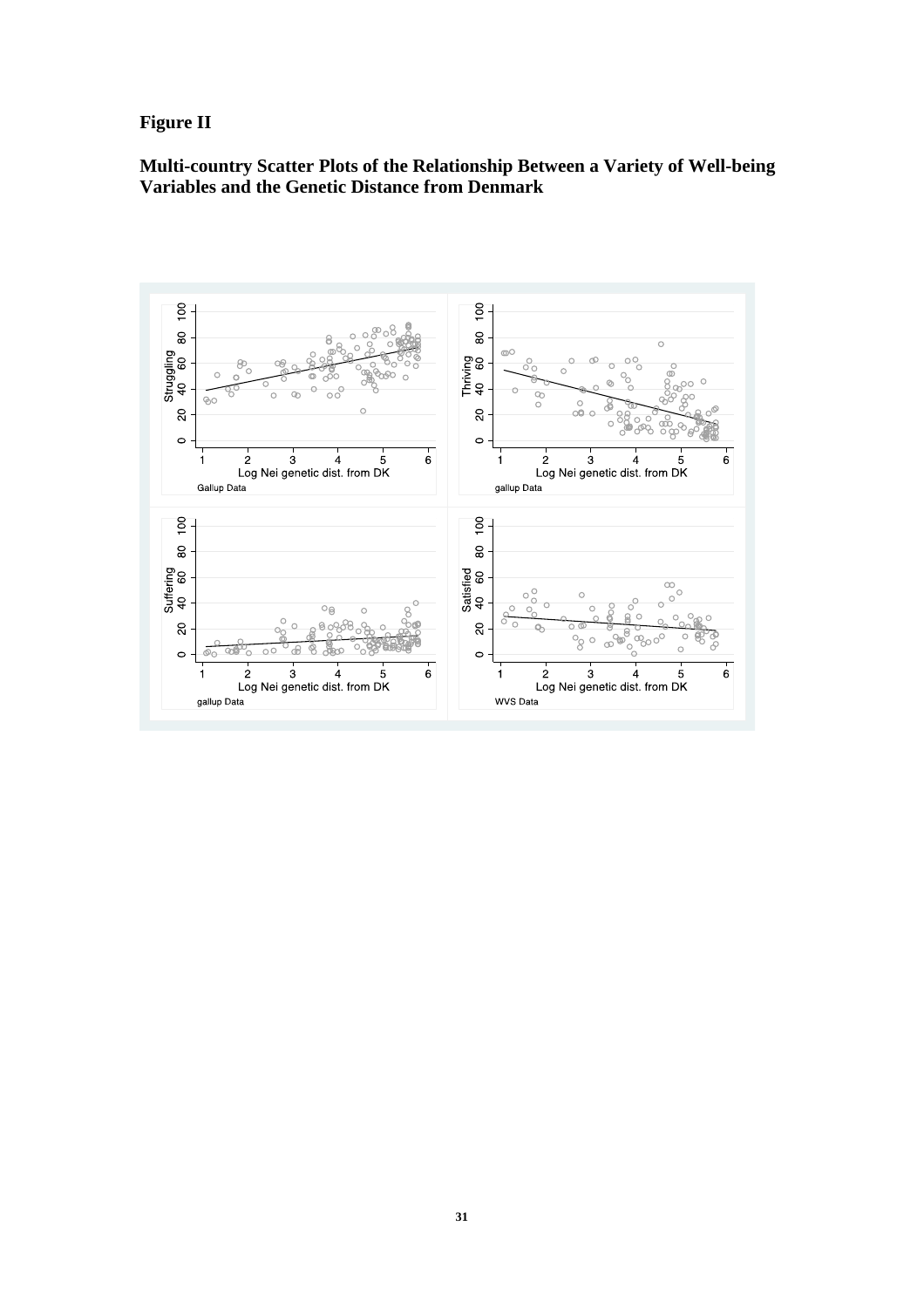#### **Figure III**

**The Raw Data, for Each Continent, for 'Struggling' and the Genetic Distance from Denmark** 



If best-fitting lines are estimated for each of these continents, the lines for Europe, America and Asia have a positive and statistically significant slope (at 95% on a two-tailed test), and the line for Africa has a negative and non-significant slope.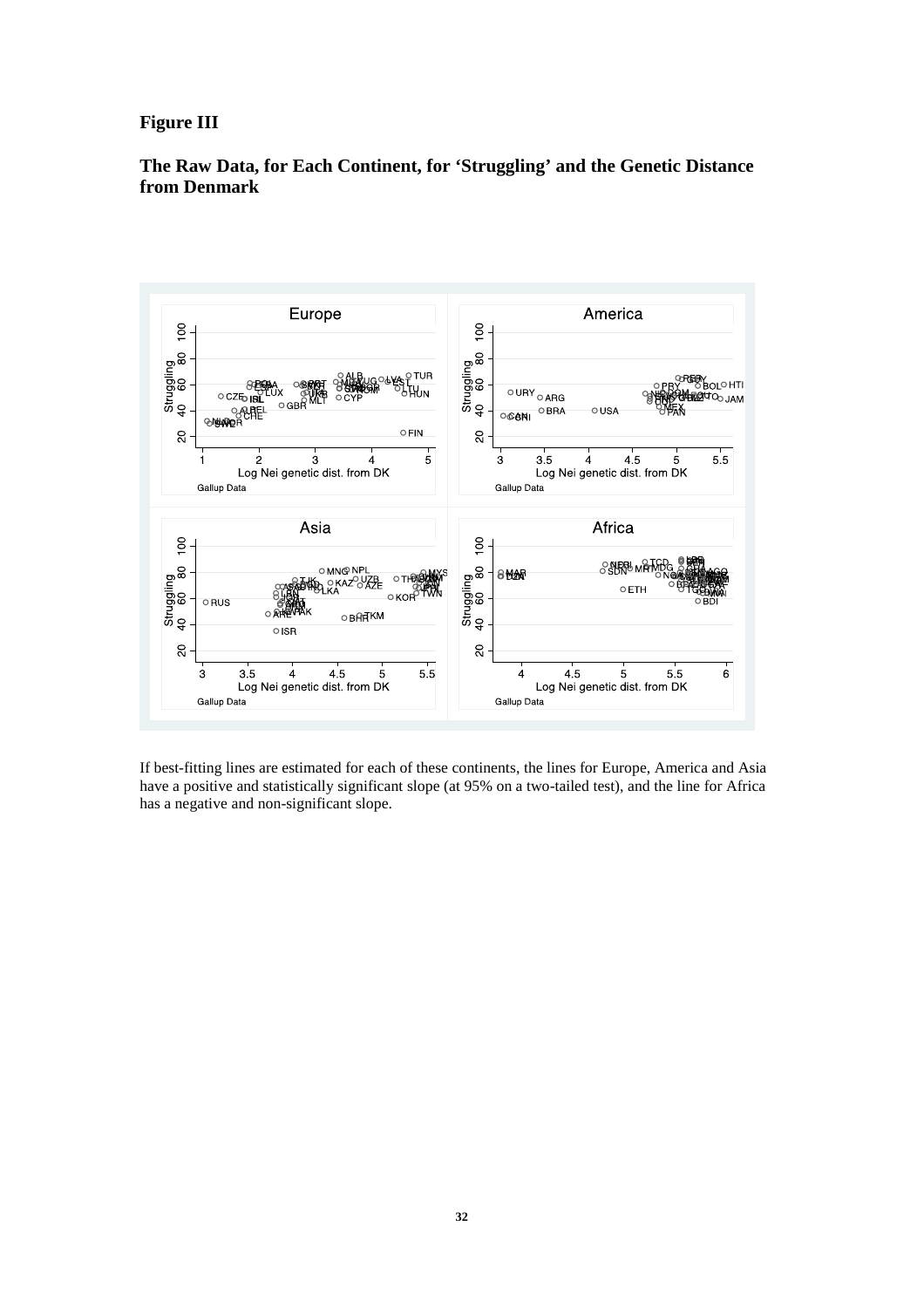

**Figure IV. The Correlation Between Life Satisfaction and Happiness and (S)5-HTT in the West European Countries (from Eurobarometers in 1a and EQLS in 1b)**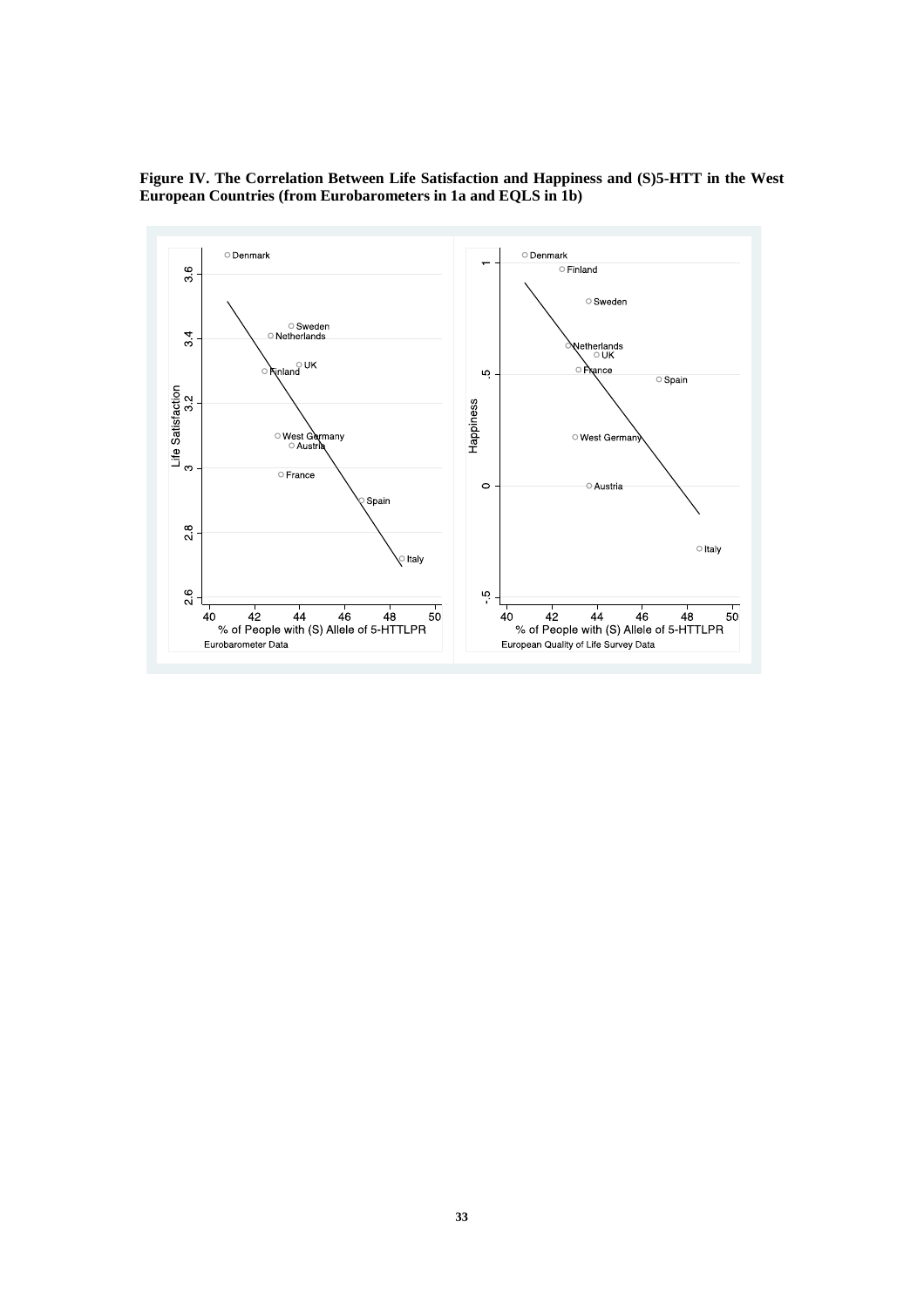

**Figure V. The Correlation Between Life Satisfaction and (S)5-HTT in the West European Countries and Western Offshoots (from the World Values Survey)**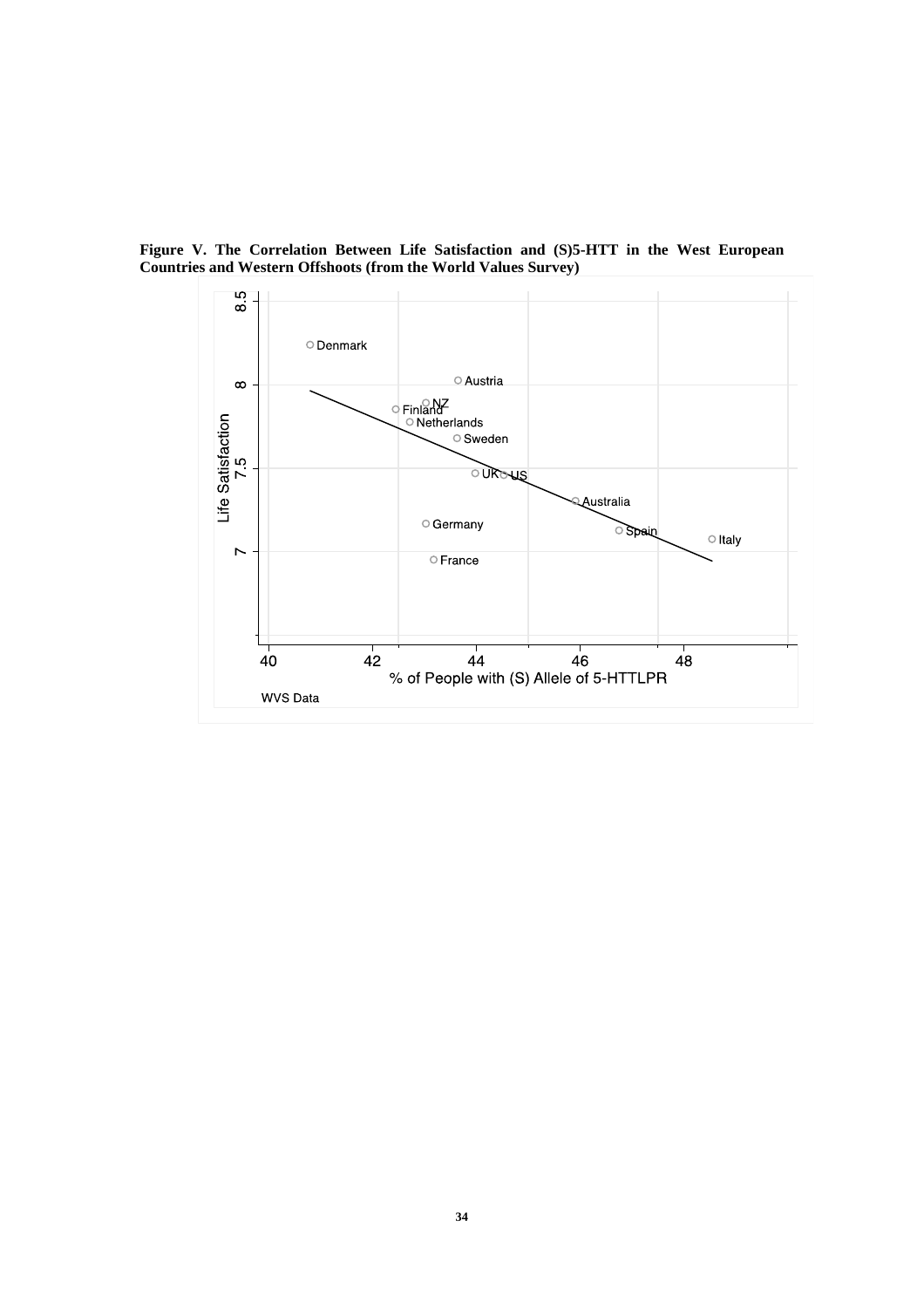# **TABLES**

#### **TABLE I**

#### **Psychological Struggling Equations for a Sample of 131 Nations**

(DK here is Denmark. 'Struggling' is defined as present life situation between 5 and a 7 and future life between a 5 and an 8. Gallup data.)

|                               | (1)        | (2)        | (3)        | (4)        | (5)        |
|-------------------------------|------------|------------|------------|------------|------------|
| <b>VARIABLES</b>              | Struggling | Struggling | Struggling | Struggling | Struggling |
|                               |            |            |            |            |            |
| Log Nei genetic dist. from DK | $7.11***$  | $3.22***$  | $5.46***$  | $2.49*$    | $3.61***$  |
|                               | (0.68)     | (1.01)     | (1.58)     | (1.49)     | (1.27)     |
| GDP difference from DK        |            | $5.63***$  | $5.46***$  | $3.24***$  | $3.27***$  |
|                               |            | (1.05)     | (1.13)     | (0.98)     | (1.00)     |
| Log geographic dist. from DK  |            |            | $-4.14**$  | $4.52*$    |            |
|                               |            |            | (1.72)     | (2.51)     |            |
| Africa                        |            |            |            | 2.67       | $7.18*$    |
|                               |            |            |            | (4.60)     | (3.85)     |
| America                       |            |            |            | $-19.1***$ | $-11.6***$ |
|                               |            |            |            | (4.33)     | (3.04)     |
| Asia                          |            |            |            | $-1.70$    | 3.39       |
|                               |            |            |            | (3.85)     | (3.19)     |
| Oceania                       |            |            |            | $-29.0***$ | $-17.3***$ |
|                               |            |            |            | (6.02)     | (2.97)     |
| Constant                      | $31.4***$  | 37.8***    | $63.0***$  | 11.3       | 39.9***    |
|                               | (2.98)     | (3.17)     | (10.6)     | (16.4)     | (3.47)     |
| <b>Observations</b>           | 131        | 131        | 131        | 131        | 131        |
| R-squared                     | 0.359      | 0.500      | 0.529      | 0.682      | 0.672      |

Robust standard errors in parentheses \*\*\* p<0.01, \*\* p<0.05, \* p<0.1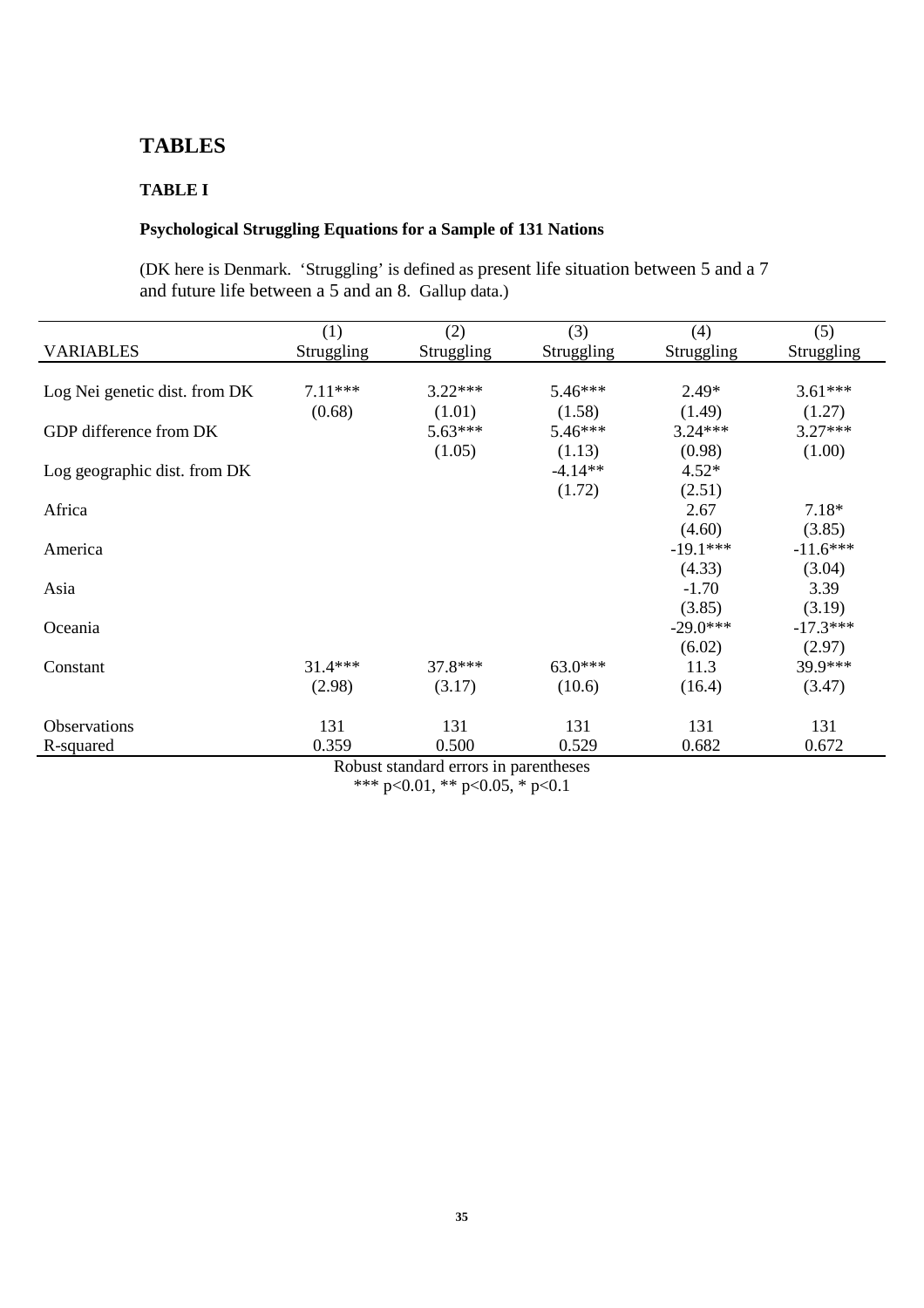#### **TABLE II**

### **Thriving Equations for a Sample of 131 Nations**

('Thriving' is defined as present life situation  $(7+)$  and the next five years  $(8+)$ . Gallup data)

| (1)        | (2)          | (3)          | (4)          | (5)                                                             |
|------------|--------------|--------------|--------------|-----------------------------------------------------------------|
| Thriving   | Thriving     | Thriving     | Thriving     | Thriving                                                        |
|            |              |              |              |                                                                 |
| $-8.90***$ | $-3.30**$    | $-8.08***$   | $-6.17***$   | $-6.26***$                                                      |
| (0.87)     | (1.27)       | (2.04)       | (2.18)       | (1.71)                                                          |
|            | $-8.12***$   | $-7.74***$   | $-7.08***$   | $-7.08***$                                                      |
|            | (1.19)       | (1.30)       | (1.09)       | (1.09)                                                          |
|            |              | 8.81***      | $-0.34$      |                                                                 |
|            |              | (2.25)       | (3.74)       |                                                                 |
|            |              |              | 8.28         | 7.94                                                            |
|            |              |              |              | (5.36)                                                          |
|            |              |              |              | 23.7***                                                         |
|            |              |              |              | (4.28)                                                          |
|            |              |              |              | 4.42                                                            |
|            |              |              | (5.53)       | (4.43)                                                          |
|            |              |              | $27.2***$    | $26.3***$                                                       |
|            |              |              |              | (5.13)                                                          |
| $64.4***$  | 55.2***      | 1.64         | $60.1**$     | 57.9***                                                         |
| (4.08)     | (4.23)       | (14.1)       | (24.1)       | (4.58)                                                          |
|            |              |              |              | 131                                                             |
|            |              |              |              | 0.706                                                           |
|            | 131<br>0.350 | 131<br>0.532 | 131<br>0.616 | (5.96)<br>$24.2***$<br>(6.22)<br>4.81<br>(9.57)<br>131<br>0.706 |

DK here, and in later tables, is Denmark.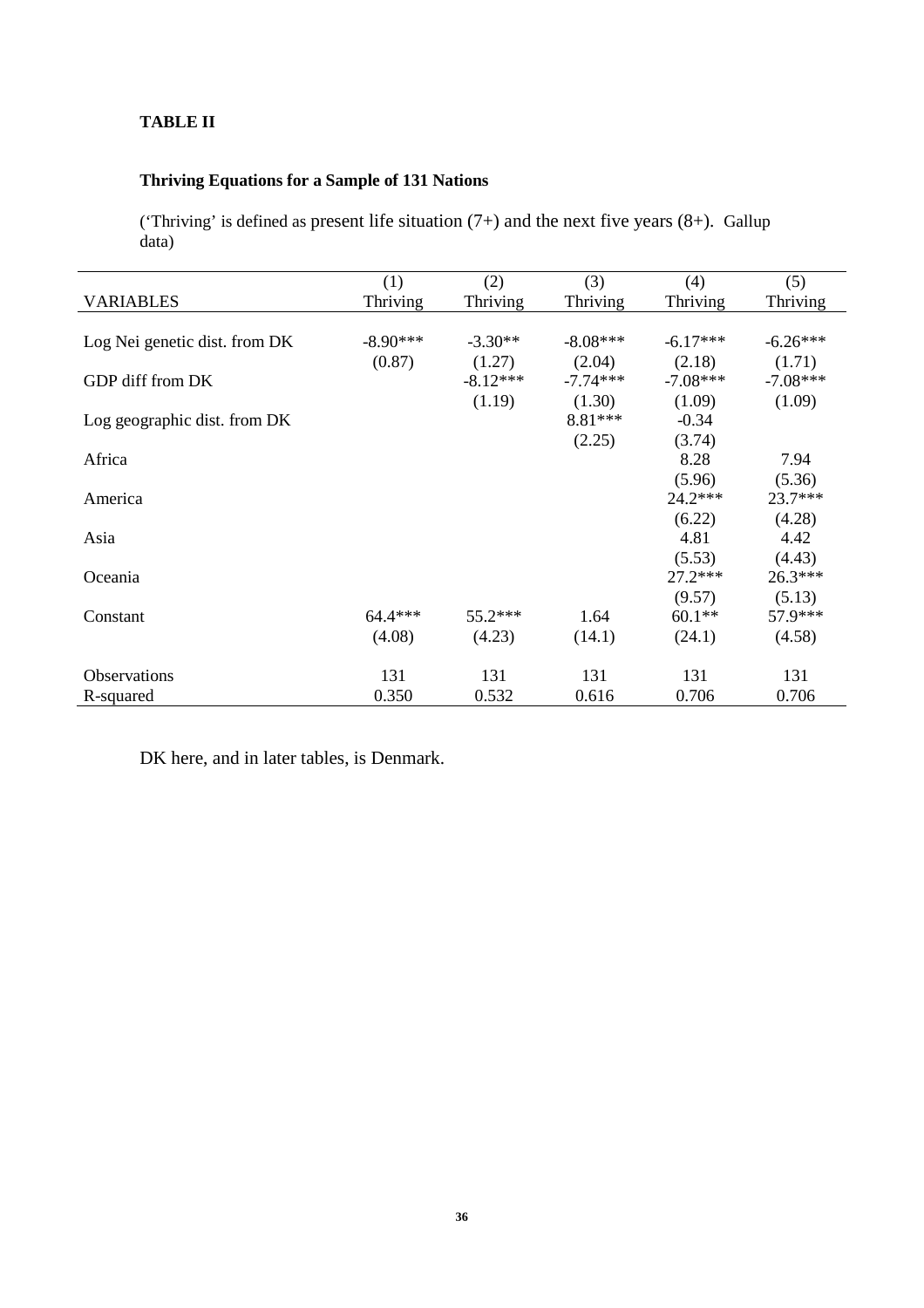## **Table III**

# **Suffering Equations for a Sample of 131 Nations**

('Suffering' is defined as a present life situation less than 7 and the perceived next five years of less than 8. Gallup data.)

|                               | (1)       | (2)       | (3)        | (4)        | (5)        |
|-------------------------------|-----------|-----------|------------|------------|------------|
| <b>VARIABLES</b>              | Suffering | Suffering | Suffering  | Suffering  | Suffering  |
|                               |           |           |            |            |            |
| Log Nei genetic dist. from DK | $1.80***$ | 0.12      | $2.62***$  | $3.66***$  | $2.65***$  |
|                               | (0.49)    | (0.60)    | (0.90)     | (0.99)     | (0.86)     |
| GDP diff from DK              |           | $2.43***$ | $2.24***$  | $3.75***$  | $3.73***$  |
|                               |           | (0.74)    | (0.74)     | (0.82)     | (0.83)     |
| Log geographic dist. from DK  |           |           | $-4.61***$ | $-4.11**$  |            |
|                               |           |           | (1.05)     | (2.06)     |            |
| Africa                        |           |           |            | $-10.8***$ | $-14.8***$ |
|                               |           |           |            | (3.42)     | (3.13)     |
| America                       |           |           |            | $-5.10$    | $-11.9***$ |
|                               |           |           |            | (4.00)     | (2.28)     |
| Asia                          |           |           |            | $-3.06$    | $-7.70***$ |
|                               |           |           |            | (3.69)     | (2.81)     |
| Oceania                       |           |           |            | 1.68       | $-8.97***$ |
|                               |           |           |            | (5.84)     | (2.55)     |
| Constant                      | $4.15*$   | $6.93***$ | $35.0***$  | 28.3**     | 2.18       |
|                               | (2.12)    | (2.09)    | (6.86)     | (13.4)     | (2.14)     |
| Observations                  | 131       | 131       | 131        | 131        | 131        |
| R-squared                     | 0.067     | 0.143     | 0.250      | 0.333      | 0.309      |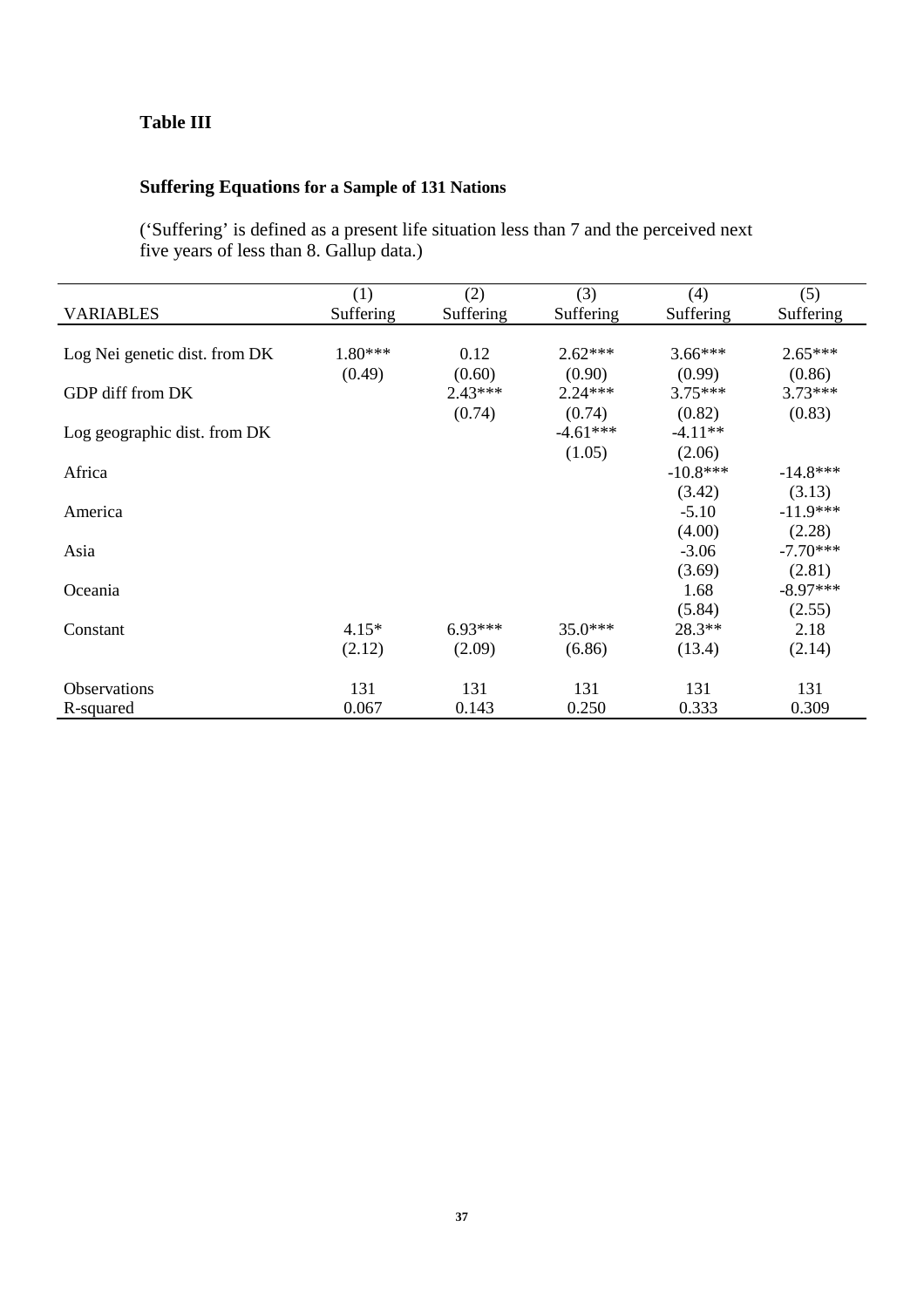### **TABLE IV**

# **High -Life-Satisfaction Equations for a Sample of 86 Nations**

('Lfsato8910' is defined here as life satisfaction between 8 and 10. WVS data)

|                               | (1)        | (2)        | (3)        | (4)        | (5)        |
|-------------------------------|------------|------------|------------|------------|------------|
| <b>VARIABLES</b>              | Lfsato8910 | Lfsato8910 | Lfsato8910 | Lfsato8910 | Lfsato8910 |
|                               |            |            |            |            |            |
| Log Nei genetic dist. from DK | $-5.40***$ | $-0.90$    | $-5.69***$ | $-5.20**$  | $-3.34*$   |
|                               | (1.14)     | (1.45)     | (2.07)     | (2.26)     | (1.80)     |
| GDP diff from DK              |            | $-8.35***$ | $-7.98***$ | $-8.56***$ | $-8.38***$ |
|                               |            | (1.54)     | (1.66)     | (1.80)     | (1.77)     |
| Log geographic dist. from DK  |            |            | $8.56***$  | $7.44*$    |            |
|                               |            |            | (2.27)     | (4.24)     |            |
| Africa                        |            |            |            | 4.58       | $11.3*$    |
|                               |            |            |            | (6.96)     | (6.58)     |
| America                       |            |            |            | 9.72       | $22.5***$  |
|                               |            |            |            | (8.22)     | (4.72)     |
| Asia                          |            |            |            | $-4.09$    | 4.61       |
|                               |            |            |            | (6.37)     | (5.05)     |
| Oceania                       |            |            |            | $-6.26$    | $13.0*$    |
|                               |            |            |            | (12.9)     | (7.09)     |
| Constant                      | $62.7***$  | $56.6***$  | 5.55       | 12.6       | 59.7***    |
|                               | (4.83)     | (4.84)     | (14.3)     | (26.9)     | (5.33)     |
| Observations                  | 86         | 86         | 86         | 86         | 86         |
| R-squared                     | 0.153      | 0.355      | 0.462      | 0.521      | 0.499      |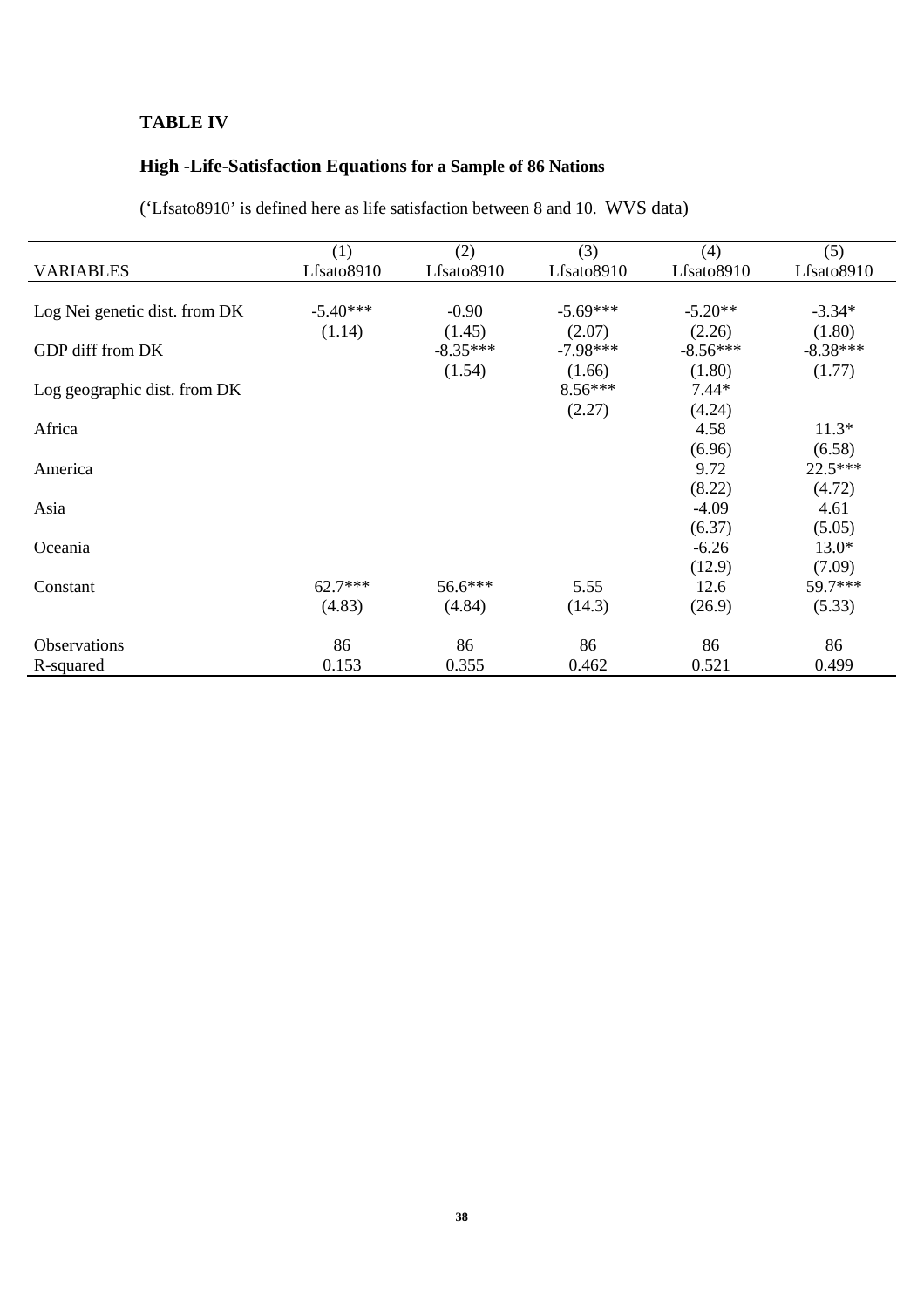## **TABLE V**

# **Life-Satisfaction Equations for a Sample of 86 Nations**

(Life satisfaction here is defined as average life satisfaction. WVS data)

|                               | (1)        | (2)        | (3)        | (4)        | (5)        |
|-------------------------------|------------|------------|------------|------------|------------|
| <b>VARIABLES</b>              | Lfsato     | Lfsato     | Lfsato     | Lfsato     | Lfsato     |
|                               |            |            |            |            |            |
| Log Nei genetic dist. from DK | $-0.28***$ | 0.014      | $-0.30***$ | $-0.31***$ | $-0.16*$   |
|                               | (0.070)    | (0.074)    | (0.10)     | (0.11)     | (0.095)    |
| Log GDP diff. from DK         |            | $-0.54***$ | $-0.52***$ | $-0.52***$ | $-0.50***$ |
|                               |            | (0.083)    | (0.087)    | (0.100)    | (0.097)    |
| Log geographic dist. from DK  |            |            | $0.57***$  | $0.57***$  |            |
|                               |            |            | (0.12)     | (0.22)     |            |
| Africa                        |            |            |            | 0.017      | 0.53       |
|                               |            |            |            | (0.41)     | (0.40)     |
| America                       |            |            |            | 0.36       | $1.35***$  |
|                               |            |            |            | (0.44)     | (0.25)     |
| Asia                          |            |            |            | $-0.16$    | $0.51*$    |
|                               |            |            |            |            |            |
|                               |            |            |            | (0.38)     | (0.30)     |
| Oceania                       |            |            |            | $-0.75$    | $0.73*$    |
|                               |            |            |            | (0.68)     | (0.38)     |
| Constant                      | $7.66***$  | $7.26***$  | $3.85***$  | $3.86***$  | $7.48***$  |
|                               | (0.28)     | (0.25)     | (0.76)     | (1.42)     | (0.28)     |
|                               |            |            |            |            |            |
| Observations                  | 86         | 86         | 86         | 86         | 86         |
| R-squared                     | 0.121      | 0.375      | 0.520      | 0.554      | 0.515      |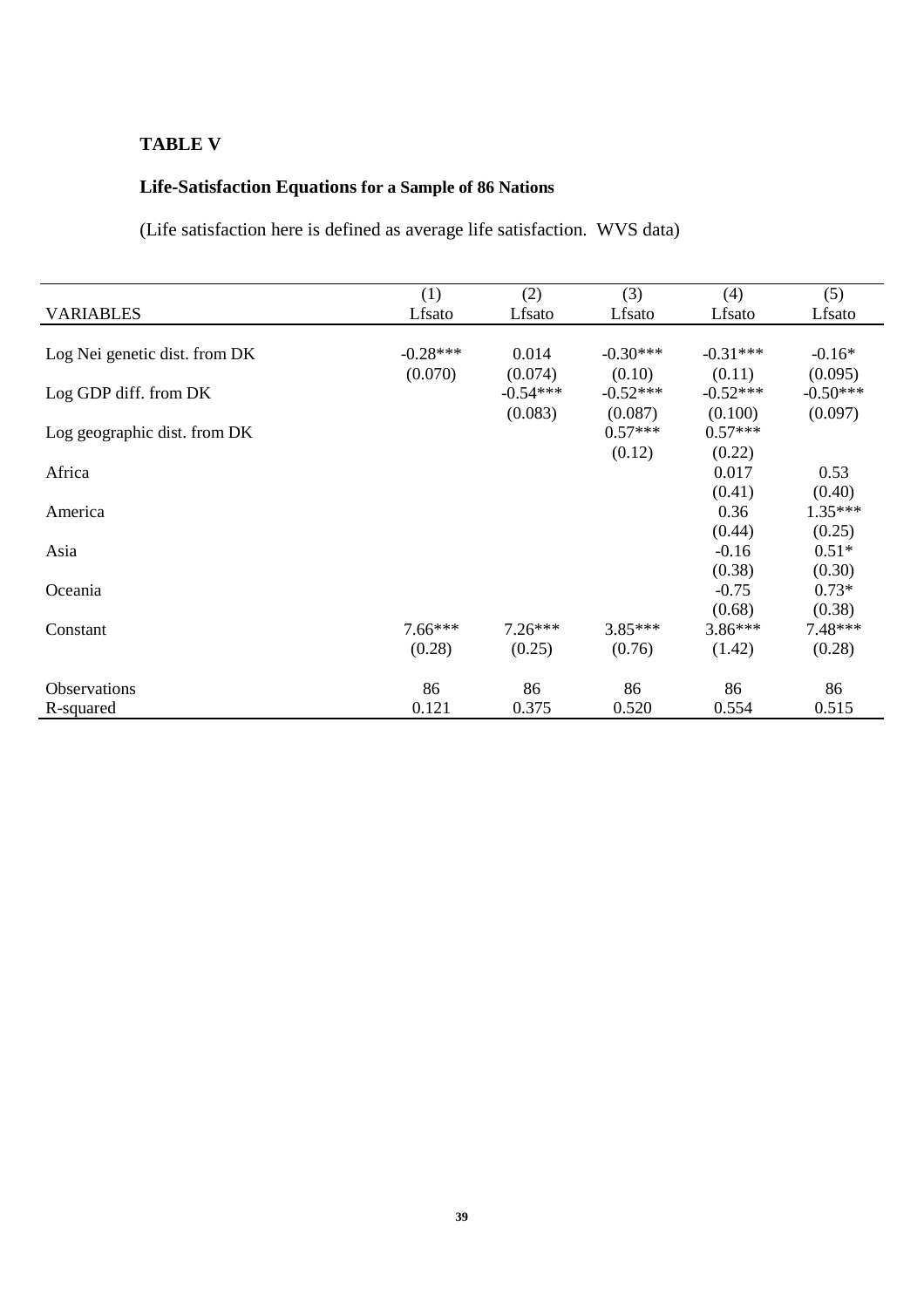### **TABLE VI**

#### **Struggling Equations for a Sample of 128 Nations (with the HDI Human Development Index and social benefits as control variables)**

(Gallup data)

|                                 | (1)        | (2)        | (3)               | (4)        | (5)        |
|---------------------------------|------------|------------|-------------------|------------|------------|
| <b>VARIABLES</b>                | Struggling | Struggling | <b>Struggling</b> | Struggling | Struggling |
|                                 |            |            |                   |            |            |
| Log Nei genetic dist. from DK   | $7.11***$  | $3.07**$   | $3.78**$          | $3.61**$   | $2.96**$   |
|                                 | (0.68)     | (1.45)     | (1.54)            | (1.53)     | (1.40)     |
| Log HDI diff. with DK           |            | $5.87***$  | 4.79***           | $3.71***$  | $4.56***$  |
|                                 |            | (1.63)     | (1.55)            | (1.34)     | (1.38)     |
| Log soc. benefits diff. from DK |            |            | 0.99              | 0.92       |            |
|                                 |            |            | (1.21)            | (0.77)     |            |
| Africa                          |            |            |                   | $8.66**$   | $6.64**$   |
|                                 |            |            |                   | (3.39)     | (3.02)     |
| America                         |            |            |                   | $-12.7***$ | $-13.5***$ |
|                                 |            |            |                   | (2.69)     | (2.51)     |
| Asia                            |            |            |                   | 3.51       | 3.13       |
|                                 |            |            |                   | (3.10)     | (2.79)     |
| Oceania                         |            |            |                   | $-16.0***$ | $-15.5***$ |
|                                 |            |            |                   | (2.50)     | (2.32)     |
| Constant                        | $31.4***$  | $60.0***$  | $51.3***$         | $50.0***$  | 58.1 ***   |
|                                 | (2.98)     | (8.91)     | (10.6)            | (8.28)     | (7.40)     |
|                                 |            |            |                   |            |            |
| <b>Observations</b>             | 131        | 128        | 92                | 92         | 128        |
| R-squared                       | 0.359      | 0.492      | 0.466             | 0.712      | 0.713      |

Robust standard errors in parentheses \*\*\* p<0.01, \*\* p<0.05, \* p<0.1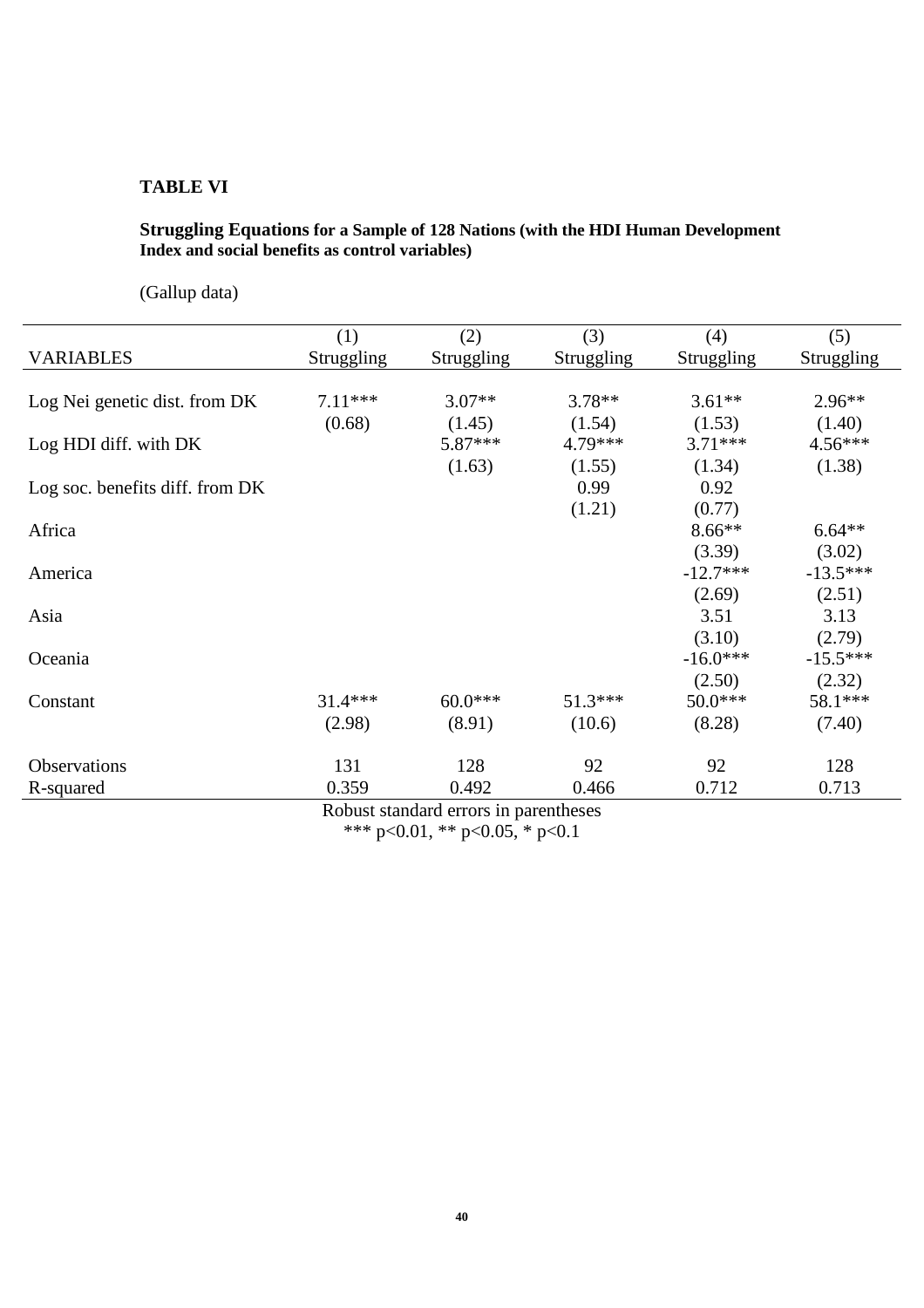# **Table VII**

#### **Thriving Equations for a Sample of 131 Nations (with culture and religion variables as controls)**

|                               | (1)                                   | (2)                  | (3)                  | (4)                  |
|-------------------------------|---------------------------------------|----------------------|----------------------|----------------------|
| <b>VARIABLES</b>              | Thriving                              | Thriving             | Thriving             | Thriving             |
|                               |                                       |                      |                      |                      |
| Log Nei genetic dist. from DK | $-6.46***$                            | $-7.56***$           | $-7.84***$           | $-7.25***$           |
|                               | (1.75)                                | (1.52)               | (1.48)               | (2.61)               |
| Log GDP diff. from DK         | $-5.87***$                            | $-5.67***$           | $-5.62***$           | $-5.95*$             |
|                               | (1.05)                                | (1.01)               | (1.03)               | (2.93)               |
| Log geographic dist. from DK  | 1.38                                  | 2.03                 | 2.03                 | 0.77                 |
|                               | (3.41)                                | (3.10)               | (3.41)               | (7.92)               |
|                               | Differences in the $%$ of<br>$14.0**$ |                      |                      |                      |
| Catholics                     |                                       | 12.5                 | 11.4                 | $23.6*$              |
|                               | (5.44)<br>$-42.4***$                  | (7.86)<br>$-50.7***$ | (8.14)<br>$-52.0***$ | (13.1)<br>$-59.8***$ |
| Protestants                   | (12.1)                                | (11.7)               | (12.9)               | (19.0)               |
| Other Chr.                    | $32.5***$                             | 28.5***              | 28.7***              | 14.5                 |
|                               | (8.77)                                | (10.6)               | (10.7)               | (20.0)               |
| Orthodoxs                     | 6.57                                  | 8.90                 | 8.46                 | 21.2                 |
|                               | (7.31)                                | (8.85)               | (8.99)               | (19.8)               |
| Jews                          | 48.9***                               | 45.9***              | 45.9***              | 46.9**               |
|                               | (4.87)                                | (7.33)               | (7.36)               | (21.4)               |
| <b>Muslims</b>                | $15.7***$                             | $15.7**$             | $15.6**$             | 22.8                 |
|                               | (5.73)                                | (7.58)               | (7.77)               | (14.7)               |
| <b>Buddists</b>               | 10.1                                  | 14.2                 | 14.3                 | $23.2*$              |
|                               | (6.97)                                | (11.7)               | (11.6)               | (13.1)               |
| Hinduists                     | 2.15                                  | 1.55                 | 1.74                 | 3.80                 |
|                               | (5.68)                                | (9.23)               | (8.97)               | (13.4)               |
| Others                        | 24.1***                               | 25.5**               | $27.2**$             | 37.1                 |
|                               | (8.55)                                | (10.8)               | (11.5)               | (67.3)               |
| Language dist.                |                                       |                      | $-1.74$              | $-3.65$              |
|                               |                                       |                      | (3.37)               | (4.29)               |
|                               | Log Differences in Hofstede index of  |                      |                      |                      |
| Individualism                 |                                       |                      |                      | $-2.22$              |
|                               |                                       |                      |                      | (3.05)               |
| Power distance                |                                       |                      |                      | $-2.53$              |
|                               |                                       |                      |                      | (4.49)               |
| Uncertainty avoidance         |                                       |                      |                      | $-2.94$              |
|                               |                                       |                      |                      | (4.22)               |
| Masculinity                   |                                       |                      |                      | $-1.36$              |
|                               |                                       |                      |                      | (2.08)               |
| Constant                      | $69.0***$                             | 74.4 ***             | $77.4***$            | $113**$              |
|                               | (20.6)                                | (19.3)               | (23.5)               | (43.6)               |
| Colonial origin               | No                                    | Yes                  | Yes                  | Yes                  |
| Observations                  | 131                                   | 131                  | 124                  | 60                   |
| R-squared                     | 0.808                                 | 0.855                | 0.850                | 0.903                |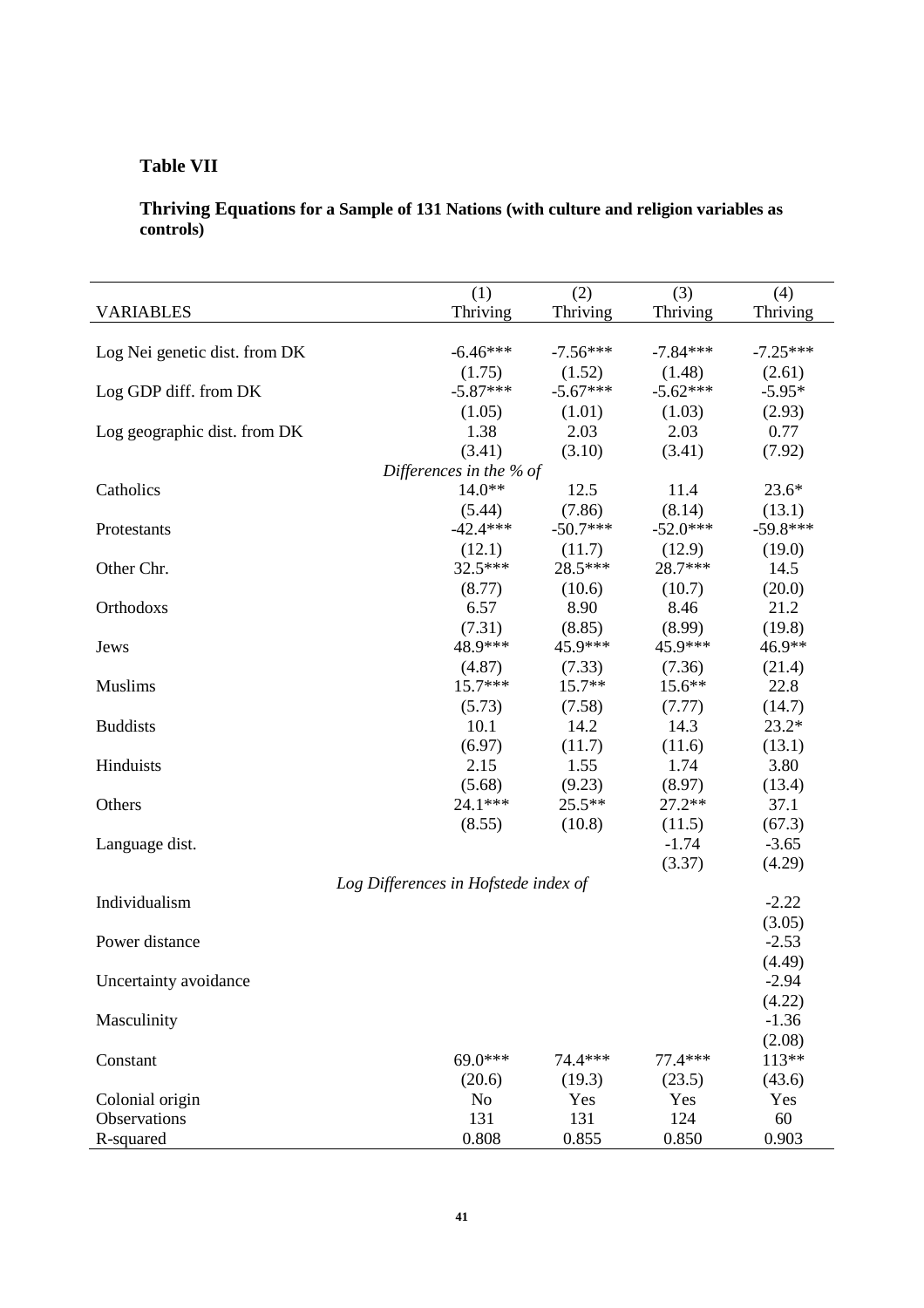# **Table VIII**

**Suffering Equations for a Sample of 131 Nations (with culture and religion variables as controls)**

|                               | (1)                                  | (2)       | (3)        | (4)       |
|-------------------------------|--------------------------------------|-----------|------------|-----------|
| <b>VARIABLES</b>              | Suffering                            | Suffering | Suffering  | Suffering |
|                               |                                      |           |            |           |
| Log Nei genetic dist. from DK | 3.82***                              | 4.28***   | 4.28***    | $4.54**$  |
|                               | (1.03)                               | (1.23)    | (1.16)     | (1.85)    |
| Log GDP diff. from DK         | $3.17***$                            | $3.11***$ | $3.08***$  | 5.70**    |
|                               | (0.94)                               | (0.89)    | (0.92)     | (2.29)    |
| Log geographic dist. from DK  | $-4.66**$                            | $-6.22**$ | $-7.49***$ | $-6.14$   |
|                               | (1.94)                               | (2.43)    | (2.53)     | (4.79)    |
|                               | Differences in the % of              |           |            |           |
| Catholics                     | 5.68                                 | 7.38      | 8.29       | $-7.47$   |
|                               | (4.51)                               | (4.94)    | (5.15)     | (7.16)    |
| Protestants                   | 1.97                                 | 6.34      | 6.07       | 13.9      |
|                               | (6.06)                               | (5.42)    | (5.87)     | (9.21)    |
| Other Chr.                    | $-7.55$                              | $-6.37$   | $-6.31$    | $-1.29$   |
|                               | (6.98)                               | (7.48)    | (7.58)     | (10.9)    |
| Orthodoxs                     | 16.6**                               | $16.7**$  | $17.1**$   | $-4.25$   |
|                               | (6.59)                               | (7.19)    | (7.05)     | (13.6)    |
| Jews                          | $-7.60*$                             | $-6.55$   | $-8.01$    | $-22.5$   |
|                               | (4.03)                               | (4.90)    | (5.02)     | (14.8)    |
| <b>Muslims</b>                | $-3.14$                              | $-0.46$   | $-0.77$    | $-13.1$   |
|                               | (4.60)                               | (4.75)    | (4.85)     | (10.3)    |
| <b>Buddists</b>               | $-2.77$                              | $-0.94$   | 0.16       | $-18.9**$ |
|                               | (9.15)                               | (11.2)    | (11.1)     | (8.88)    |
| Hinduists                     | $-0.62$                              | $-0.67$   | $-1.02$    | $-3.67$   |
|                               | (7.63)                               | (9.41)    | (9.27)     | (10.1)    |
| Others                        | $-6.84$                              | 1.70      | 4.11       | $-46.6$   |
|                               | (9.44)                               | (9.49)    | (9.20)     | (35.5)    |
| Language dist.                |                                      |           | $-0.40$    | $-1.30$   |
|                               |                                      |           | (1.90)     | (2.67)    |
|                               | Log Differences in Hofstede index of |           |            |           |
| Individualism                 |                                      |           |            | 0.69      |
|                               |                                      |           |            | (2.00)    |
| Power distance                |                                      |           |            | $-1.14$   |
|                               |                                      |           |            | (2.79)    |
| Uncertainty avoidance         |                                      |           |            | 4.50      |
|                               |                                      |           |            | (3.37)    |
| Masculinity                   |                                      |           |            | 0.23      |
|                               |                                      |           |            | (1.10)    |
| Constant                      | $26.2**$                             | $32.5***$ | $41.4**$   | 20.8      |
|                               | (12.5)                               | (14.8)    | (17.4)     | (29.1)    |
| Colonial origin               | N <sub>0</sub>                       | Yes       | Yes        | Yes       |
| Observations                  | 131                                  | 131       | 124        | 60        |
| R-squared                     | 0.472                                | 0.554     | 0.560      | 0.776     |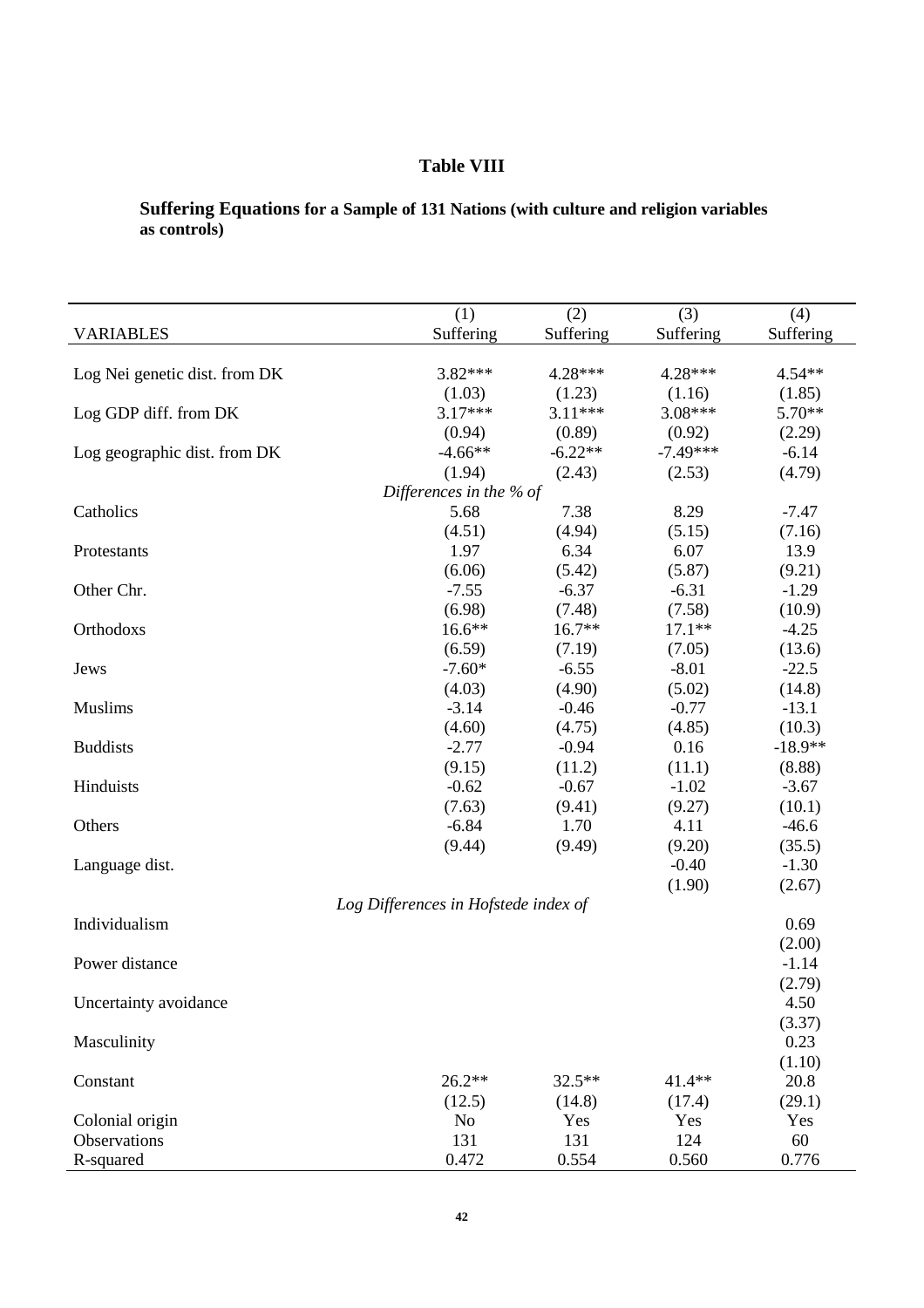# **Table IX**

**Struggling Equations for a Sample of 131 Nations (with culture and religion variables as controls)**

|                               | (1)                                  | (2)               | (3)                 | (4)            |
|-------------------------------|--------------------------------------|-------------------|---------------------|----------------|
| <b>VARIABLES</b>              | Struggling                           | Struggling        | Struggling          | Struggling     |
|                               |                                      |                   |                     |                |
| Log Nei genetic dist. from DK | $2.63**$                             | $3.26***$         | $3.53***$           | $2.81**$       |
| Log GDP diff. from DK         | (1.12)<br>$2.63***$                  | (0.94)<br>2.48*** | (0.95)<br>$2.45***$ | (1.35)<br>0.25 |
|                               | (0.92)                               | (0.82)            | (0.82)              | (2.26)         |
|                               | 3.32                                 | 4.29**            | 5.55**              | 5.08           |
| Log geographic dist. from DK  | (2.26)                               | (2.13)            | (2.17)              | (4.42)         |
|                               | Differences in the % of              |                   |                     |                |
| Catholics                     | $-19.7***$                           | $-19.6***$        | $-19.4***$          | $-15.1*$       |
|                               | (5.19)                               | (5.30)            | (5.34)              | (8.60)         |
| Protestants                   | $40.5***$                            | 43.9***           | $45.5***$           | 45.5***        |
|                               | (8.64)                               | (8.76)            | (9.52)              | (12.1)         |
| Other Chr.                    | $-25.3***$                           | $-21.8**$         | $-22.1**$           | $-12.4$        |
|                               | (8.54)                               | (8.54)            | (8.71)              | (14.1)         |
| Orthodoxs                     | $-23.4***$                           | $-25.1***$        | $-25.0***$          | $-16.8$        |
|                               | (5.58)                               | (5.51)            | (5.63)              | (11.3)         |
| Jews                          | $-41.4***$                           | $-39.1***$        | $-37.6***$          | $-23.7*$       |
|                               | (4.50)                               | (5.56)            | (5.58)              | (13.3)         |
| <b>Muslims</b>                | $-12.7**$                            | $-15.1***$        | $-14.7**$           | $-9.14$        |
|                               | (5.28)                               | (5.44)            | (5.64)              | (8.30)         |
| <b>Buddists</b>               | $-7.37$                              | $-13.0*$          | $-14.3**$           | $-3.85$        |
|                               | (5.97)                               | (6.70)            | (6.94)              | (9.85)         |
| Hinduists                     | $-1.48$                              | $-0.30$           | $-0.12$             | 0.24           |
|                               | (6.56)                               | (6.30)            | (6.21)              | (10.6)         |
| Others                        | $-17.5*$                             | $-27.4***$        | $-31.5***$          | 11.4           |
|                               | (10.3)                               | (10.3)            | (10.3)              | (44.0)         |
| Language dist.                |                                      |                   | 2.12                | 4.85           |
|                               |                                      |                   | (2.46)              | (2.90)         |
|                               | Log Differences in Hofstede index of |                   |                     |                |
| Individualism                 |                                      |                   |                     | 1.49           |
|                               |                                      |                   |                     | (1.74)         |
| Power distance                |                                      |                   |                     | 3.80           |
|                               |                                      |                   |                     | (3.08)         |
| Uncertainty avoidance         |                                      |                   |                     | $-1.71$        |
|                               |                                      |                   |                     | (2.47)         |
| Masculinity                   |                                      |                   |                     | 0.95           |
|                               |                                      |                   |                     | (1.40)         |
| Constant                      | 4.59                                 | $-7.30$           | $-19.2$             | $-31.1$        |
|                               | (13.7)                               | (13.7)            | (14.2)              | (24.4)         |
| Colonial origin               | N <sub>o</sub>                       | Yes               | Yes                 | Yes            |
| Observations                  | 131                                  | 131               | 124                 | 60             |
| R-squared                     | 0.792                                | 0.845             | 0.850               | 0.905          |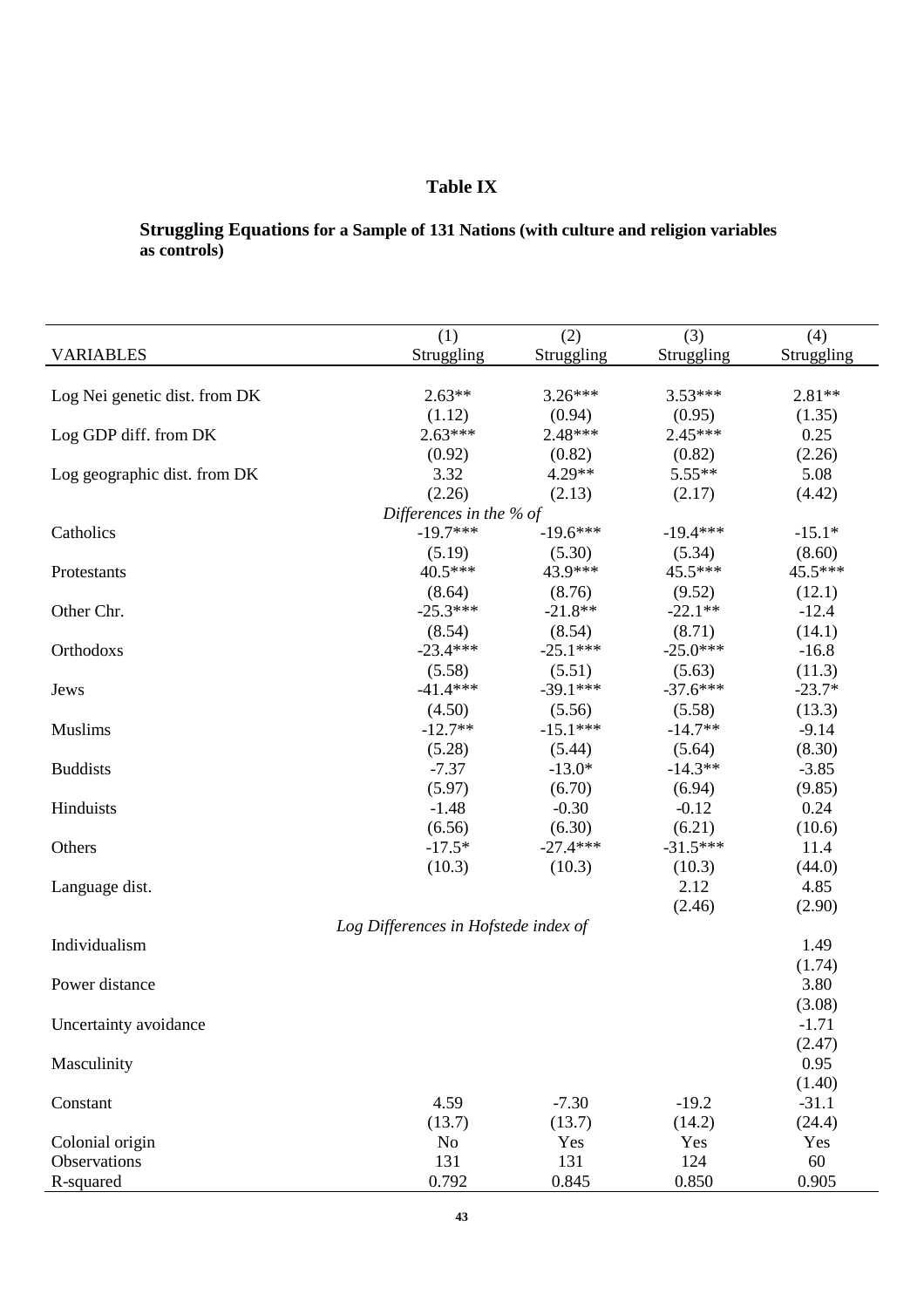|                               | $\left( 1\right)$  | (2)          | (3)             |
|-------------------------------|--------------------|--------------|-----------------|
| <b>VARIABLES</b>              | Residual_Helliwell | Residual Ott | Residual_Hudson |
|                               |                    |              |                 |
| Log Nei genetic dist. from DK | $-0.15***$         | $-0.17***$   | $-0.26***$      |
|                               | (0.047)            | (0.062)      | (0.070)         |
| Log geographic dist. from DK  | $0.24***$          | $0.36***$    | $0.53***$       |
|                               | (0.069)            | (0.091)      | (0.13)          |
| Constant                      | 0.63               | $-2.28***$   | $-3.40***$      |
|                               | (0.43)             | (0.55)       | (0.82)          |
| <b>Observations</b>           | 143                | 91           | 24              |
| R-squared                     | 0.078              | 0.177        | 0.472           |

#### **Table X. A Check that the Nei Measure Correlates with Adjusted Well-being Rankings in the Existing Published Literature**

Robust standard errors in parentheses \*\*\* p<0.01, \*\* p<0.05, \* p<0.1

The dependent variables in the three columns are unexplained country residuals from international well-being equations in the work of, respectively, John Helliwell and Shun Wang, Jan Ott, and John Hudson. We are deeply grateful to these scholars for their assistance and for providing their data so generously.

See Ott's dissertation, chapter 14.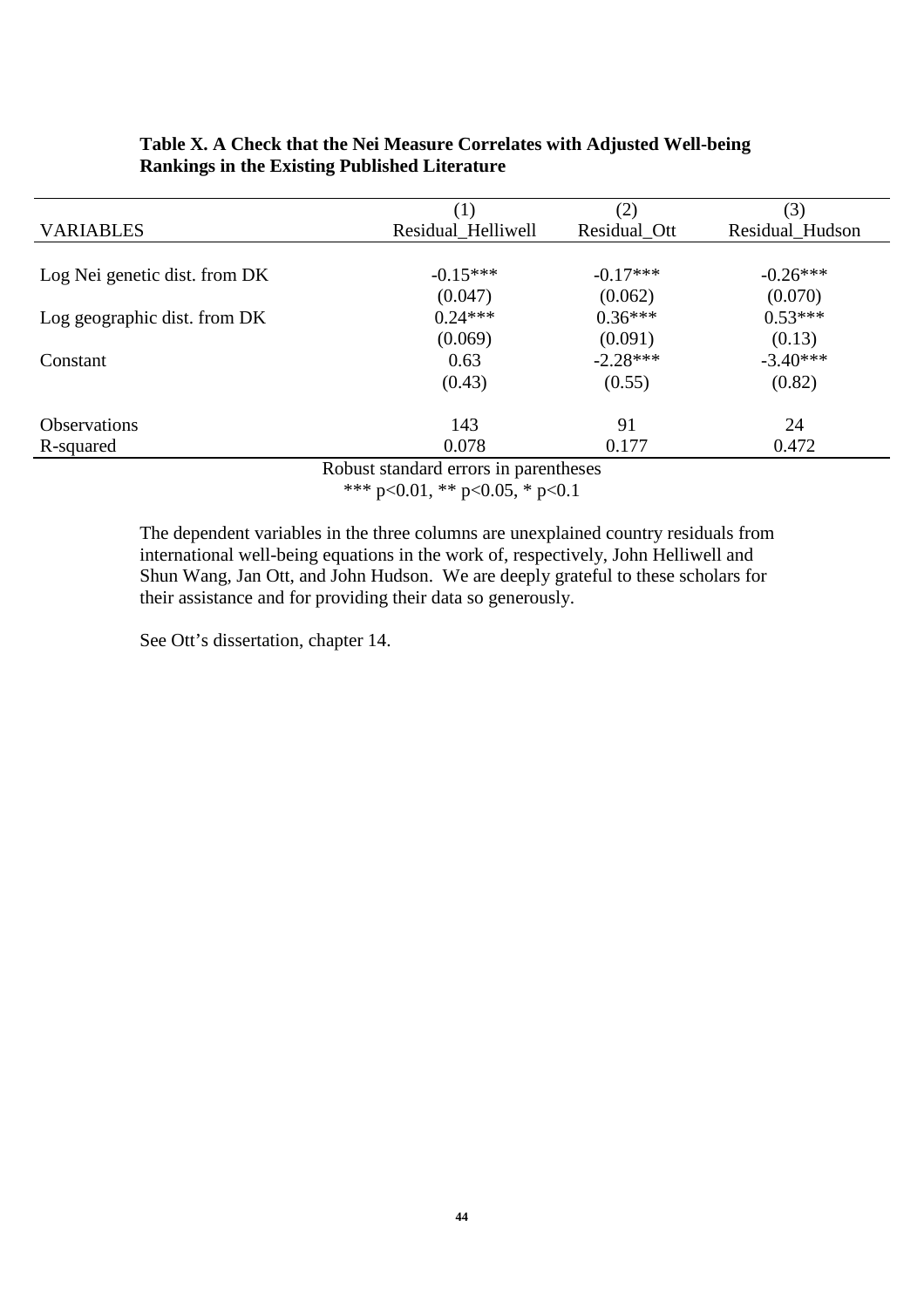## **Table XI**

|                               | (1)            | (2)        | (3)        | (4)        |
|-------------------------------|----------------|------------|------------|------------|
| <b>VARIABLES</b>              | Struggling     | Struggling | Struggling | Struggling |
|                               |                |            |            |            |
| Log Nei genetic dist. from DK | 1.69           | $5.20***$  | 2.60       | 4.88*      |
|                               | (2.35)         | (1.63)     | (2.55)     | (2.76)     |
| Log HTTLPR5 dist.             | $7.57**$       |            | $9.07***$  |            |
|                               | (3.19)         |            | (2.62)     |            |
| Log GDP diff from DK          |                |            | $6.24***$  | $8.10**$   |
|                               |                |            | (2.21)     | (3.32)     |
| Log geographic dist. from DK  |                |            | $-5.35***$ | $-2.17$    |
|                               |                |            | (1.63)     | (2.94)     |
| Constant                      | $32.0***$      | 33.3***    | $65.1***$  | $47.0**$   |
|                               | (5.89)         | (6.08)     | (12.8)     | (18.7)     |
| Colonial Origin               | N <sub>o</sub> | Yes        | Yes        | Yes        |
| <b>Observations</b>           | 28             | 28         | 28         | 28         |
| R-squared                     | 0.422          | 0.239      | 0.575      | 0.361      |

# **Struggling Equations for a Sample of 28 Nations (with HTTLPR5 as a control)**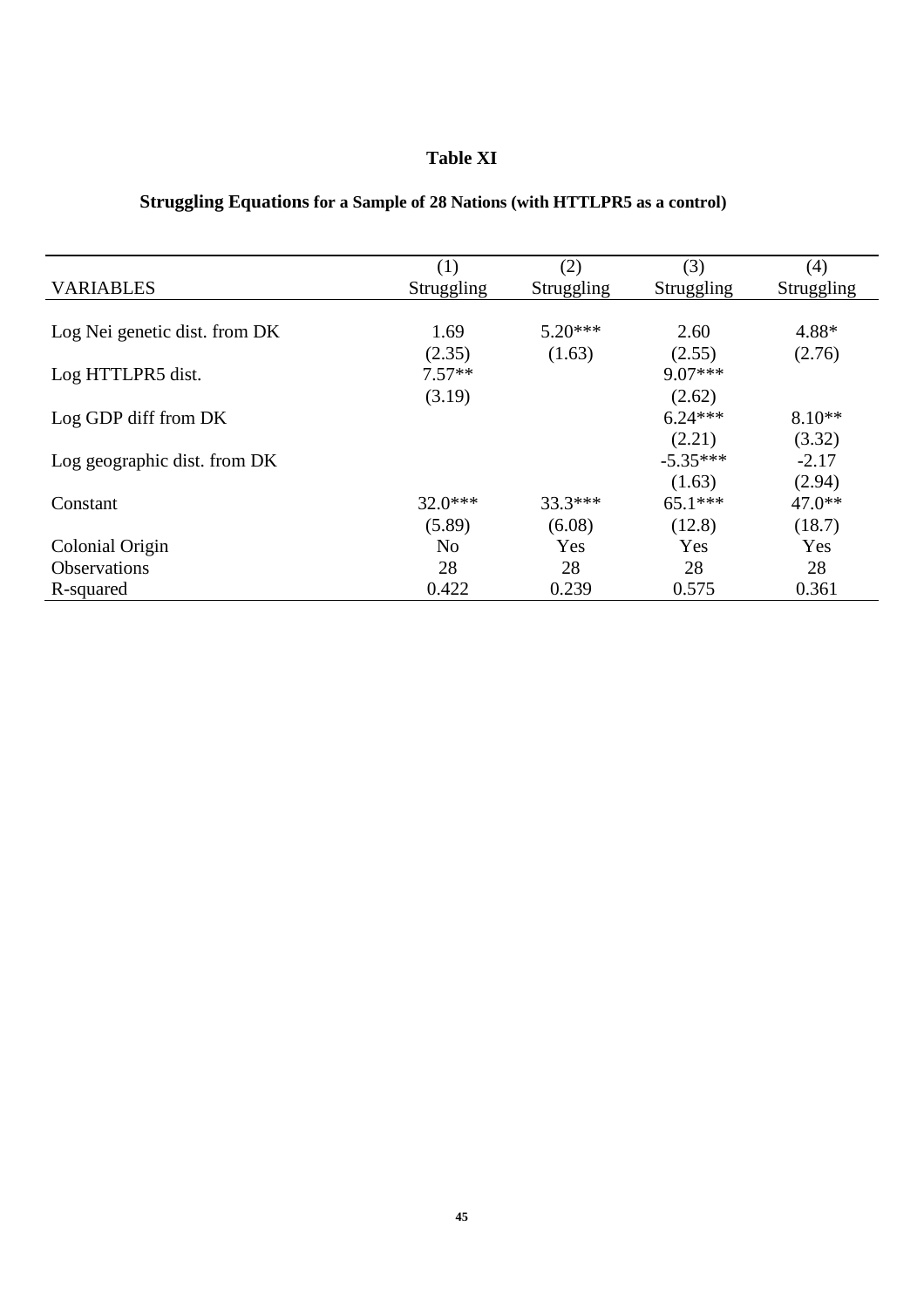|                               | (1)       | (2)        | (3)        | (4)        |
|-------------------------------|-----------|------------|------------|------------|
| <b>VARIABLES</b>              | Thriving  | Thriving   | Thriving   | Thriving   |
|                               |           |            |            |            |
| Log Nei genetic dist. from DK | $-4.85$   | $-7.45***$ | $-6.40$    | $-8.46**$  |
|                               | (3.92)    | (1.95)     | (4.23)     | (3.69)     |
| Log HTTLPR5 dist.             | $-5.61$   |            | $-8.18*$   |            |
|                               | (5.90)    |            | (4.61)     |            |
| Log GDP diff from DK          |           |            | $-11.5***$ | $-13.2***$ |
|                               |           |            | (3.13)     | (4.11)     |
| Log geographic dist. from DK  |           |            | $9.46***$  | 6.59       |
|                               |           |            | (2.68)     | (3.95)     |
| Constant                      | $66.5***$ | $65.5***$  | 8.05       | 24.3       |
|                               | (7.26)    | (7.35)     | (18.4)     | (24.6)     |
|                               |           |            |            |            |
| <b>Observations</b>           | 28        | 28         | 28         | 28         |
| R-squared                     | 0.304     | 0.252      | 0.559      | 0.470      |

**Table XII Thriving Equations for a Sample of 28 Nations (with HTTLPR5 as a control)**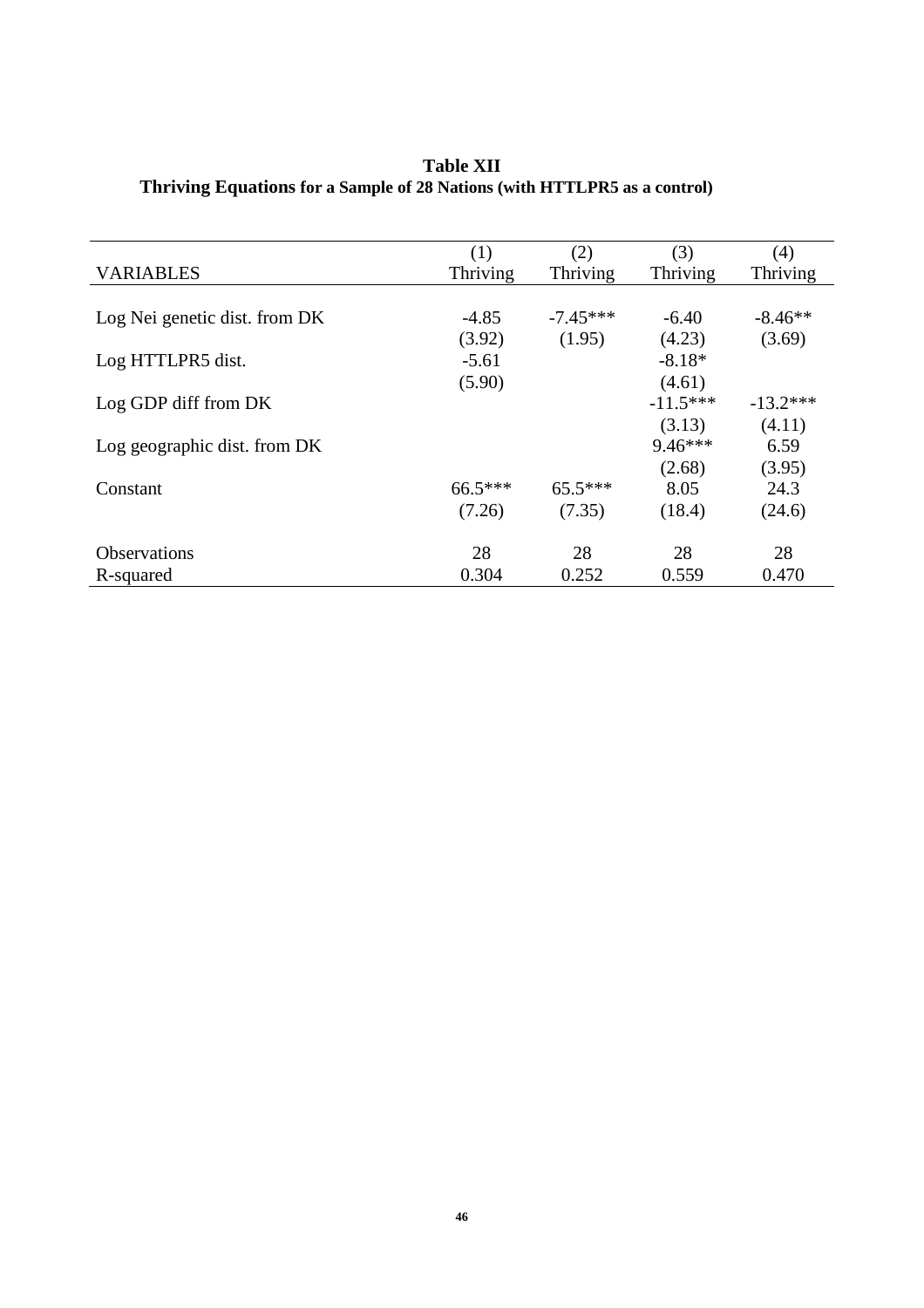### **Table XIII**

### **A Check on Whether the Current Well-being of Nations is Correlated with the Reported Well-being of Americans with Ancestors from that Nation.**

*Source of data on American happiness: General Social Surveys.*

|                                                                                                                                                                                                                                                                                                  | (1)        | (2)       | (3)       | (4)        |  |
|--------------------------------------------------------------------------------------------------------------------------------------------------------------------------------------------------------------------------------------------------------------------------------------------------|------------|-----------|-----------|------------|--|
| <b>VARIABLES</b>                                                                                                                                                                                                                                                                                 | Struggling | Thriving  | Suffering | Lfsato8910 |  |
|                                                                                                                                                                                                                                                                                                  |            |           |           |            |  |
| Happiness of US-born with different origins                                                                                                                                                                                                                                                      | $-46.5**$  | $70.4***$ | $-24.4**$ | $62.9**$   |  |
|                                                                                                                                                                                                                                                                                                  | (16.8)     | (25.1)    | (10.1)    | (24.6)     |  |
| Constant                                                                                                                                                                                                                                                                                         | 58.1***    | $27.9***$ | $14.1***$ | 38.8***    |  |
|                                                                                                                                                                                                                                                                                                  | (2.63)     | (4.18)    | (2.01)    | (4.82)     |  |
| <b>Observations</b>                                                                                                                                                                                                                                                                              | 29         | 29        | 29        | 29         |  |
| R-squared                                                                                                                                                                                                                                                                                        | 0.154      | 0.165     | 0.121     | 0.184      |  |
| $\mathbf{r}$ and $\mathbf{r}$ and $\mathbf{r}$ and $\mathbf{r}$ and $\mathbf{r}$ and $\mathbf{r}$ and $\mathbf{r}$ and $\mathbf{r}$ and $\mathbf{r}$ and $\mathbf{r}$ and $\mathbf{r}$ and $\mathbf{r}$ and $\mathbf{r}$ and $\mathbf{r}$ and $\mathbf{r}$ and $\mathbf{r}$ and $\mathbf{r}$ and |            |           |           |            |  |

Robust standard errors in parentheses \*\*\* p<0.01, \*\* p<0.05, \* p<0.1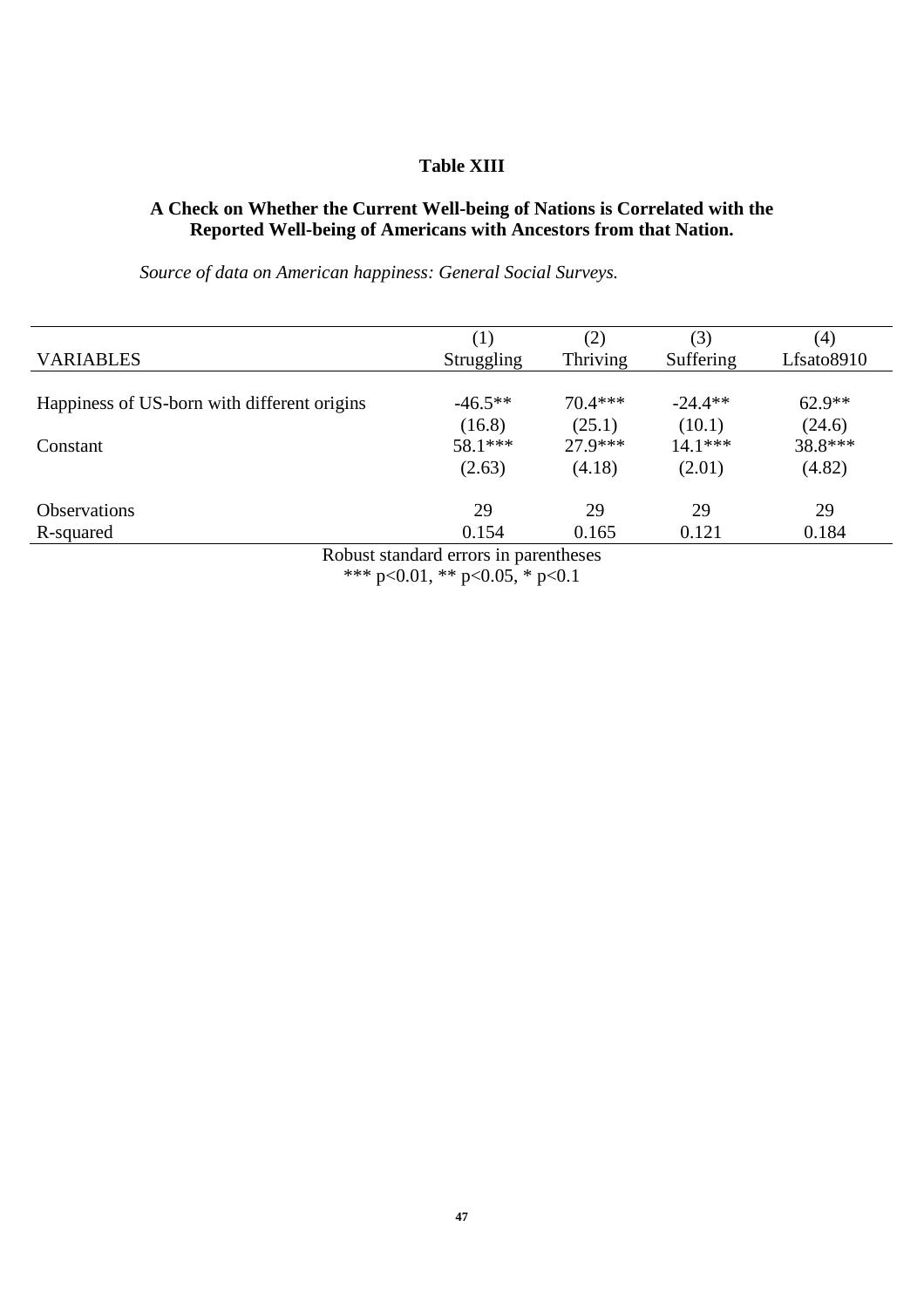#### **APPENDIX FIGURES AND TABLES**

**Figure AI. The Correlation Between Answers to the Cantril Well-being Ladder and (S)5-HTT in the West European Countries and Western Offshoots (from Gallup Data)** 

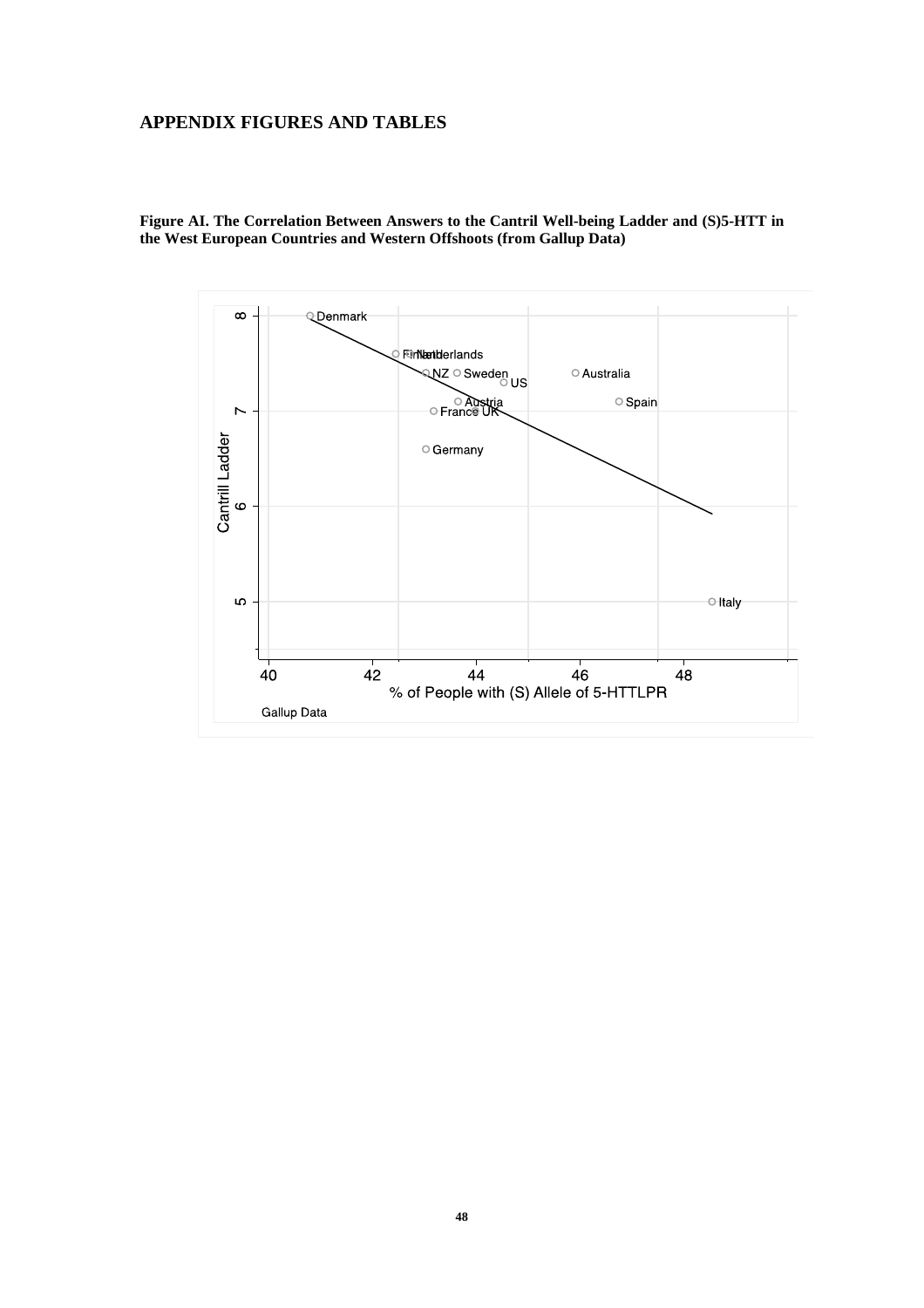

**Figure AII. The Correlation Between Psychological 'Struggling' and (S)5-HTT in 30 Countries (from Gallup Data)**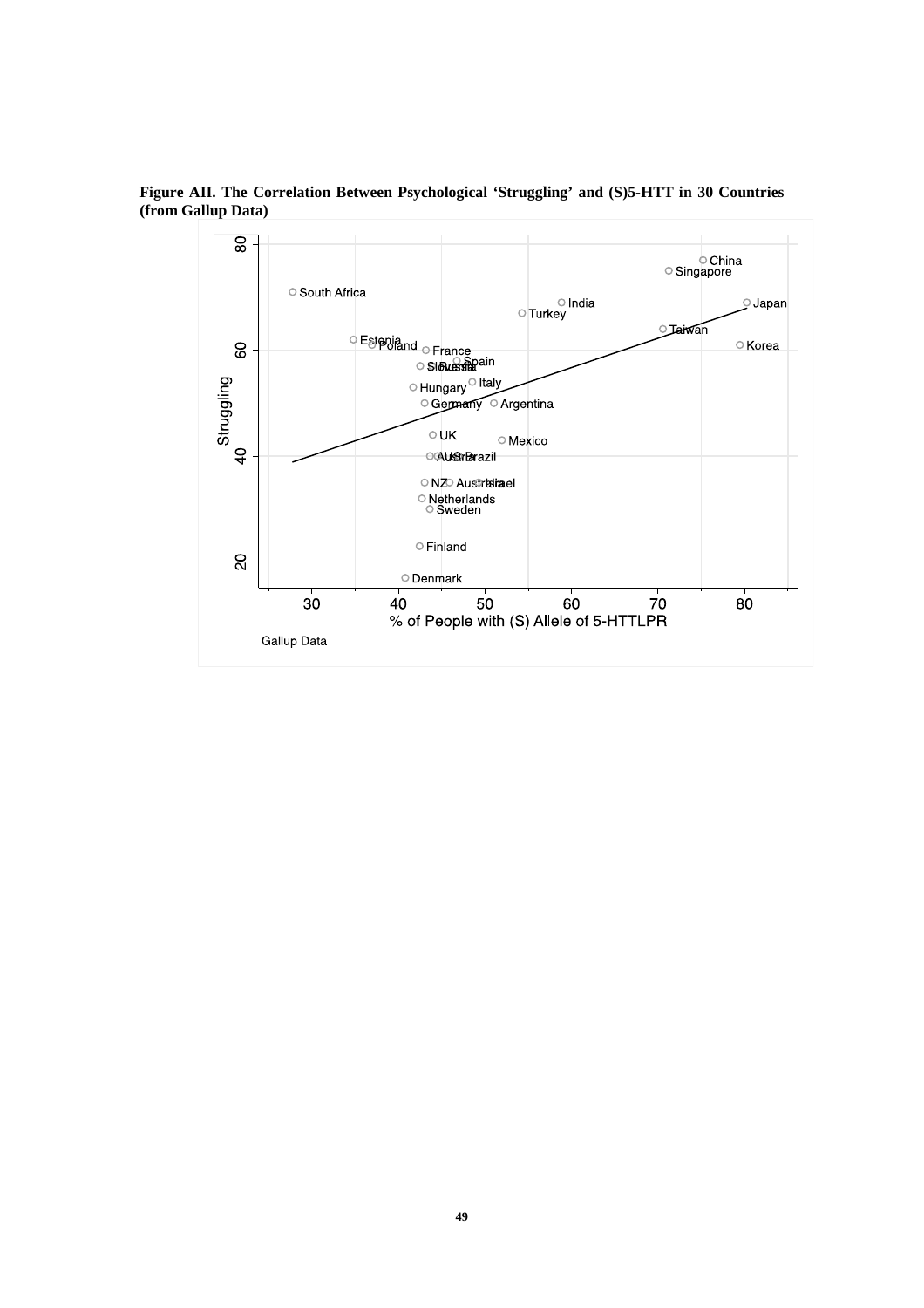

**Figure AIII. The Correlation Between Very Satisfied % and (S)5-HTT in 30 Countries (from WVS Data)**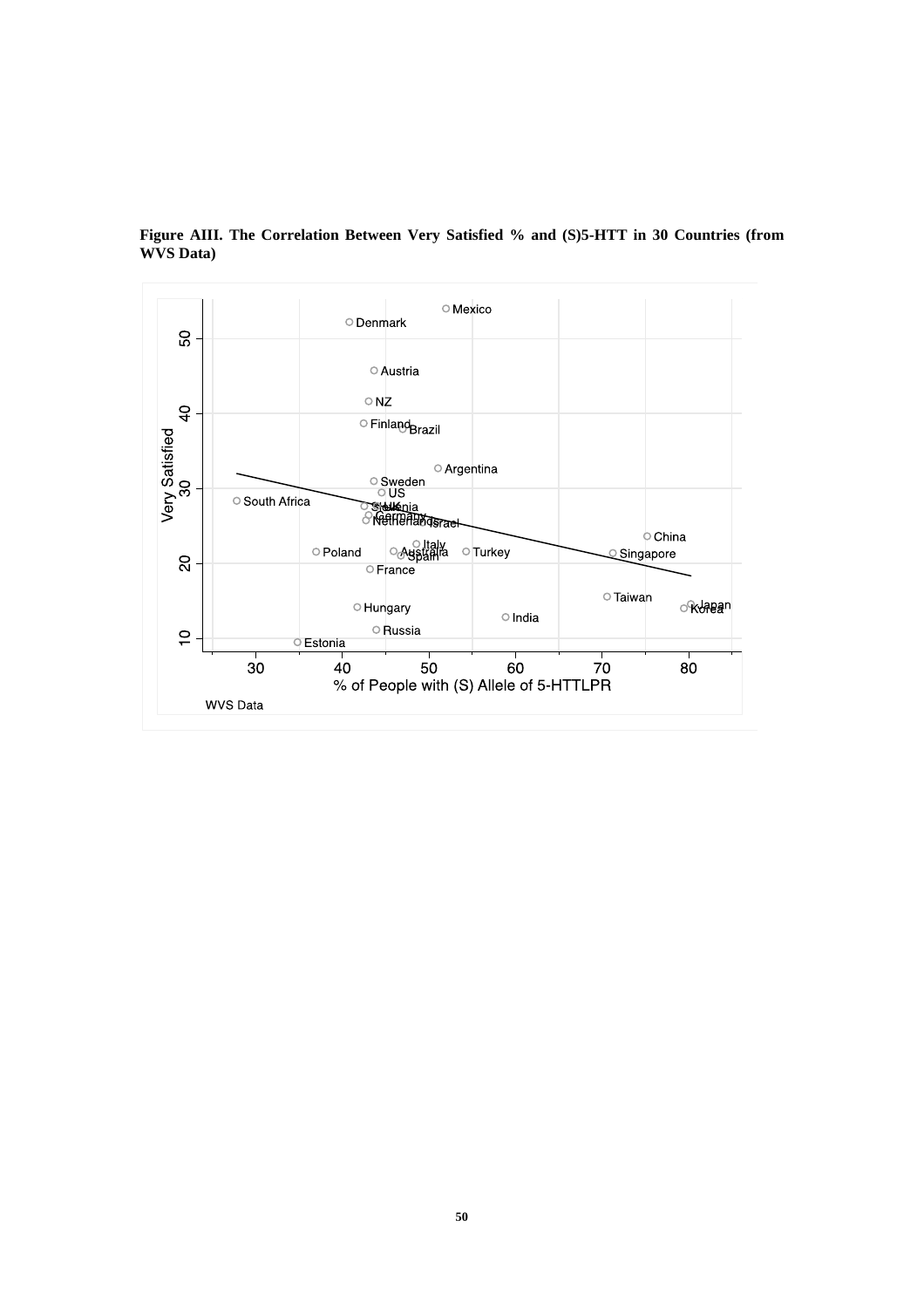### **Table AI**

### **High-Life-Satisfaction Equations for a Sample of 85 Nations (with the HDI and Social Benefits as controls)**

|                                 | (1)        | (2)        | (3)        | (4)        | (5)        |
|---------------------------------|------------|------------|------------|------------|------------|
| <b>VARIABLES</b>                | Lfsato8910 | Lfsato8910 | Lfsato8910 | Lfsato8910 | Lfsato8910 |
|                                 |            |            |            |            |            |
| Log Nei genetic dist. from DK   | $-5.40***$ | $-0.94$    | $-1.41$    | $-2.88$    | $-2.51$    |
|                                 | (1.14)     | (1.75)     | (1.91)     | (1.88)     | (1.82)     |
| Log HDI diff. with DK           |            | $-7.44***$ | $-7.27***$ | $-7.69***$ | $-7.45***$ |
|                                 |            | (1.82)     | (1.78)     | (1.60)     | (1.75)     |
| Log soc. benefits diff. from DK |            |            | $-0.45$    | $-1.89$    |            |
|                                 |            |            | (2.18)     | (2.32)     |            |
| Africa                          |            |            |            | 6.64       | 4.70       |
|                                 |            |            |            | (5.72)     | (5.30)     |
| America                         |            |            |            | 22.7***    | 25.0***    |
|                                 |            |            |            | (5.16)     | (4.70)     |
| Asia                            |            |            |            | $-2.05$    | 2.62       |
|                                 |            |            |            | (4.94)     | (4.86)     |
| Oceania                         |            |            |            | $11.0***$  | $11.7***$  |
|                                 |            |            |            | (3.70)     | (4.11)     |
| Constant                        | $62.7***$  | 27.9**     | $30.8**$   | 36.5***    | 28.8***    |
|                                 | (4.83)     | (10.7)     | (14.5)     | (13.6)     | (9.78)     |
| Observations                    | 86         | 85         | 74         | 74         | 85         |
| R-squared                       | 0.153      | 0.335      | 0.358      | 0.529      | 0.527      |

Robust standard errors in parentheses

\*\*\* p<0.01, \*\* p<0.05, \* p<0.1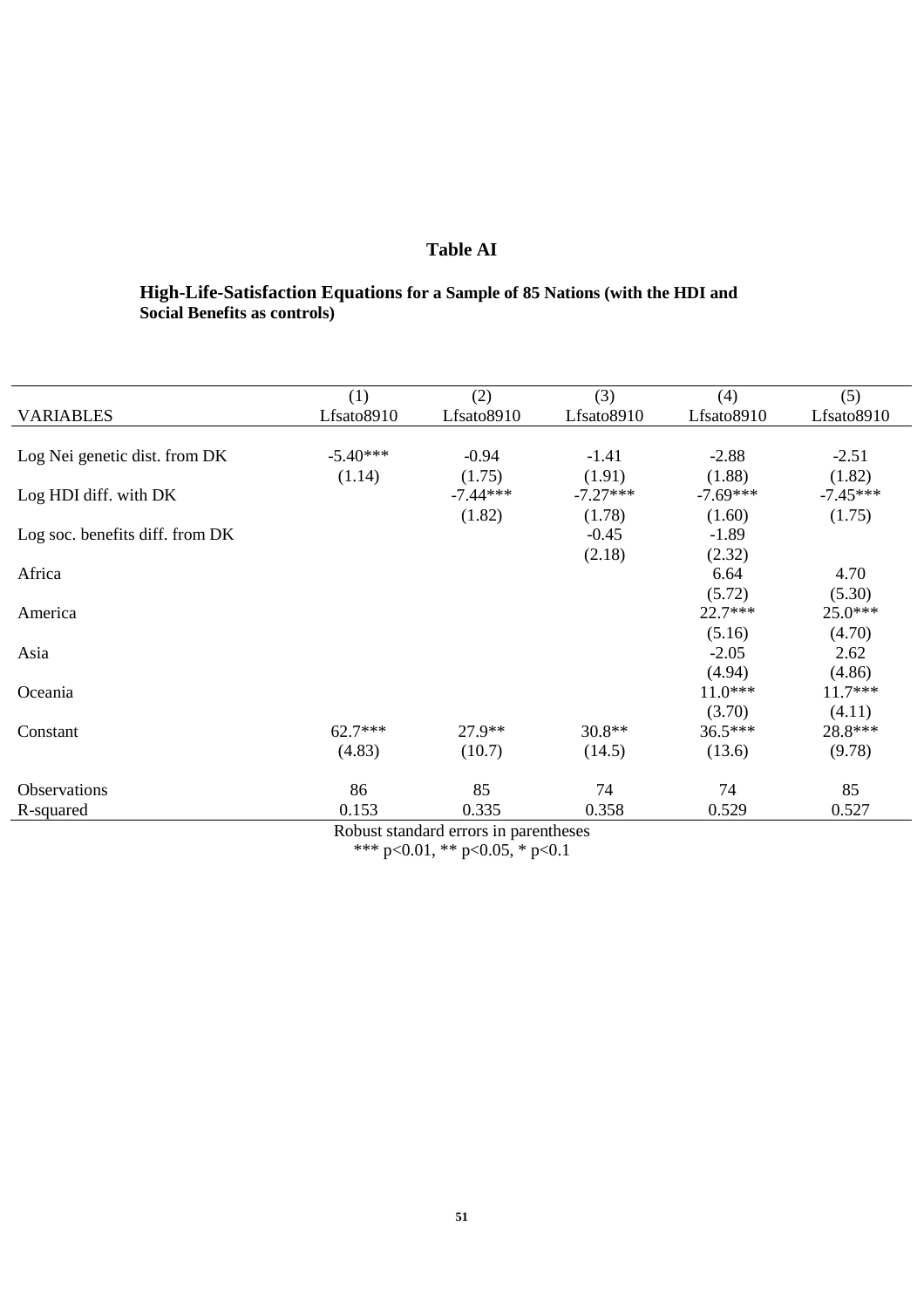## **Table AII**

|                               | (1)<br>(2)                           |                    | (3)                | (4)               |
|-------------------------------|--------------------------------------|--------------------|--------------------|-------------------|
| <b>VARIABLES</b>              | Lfsato8910                           | Lfsato8910         | Lfsato8910         | Lfsato8910        |
|                               |                                      |                    |                    |                   |
| Log Nei genetic dist. from DK | $-4.83***$                           | $-3.85$            | $-3.97*$           | $-2.42$           |
|                               | (1.65)                               | (2.33)             | (2.29)             | (3.40)            |
| Log GDP diff. from DK         | $-6.95***$                           | $-7.55***$         | $-7.65***$         | $-7.22$           |
|                               | (2.03)                               | (2.32)             | (2.37)             | (4.32)            |
| Log geographic dist. from DK  | $7.51**$                             | 4.46               | 4.73               | 1.31              |
|                               | (3.47)                               | (5.03)             | (5.36)             | (7.91)            |
|                               | Differences in the % of              |                    |                    |                   |
| Catholics                     | 19.3                                 | 8.13               | 5.44               | 19.8              |
|                               | (11.6)                               | (13.1)             | (12.9)             | (12.6)            |
| Protestants                   | $-41.7***$                           | $-36.2**$          | $-37.9**$          | $-28.8$           |
|                               | (12.8)                               | (15.6)             | (16.1)             | (20.6)            |
| Other Chr.                    | 10.3                                 | $-2.89$            | $-3.25$            | $-15.9$           |
|                               | (16.8)                               | (18.8)             | (18.9)             | (24.2)            |
| Orthodoxs                     | $-2.77$                              | $-7.66$            | $-7.95$            | 4.89              |
|                               | (13.7)                               | (15.1)             | (14.7)             | (18.8)            |
| Jews                          | 15.3                                 | $-1.40$            | $-0.089$           | 16.1              |
|                               | (9.90)                               | (11.4)             | (11.0)             | (28.5)            |
| <b>Muslims</b>                | 12.1                                 | 1.97               | 2.39               | 6.70              |
|                               | (11.0)<br>$24.4*$                    | (13.0)             | (12.2)             | (13.4)            |
| <b>Buddists</b>               |                                      | 18.9               | 17.5               | $31.2*$           |
| Hinduists                     | (14.4)<br>$-15.8$                    | (18.7)<br>$-29.3*$ | (18.0)<br>$-27.4*$ | (15.8)<br>$-14.3$ |
|                               | (12.6)                               | (15.6)             |                    | (18.1)            |
| Others                        | 29.7                                 | 18.0               | (14.8)<br>25.5     | 25.8              |
|                               | (26.4)                               | (28.0)             | (30.2)             | (62.7)            |
| Language dist.                |                                      |                    | $-1.20$            | 0.44              |
|                               |                                      |                    | (3.25)             | (5.23)            |
|                               | Log Differences in Hofstede index of |                    |                    |                   |
| Individualism                 |                                      |                    |                    | 0.055             |
|                               |                                      |                    |                    | (3.03)            |
| Power distance                |                                      |                    |                    | $-2.66$           |
|                               |                                      |                    |                    | (5.73)            |
| Uncertainty avoidance         |                                      |                    |                    | $-9.15$           |
|                               |                                      |                    |                    | (6.23)            |
| Masculinity                   |                                      |                    |                    | $-0.16$           |
|                               |                                      |                    |                    | (2.56)            |
| Constant                      | 31.7                                 | 54.0*              | 54.9               | 104**             |
|                               | (21.9)                               | (30.0)             | (33.5)             | (48.2)            |
|                               |                                      |                    |                    |                   |
| Observations                  | 85                                   | 85                 | 82                 | 58                |
| R-squared                     | 0.702                                | 0.769              | 0.758              | 0.803             |

#### **High-Life-Satisfaction Equations for a Sample of 131 Nations (with culture and religion variables as controls)**